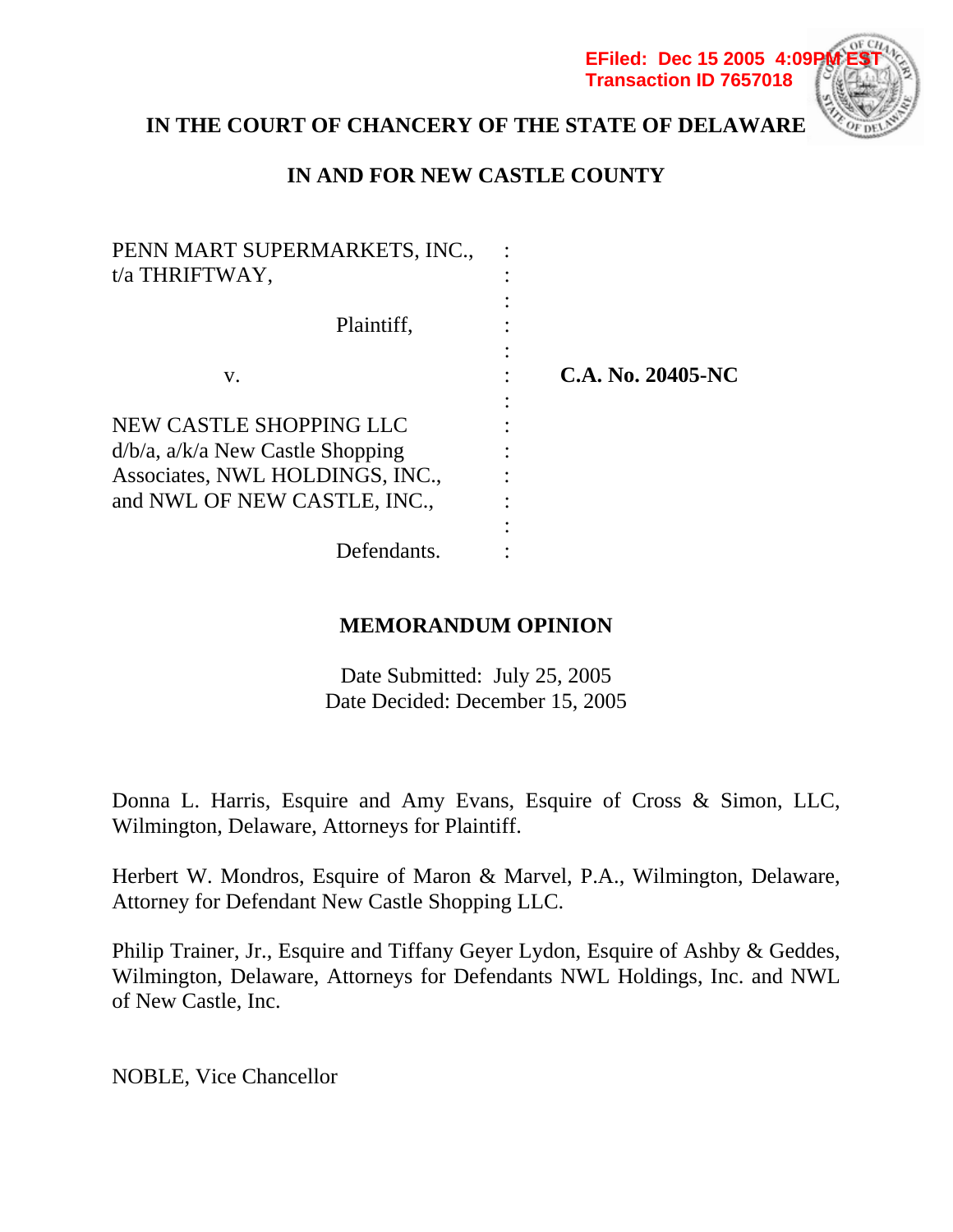Plaintiff Penn Mart Supermarkets, Inc. ("Thriftway") operates a supermarket in the Penn Mart Shopping Center (the "Center") in New Castle, Delaware. Its lease with its landlord, Defendant New Castle Shopping LLC (the "Landlord"), protects it from competition by other tenants in the operation of a supermarket and in the "sale of food or food products intended for off-premises consumption." The other large unit at the Center houses a National Wholesale Liquidators discount store.<sup>1</sup> NWL acquired its leasehold rights under an order of the Bankruptcy Court which authorized it to "operate as a typical NWL."<sup>2</sup> The NWL facility at the Center, operating as a typical NWL, sells a not insubstantial quantity of "food and food products intended for off-premises consumption." In addition, NWL sells a wide range of inedible items typically sold in supermarkets, including, for example, paper products and cleaning supplies. Thriftway brought this action seeking injunctive relief and damages based on NWL's competitive activities, which it views as barred by the protective covenant contained in its lease.

<sup>&</sup>lt;sup>1</sup> The National Wholesale Liquidators defendants are NWL of New Castle, Inc. and its parent, NWL Holdings, Inc. There is no reason to distinguish between them and, collectively, they are referred to as "NWL."

<sup>&</sup>lt;sup>2</sup> Joint Exhibit ("JX") 4 (Order Approving Assumption and Assignment of Lease for Store No. 27 located in New Castle, Delaware (the "Order"), *In re Ames Dept. Stores, Inc.*, Case Nos. 01- 42217 through 01-42221 (Bankr. S.D.N.Y. Feb. 27, 2003)).NWL assumed a lease that has been held by Ames Department Stores, Inc. ("Ames").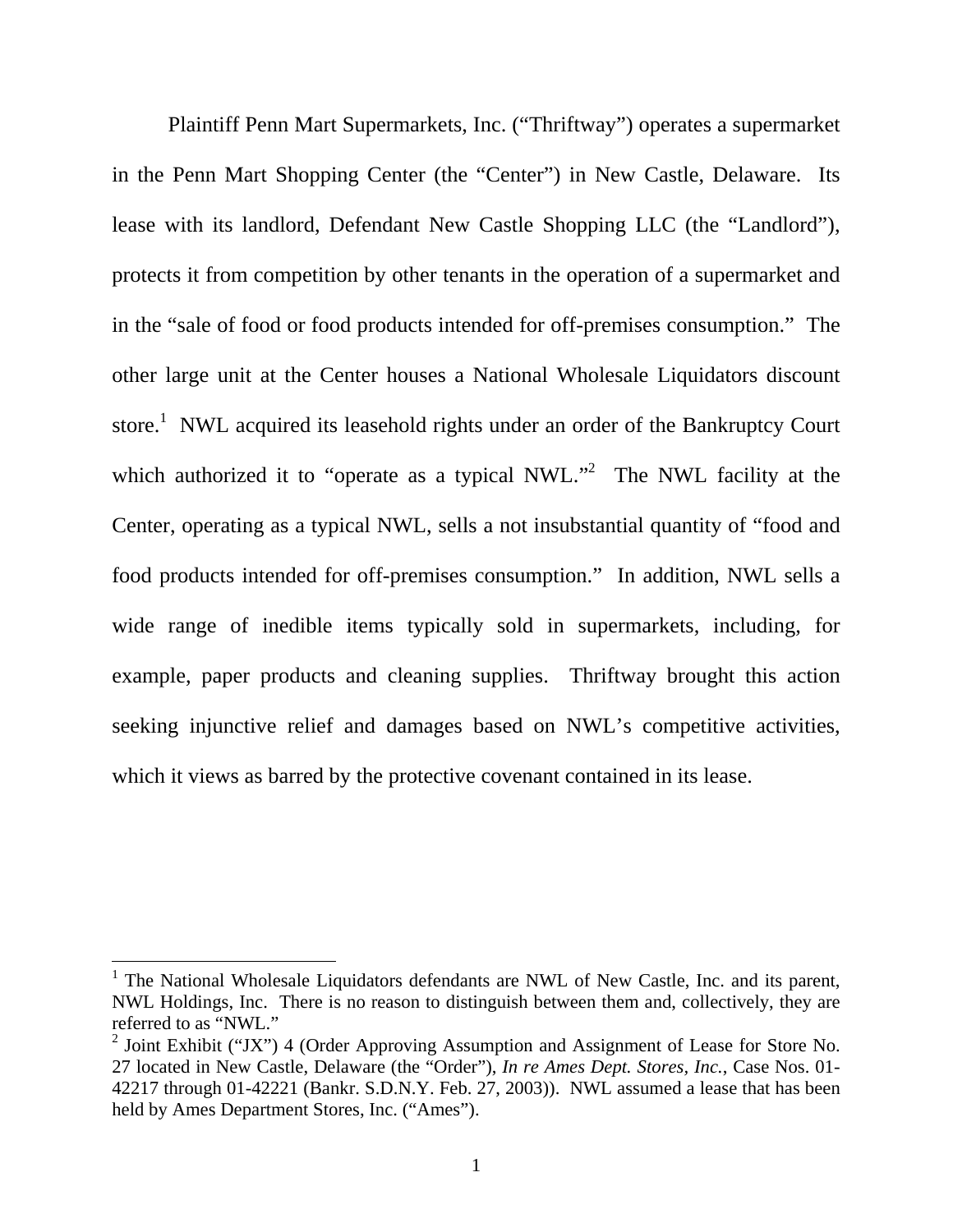In this memorandum opinion, which sets forth the Court's post-trial findings of fact and conclusions of law, several issues are presented for consideration:

 1. What is the scope of the protective covenant in Thriftway's lease? Do the words "food or food products intended for off-premises consumption" encompass items typically found in the supermarkets, such as cleaning supplies, or are they limited to edible items and those products used in the preparation of food?

 2. Is NWL, which had no actual knowledge of Thriftway's protective covenant before it acquired its leasehold interest at the Center, bound by that covenant?

 3. What consequences, if any, does the Bankruptcy Court's order hold for enforcement of Thriftway's protective covenant?

 4. Must Thriftway be deemed to have waived (or abandoned), in whole or in part, the benefit of the protective covenant because of food sales that have occurred over the last several decades at the Center?

 5. What damages, if any, has Thriftway suffered as the result of any infringement by NWL, with the acquiescence of the Landlord, of the protective covenant?

2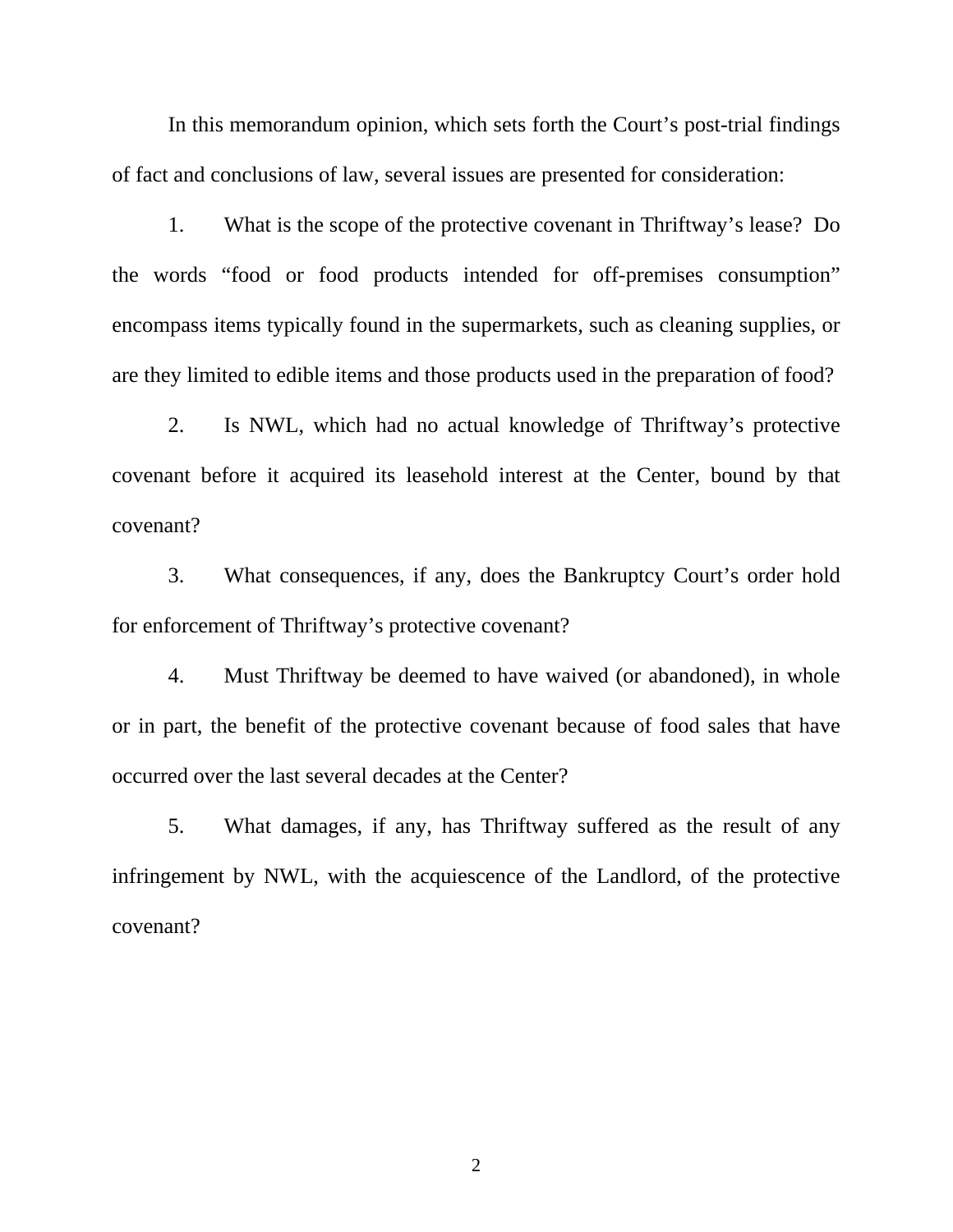## **I. FINDINGS OF FACT**<sup>3</sup>

### A. *The Protective Covenant*

Thriftway has operated a supermarket and has been an anchor tenant at the Center since 1988. Thriftway is an assignee of a lease (the "Thriftway Lease") under which Food Fair Stores, Inc. became the first occupant of the supermarket unit in the Center. That lease, executed on or about April 23, 1965, provided in pertinent part:

10. In order to induce Tenant to enter into this Lease, Landlord agrees . . . that [it shall not] use, suffer, permit or consent to the use or occupancy of . . . any part of the Entire Premises as a supermarket or *for the sale of food or food products intended for off-premises consumption*, or for a discount or promotional department store, such as E. J. Korvette, G.E.M., G.E.X., Zayre's, J. M. Fields, or any similar operations. (See Rider — Section 32.)

32. Rider to Section 10. Notwithstanding any of the provisions of Section 10 to the contrary, Landlord may lease stores within Entire Premises for the following uses upon the following terms and conditions:

- (a) One bakery selling home-style baked goods, baked by the proprietor thereof.
- (b) One delicatessen store having a maximum total area of 2,000 square feet and containing facilities for table service to customers $<sup>4</sup>$ </sup>

 $3$  Not all of the Court's findings of fact are presented under this heading. For convenience, some findings of fact (especially those regarding Thriftway's damages claim) are set forth during the analysis of various issues.

 $4 \text{ JX}$  1 (Lease Agreement) ¶ 10, 32 (emphasis added).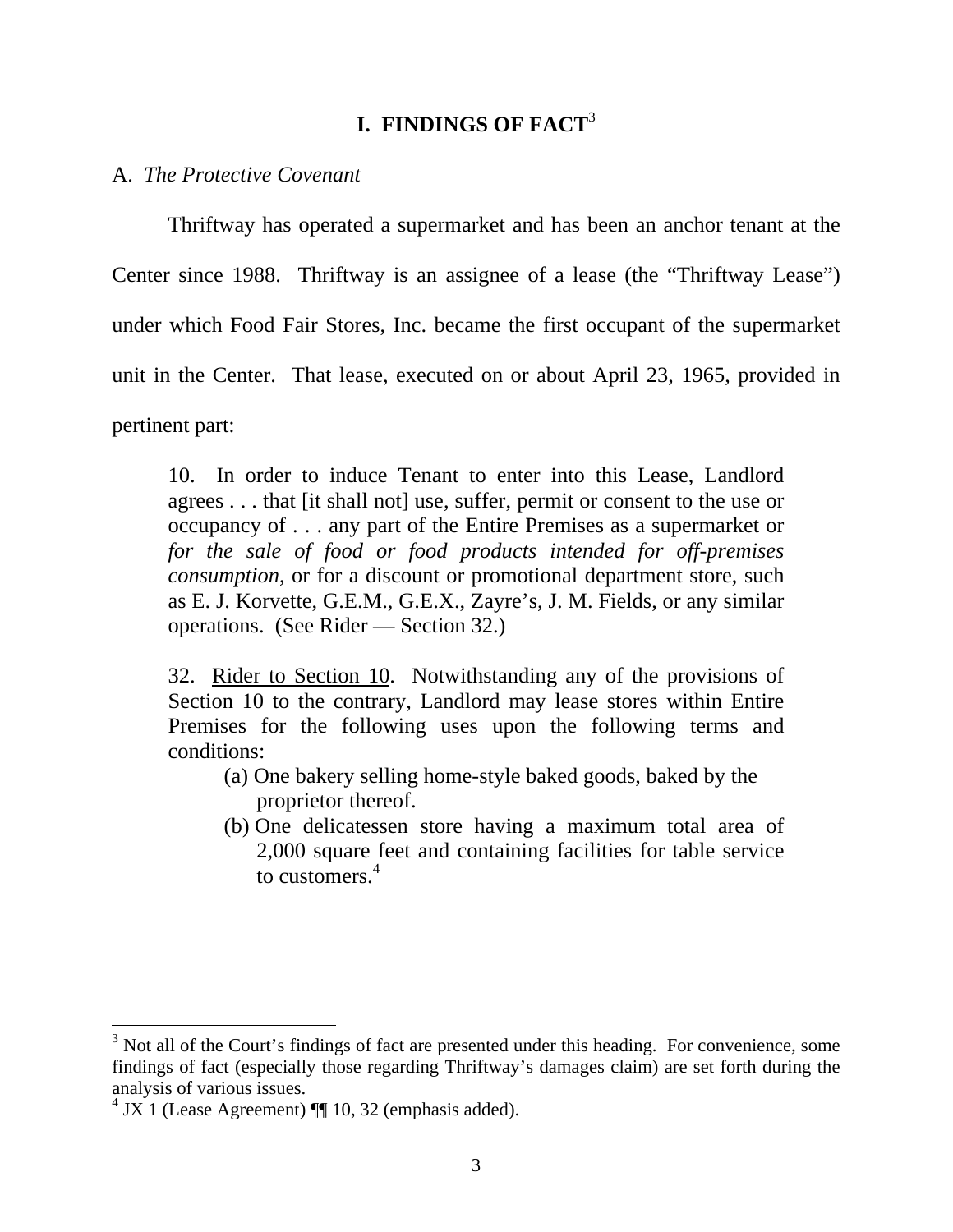A Notice of Lease, which included the terms of paragraph 10 of the Thriftway Lease, was duly recorded among the land records of New Castle County, Delaware.<sup>5</sup> The Landlord acquired its interest in the Center in 1986 and is bound by the Thriftway Lease and its protective covenant to the extent that it has not been waived by Thriftway.<sup>6</sup>

### B. *The Center and the Sale of Food*

The Center is at the intersection of two busy highways—the DuPont Highway and Basin Road. Access is not particularly convenient and, now almost 40 years old, the Center has not aged gracefully. At each end of the Center are two large anchor stores—one is occupied by Thriftway and NWL occupies the other, a unit previously leased by Ames. In between are numerous smaller retail units.

 Food is sold in several of those units. For example, Blockbuster, GNC, the Variety Store, Penn Mart Liquors, Nino's Pizzeria, and the Hong Kong Restaurant sell food. Thriftway, however, has not objected to the sale of food by these other tenants whose sales consist primarily of snacks and seasonal products (such as Halloween candy) and prepared food for off-premises consumption (takeout).<sup>7</sup>

 5 Plaintiff's Exhibit ("PX") 1.

<sup>&</sup>lt;sup>6</sup> The Landlord, at the time of acquiring its interest in the Center, did not "put too much credence," in the protective covenant because it knew (1) that Ames and other stores were selling food and (2) Ames, a discount store, had long operated in the Center in direct violation of the terms of the protective covenant. Trial Tr. at 576.

 $^7$  Anthony Grisillo and Regina Grisillo, the current owners of Thriftway, acquired it in 1988.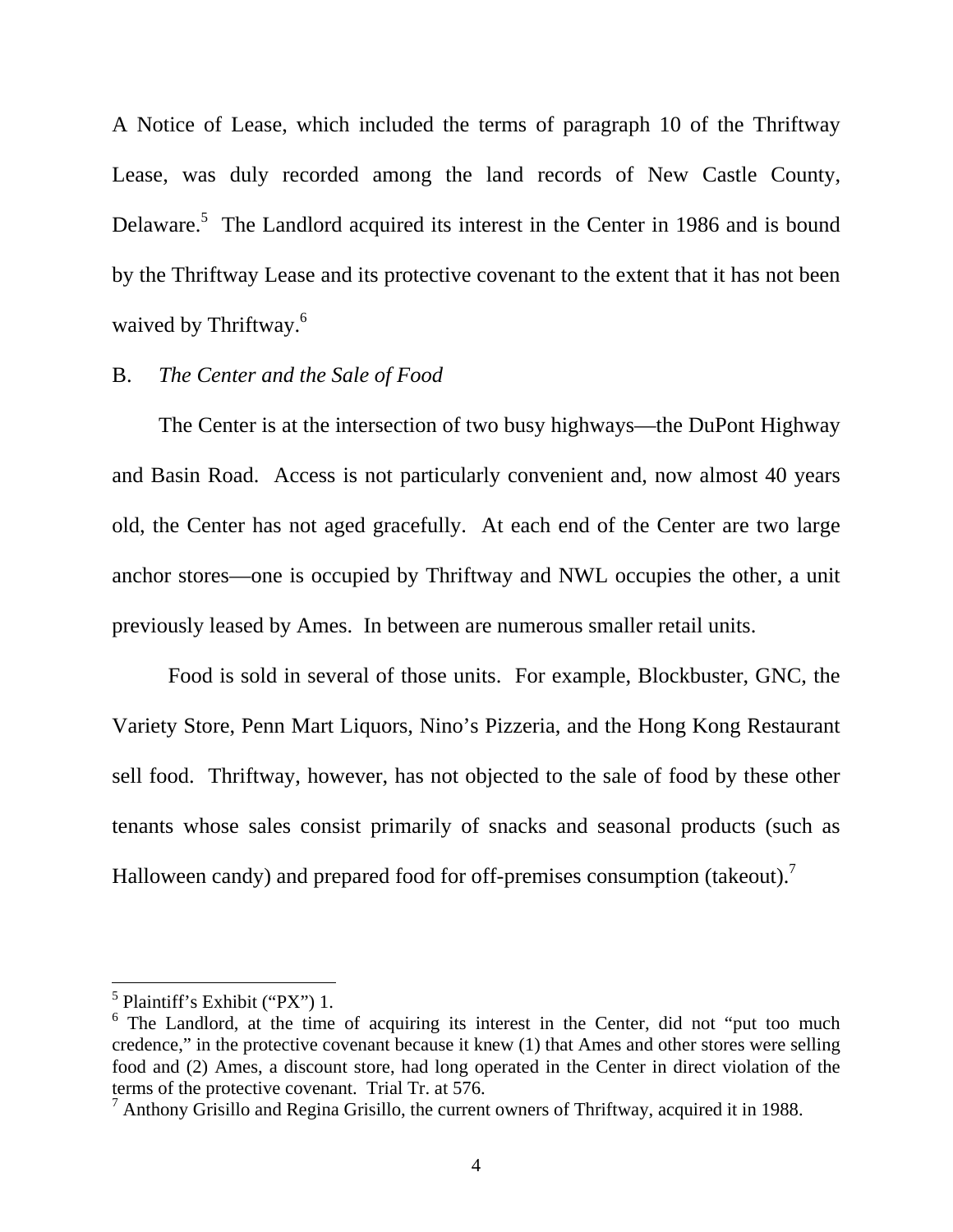Before NWL came to the Center in 2003, the principal vendors of food, in addition, of course, to Thriftway, were Ames, Rite Aid, and Dollar Tree. Ames sold candy, cookies, holiday candies, Nabisco and Frito Lay products, Herr's potato chips, canned hams, Slim Jims, Pepsi products and other sodas, bottled water, teen drinks and summer juices, seasonal items (including relish, ketchup and mustard for Memorial Day and Labor Day), canned goods, soups, pie fillings and canned fish.<sup>8</sup> Additionally, Ames sold other non-edible, non-food items that Thriftway would characterize as protected under its covenant, such as Windex and Ajax. Ames' food inventory, at least with regard to a number of items, was not available on a consistent basis. Rite Aid, a drugstore, sold the following food items: pasta, cookies, sugar, instant and regular coffee, Cremora, soups, canned vegetables, canned fish, pasta sauce, various types of baking goods, such as cake mixes and cooking oils, soda, bottled water, juices, snack foods, and seasonal goods.<sup>9</sup> Thriftway never objected to the sale of food at Ames or Rite Aid.<sup>10</sup>

<sup>&</sup>lt;sup>8</sup> Trial Tr. at 690-99 (testimony of Irvin Gatling, receiving manager, who worked for the Ames store in the Center for 24 years).

<sup>&</sup>lt;sup>9</sup> Trial Tr. at 438-49 (testimony of Barry Phillips, the district manager of Rite Aid, testifying as to the period 1995-99). A former employee of Rite Aid at the Center, James Mort, testified that most of the food sold by Rite Aid was snack food and that the Rite Aid at the Center did not have enough space for a substantial inventory of the other items identified above. Trial Tr. at 831-32.

 $10$  Ames and other stores at the Center were selling food in 1988 when Mr. and Mrs. Grisillo acquired Thriftway. They were aware of those sales and of stores that opened later and sold food. Nonetheless, in 2000, Mr. Grisillo executed a Tenant Estoppel Certificate which recited, "[t]hat insofar as Tenant currently has knowledge, the Landlord has fulfilled all of its duties of an inducement nature, and is not in default in any manner in the performance of any of the terms, covenants, or provisions of said Lease." Defendants' Exhibit ("DX") 2; Trial Tr. at 181-83.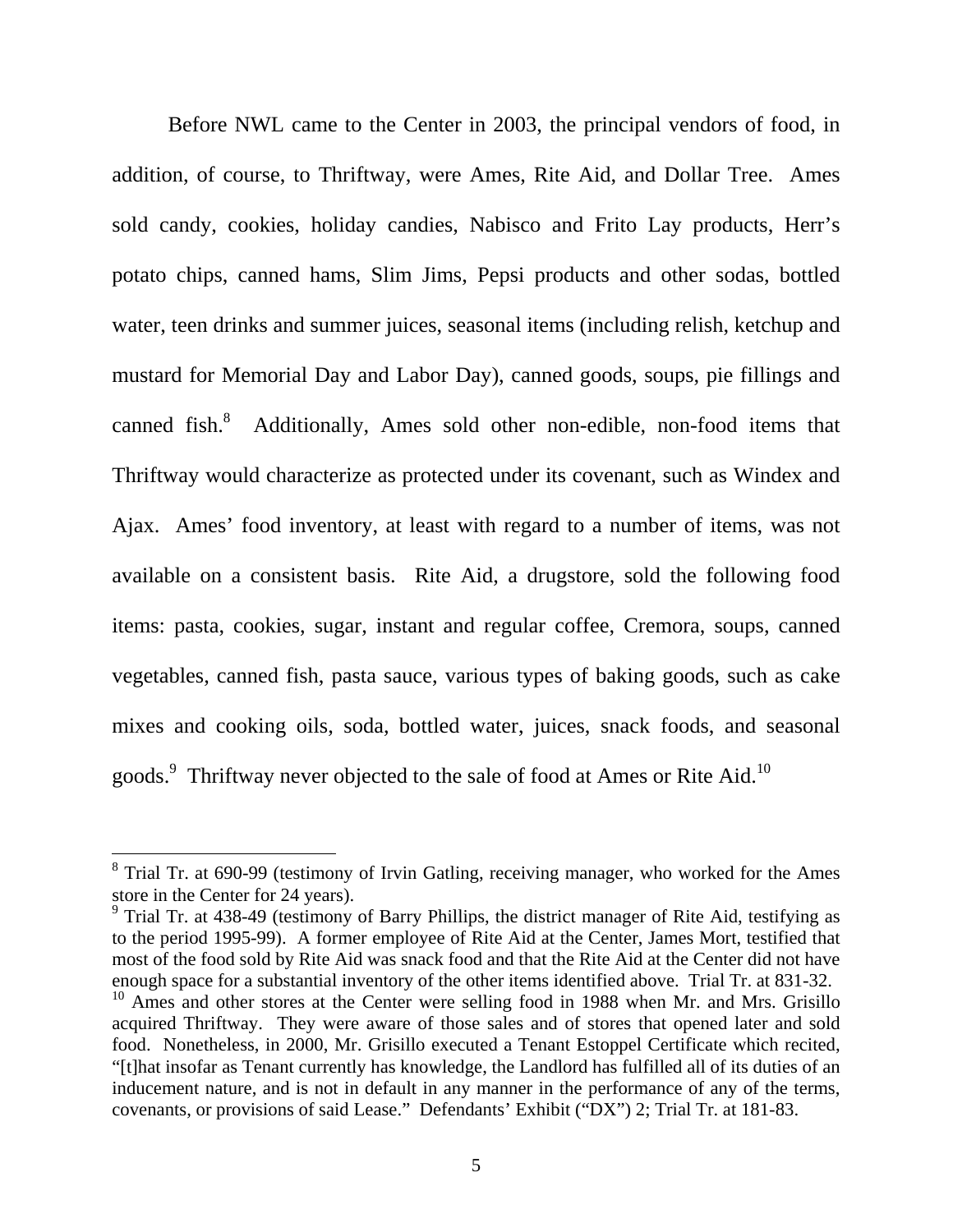However, when Dollar Tree became a tenant in November 2002, Thriftway did object to its sale of food. In order to sell food without becoming embroiled in a dispute with Thriftway, Dollar Tree obtained a specific waiver, applicable to Dollar Tree only, from Thriftway allowing it to sell food at the Center.<sup>11</sup> This agreement was brokered by a representative of the Landlord.<sup>12</sup> The waiver restricts Dollar Tree from selling certain types of food and limits its retail area for food to 800 square feet.<sup>13</sup> Nevertheless, Dollar Tree sells a wide range of foods including pasta, sauces, canned goods, salad dressing, snacks, drinks, and candy.<sup>14</sup> Unlike NWL's store at the opposite end of the Center, Dollar Tree's store is close to Thriftway.

Although a Notice of the Thriftway Lease was duly recorded soon after execution, it was never amended to reflect the evolution of the Center, including food sales at other stores in the Center, operation of a discount department store in the Center, or Thriftway's specific waiver of its protective covenant for the benefit of Dollar Tree.

<sup>11</sup> *See* JX 3.

 $12$  Thus, the Landlord, before NWL became a tenant, was on notice that Thriftway continued to claim the benefit of the protective covenant.

 $13$  JX 3. Dollar Tree agreed to refrain from selling "fresh produce, meat, bakery, dairy or frozen products" and certain brands supplied by Fleming Companies, Inc. ("Fleming"), Thriftway's principal supplier.

<sup>&</sup>lt;sup>14</sup> Trial Tr. at 537. It also sells paper towels, household cleaners and detergents. *Id.* at 533.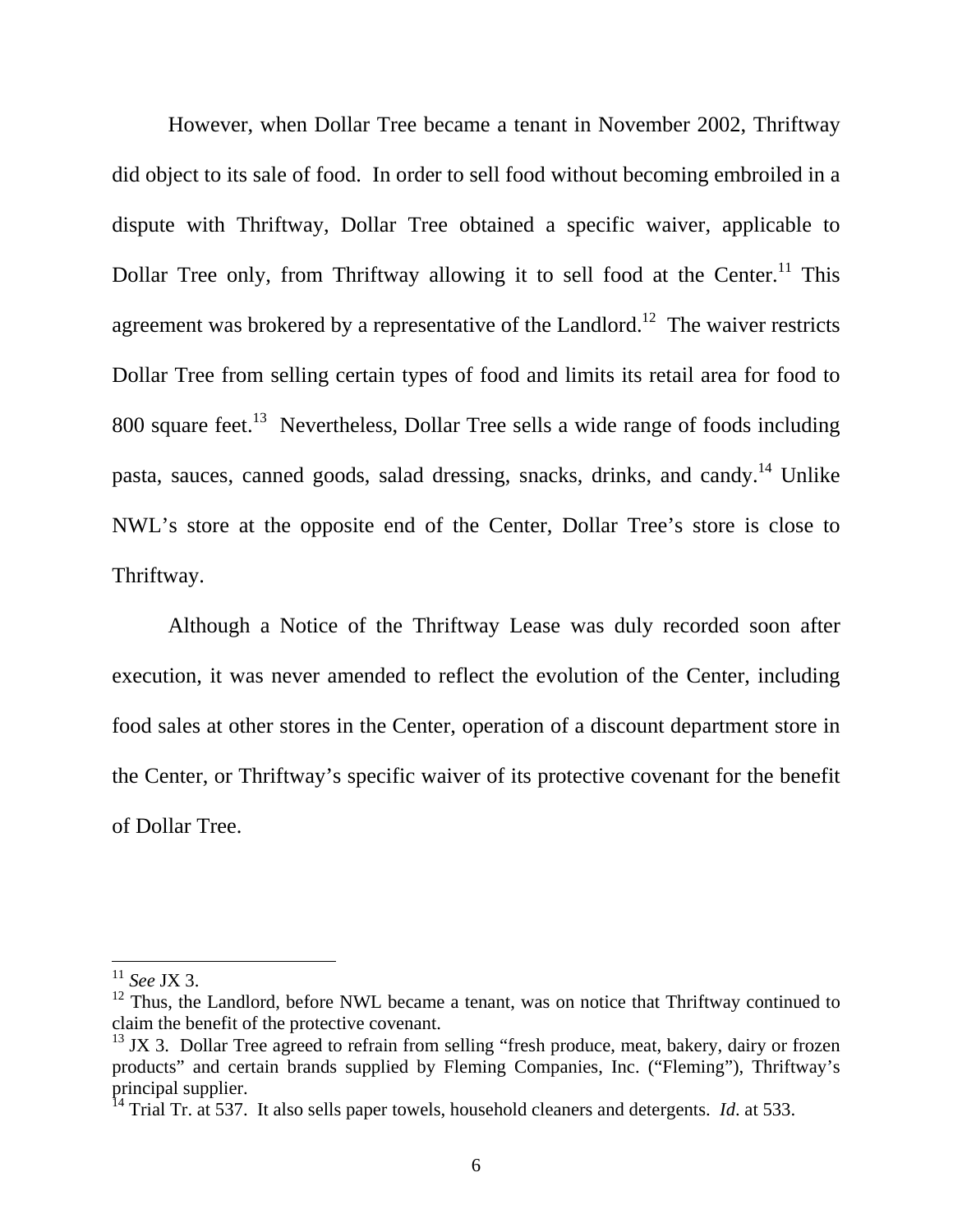NWL is a "discount department store" that sells a "wide variety of products."15 It sells clothing, electronics, closeout goods, cleaning supplies, ready to assemble furniture, and other household goods at discount prices. NWL also sells food. While the NWL at the Center sells some milk, orange juice, and, perhaps, eggs, the food and food products sold by NWL consists of nonperishable products such as canned goods, coffee, pasta, pasta sauce, cookies, snacks, candy, drinks, and other similar items. NWL does not sell fresh meat, produce, frozen foods, ice cream, fresh seafood, baked goods, or hot foods. Although the exact amount of food sold at NWL fluctuates due to seasonal marketing strategies and NWL's ability to obtain discount items, food accounts for six or seven percent of NWL's sales.<sup>16</sup>

NWL's food sales, however, differ from those of Ames and Rite Aid: NWL has an entire section of its store devoted to food sales (a "Food Department"); its Food Department is prominently advertised in the front of the store; it has an automatic replenishment system (ensuring some degree of consistency in selection); and it has an extensive list of food items.<sup>17</sup>

<sup>&</sup>lt;sup>15</sup> *Id.* at 659-60 (testimony of Robert Kwiatkowski, Vice President of Real Estate, NWL).

<sup>&</sup>lt;sup>16</sup> *Id.* at 661. The food sales at a "typical NWL" range from seven to ten percent. *Id.* 

<sup>&</sup>lt;sup>17</sup> See PX 5 & 6. The list of items that it could purchase from its suppler, White Rose (the same supplier that Thriftway would eventually use), contained at least 1,000 items. Trial Tr. at 426 (testimony of Jack Zumba, Senior Vice President, White Rose Foods).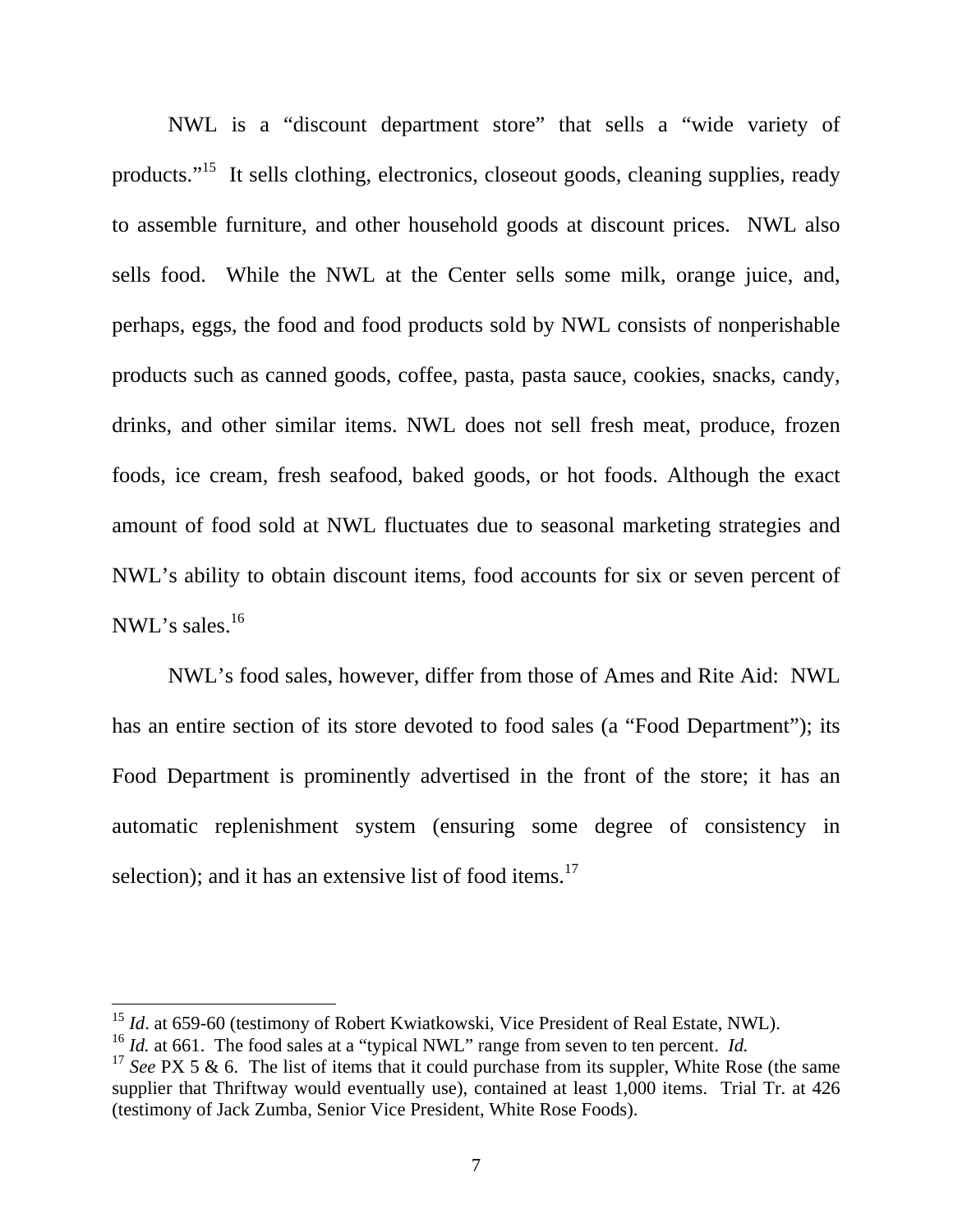C. *Ames' Bankruptcy and NWL's Assumption of the Ames Lease* 

 Ames, the previous other anchor tenant at the Center, operated a discount department store at the Center from the early 1970's until the fall of 2002 under a lease (the "Ames Lease") which provided in part:  $18$ 

 Tenant may occupy the premises for any lawful purpose, except the operation of a food supermarket if a food supermarket is then in operation in the shopping center and *except for any use for which other premises in the shopping center are occupied pursuant to an*  exclusive right and use granted by the Landlord.<sup>19</sup>

On August 20, 2001, Ames filed for bankruptcy in the United States Bankruptcy Court for the Southern District of New York.<sup>20</sup> Its store at the Center closed on November 9,  $2002<sup>21</sup>$  The Landlord filed a Motion to Compel Assumption or Rejection of a Certain Unexpired Lease of Nonresidential Residential Property on January 28, 2003.<sup>22</sup> Thereafter, Ames moved to assume its lease and to assign it to NWL. The Ames' Lease was assigned to NWL during the bankruptcy proceedings. $^{23}$  The Order, dated February 27, 2003, approving the

<sup>&</sup>lt;sup>18</sup> Pretrial Stipulation ("PT Stip.")  $\P$  10. Ames was a discount department store, but Thriftway's predecessor (and Thriftway after it became a tenant) did not object to Ames' presence at the Center based on the prohibition against discount department stores in its lease.

 $19$  JX 2 at 8 (emphasis added).

 $^{20}$  PT Stip.  $\P$  13.

<sup>&</sup>lt;sup>21</sup> *Id.*  $\parallel$  10. Ames' closing had a deleterious impact on the Center. As a representative of the Landlord testified: "It was a mess. A tenant who occupied 50,000 square feet, one-third of the shopping Center, moved out. It had a dramatic impact on the shopping center. The parking lot was empty. The best of times—Friday, Saturdays, Sundays—the parking lot was empty." Trial Tr. at 599 (testimony of Allen Pilevsky). Some tenants sought rent reductions; two tenants went out of business.

 $^{22}$  PT Stip. ¶ 18.

 $^{23}$  *Id.*  $\llbracket$  14.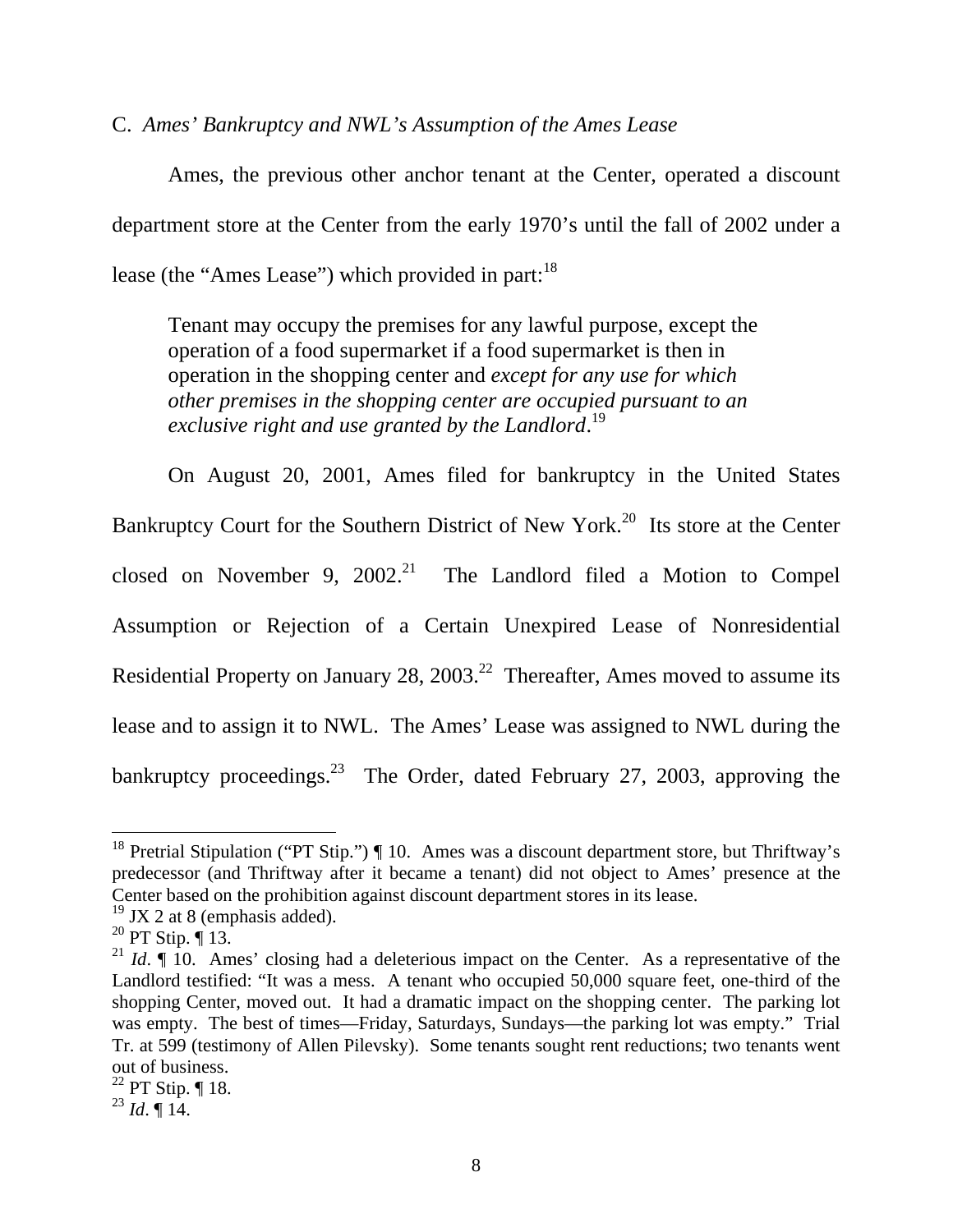assignment provides: "Notwithstanding any provision of the [Ames] lease to the contrary . . . NWL may operate the Premises as a typical NWL department store, as same are currently operated, and none of the foregoing shall be deemed a breach or default of any provision of the [Ames] lease."<sup>24</sup> "The Landlord did not inform NWL or the United States Bankruptcy Court for the Southern District of New York of the restrictive covenant in Thriftway's lease prior to Ames assigning its lease to NWL."25 Furthermore, "NWL did not review the land records of New Castle County with respect to the Ames Lease or the Thriftway Lease."<sup>26</sup> However, "[b]efore acquiring its leasehold interest, NWL reviewed the Ames Lease and physically inspected the [Center]."27 Additionally, the Landlord did not object to Ames' assigning its lease to NWL.<sup>28</sup>

After filing this action, Thriftway appeared in Bankruptcy Court on October 21, 2003, to object to the Order. The Bankruptcy Court noted that the

 $24$  JX 4.

<sup>&</sup>lt;sup>25</sup> PT Stip.  $\P$  16. There was testimony at trial that the Landlord sent NWL representatives—at their request—a copy of the Thriftway Lease. *See* Trial Tr. at 631 (testimony of A. Pilevsky). However, NWL denies that it received a copy. *See id.* at 655-56 (testimony of R. Kwiatkowski). Because the parties stipulated that the Landlord did not inform NWL of Thriftway's protective covenant and because the trial testimony is, at best, ambiguous, the Court accepts that NWL never received a copy of the Thriftway Lease.

 $^{26}$  PT Stip. ¶ 12.

 $^{27}$  *Id.*  $\P$  11.

<sup>28</sup> *Id*. ¶ 17.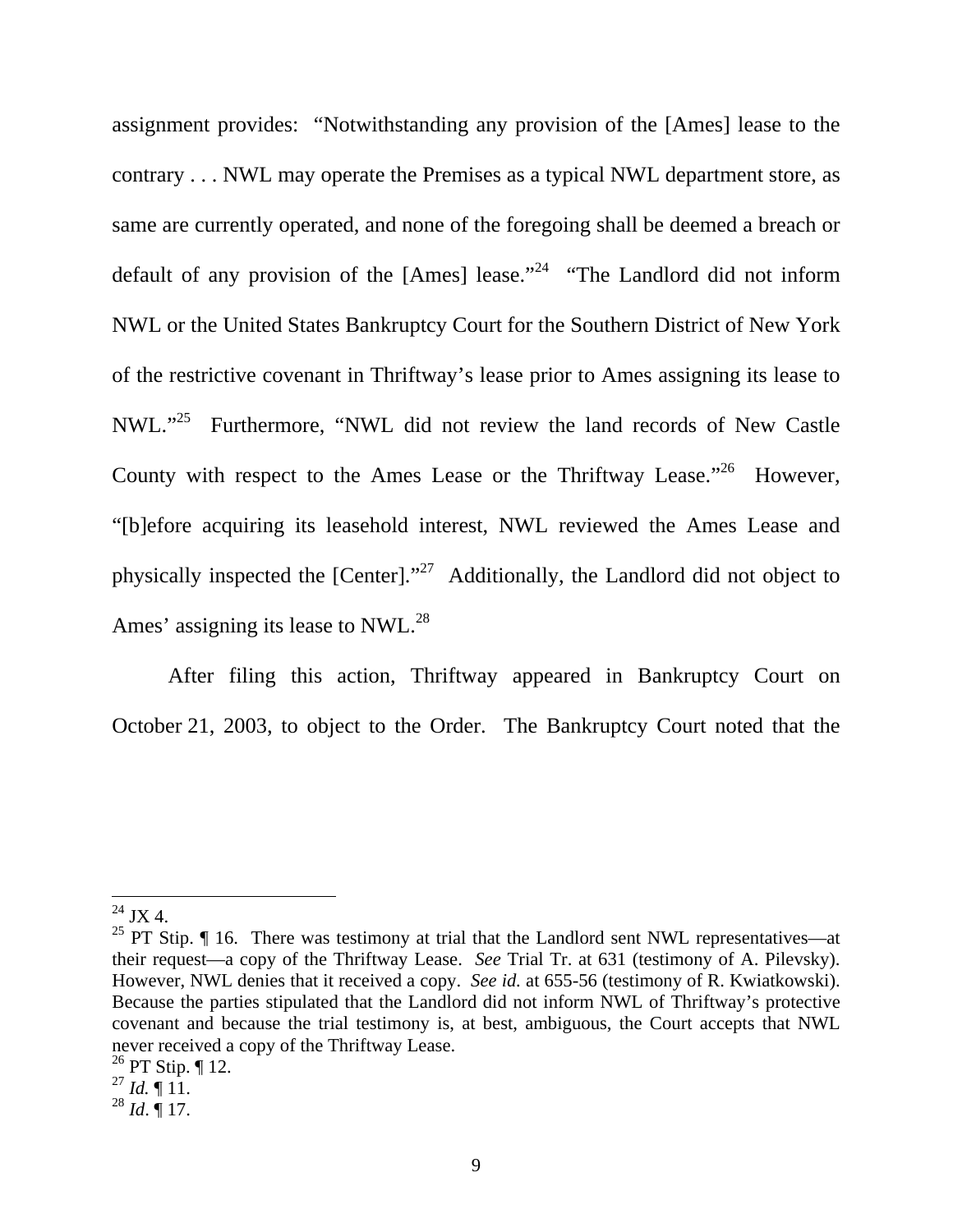Delaware Courts "should deal with the matters of Delaware State law as they see

fit."29 Additionally, the Bankruptcy Court stated:

I am making it clear, that [the Order] was not intended in any way, shape or form to affect [Thriftway's] rights under its own lease, that is, [Thriftway's] lease. Whatever rights [Thriftway] has in that regard are unaffected by the [the Order]. I also am making it clear that the [Order] was permissive, not mandatory, except to the extent that it prohibited the landlord from complaining that [NWL] would be violating the Former Ames lease by conducting operations in the manner that [NWL] ultimately has done.<sup>30</sup>

The Bankruptcy Court did not formally modify the Order.

## **II. CONTENTIONS**

Thriftway now seeks damages and injunctive relief against the Landlord and injunctive relief against NWL. Thriftway contends that, by permitting NWL to sell food at the Center, the Landlord breached Thriftway's protective covenant and the Landlord is liable to Thriftway for damages measured both in terms of lost profits and the cost to regain those customers lost to NWL's improper competitive acts. According to Thriftway, the sale of food by NWL will continue to cause irreparable harm. In response, the Landlord argues that it is not liable to Thriftway; asserts an unclean hands defense; argues that Thriftway has waived its covenant by knowingly permitting the sale of food by other stores at the Center for quite some time; and invokes the doctrine of legal impracticability due to the

 $^{29}$  JX 5 at 87.

<sup>30</sup> *Id.* at 86.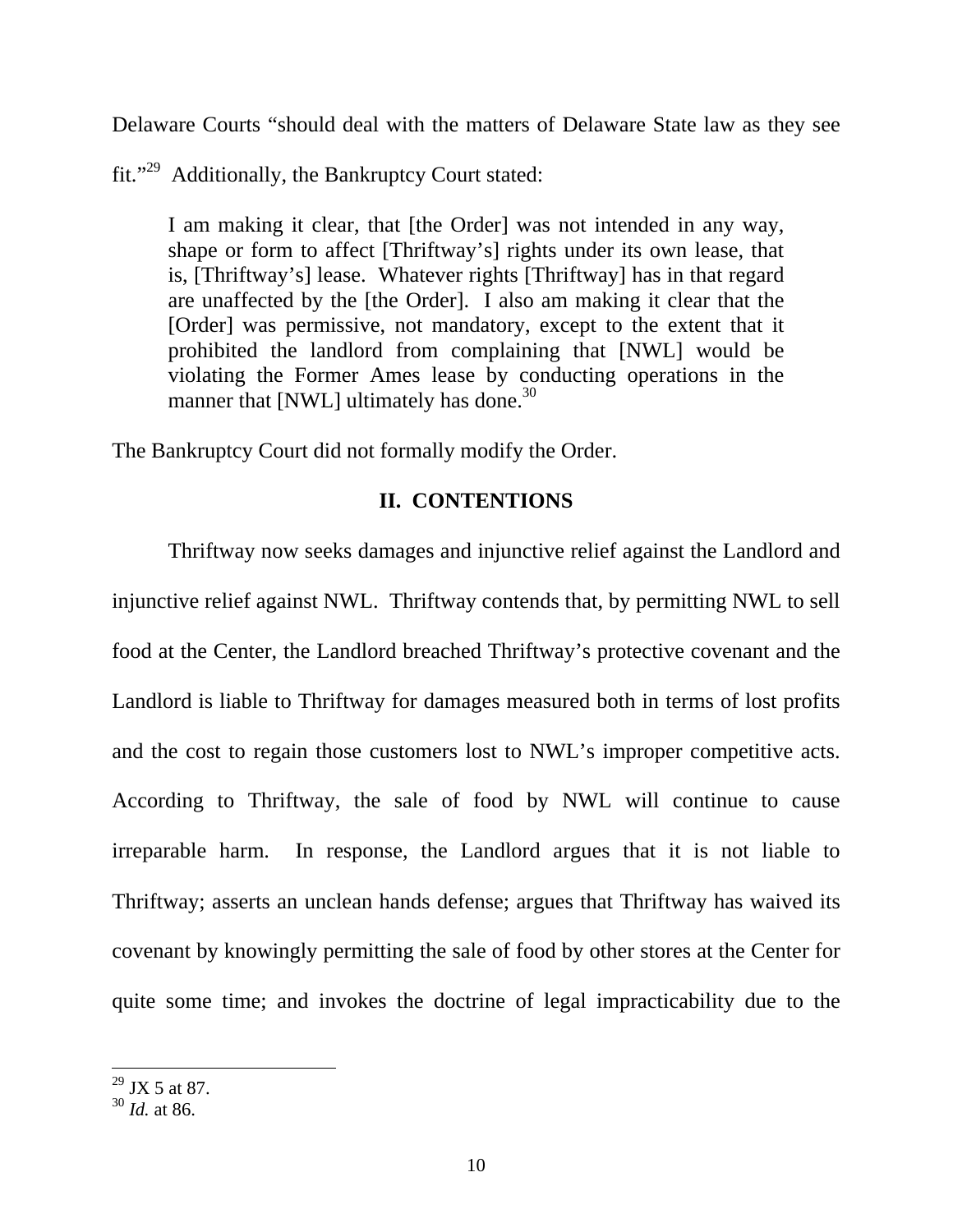Order. Additionally, the Landlord argues that Thriftway has not proven actual damages caused by NWL's alleged wrongful competition. NWL presents many of the same contentions: it focuses upon the Order authorizing it to operate as a "typical NWL"; its lack of notice of the restrictions contained in the Thriftway Lease; and the absence of any harm to Thriftway as the result of its operations.

#### **III. ANALYSIS**

#### A. *Thriftway's Protective Covenant*

NWL's operations, of course, breach the literal terms of Thriftway's protective covenant prohibiting the sale of "food or food products intended for offpremises consumption." In dispute are the scope of the protective covenant and its continued viability.

### 1. Scope of the Covenant

 $\overline{a}$ 

 The protective covenant was drafted to protect Thriftway's predecessor from competition from the sale of "food or food products intended for off-site premises consumption."<sup>31</sup> The parties sharply dispute the meaning of this phrase, drafted more than forty years ago. Thriftway contends that the parties intended to preclude the sale of items sold in supermarkets; it proposes an interpretation akin to

 $31$  The covenant also prevented the operation of another supermarket and a discount department store. Thriftway does not argue that NWL is a supermarket, and any objection to a discount department store has long since been waived.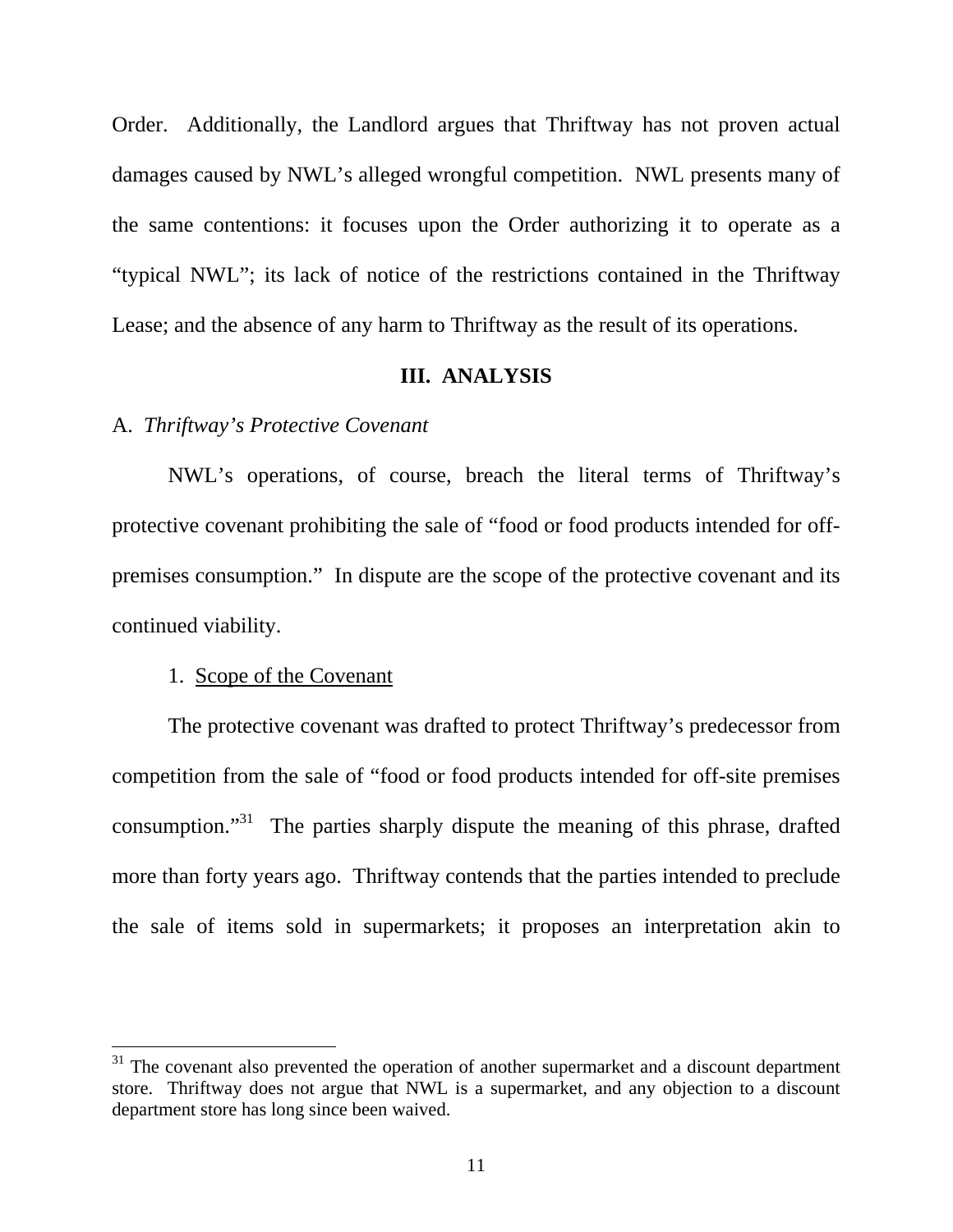"groceries."<sup>32</sup> Thriftway asserts that, for example, "food products" would include those items used in the preparation of food and the subsequent clean-up. Moreover, Thriftway points out that supermarkets sell consumables, while department stores are generally viewed as selling durable goods. The Center was designed to have one of each; they would complement each other—not compete with each other. Most of the inedible items sold in "grocery" stores, such as cleaning supplies, are fairly characterized as "consumables." Finally, Thriftway argues that the term "food products" has an industry-based understanding that is different from that "presumed by an uneducated consumer."<sup>33</sup> The Defendants, on the other hand, point out that the drafters could have used the term "groceries" but did not. They, thus, suggest that any interpretation should be premised upon whether a product is edible or will be incorporated into something that is edible.

 The parties agree upon the principles which guide the Court in resolving a contract interpretation dispute.<sup>34</sup> "[T]he court will first 'examine the entire agreement to determine whether the parties' intent can be discerned from the

 $32$  The term "groceries" is defined as "articles of food and other goods sold by a grocer." WEBSTER'S NEW INT'L DICTIONARY 1001 (3d ed. 1993). A "grocer" is defined as "a dealer in staple foodstuffs (as coffee, sugar, flour) and usu. meats and other foods (as fruits, vegetables, dairy products) and many household supplies (as soap, matches, paper napkins)." *Id*. <sup>33</sup> Pl.'s Opening Br. at 10. This argument is made despite Thriftway's answer to an interrogatory

to the effect that the words at issue are to be accorded their "plain and ordinary meaning." *See* DX 45; Trial Tr. 122-24. The interrogatory answers were signed by Mr. Grisillo who had been in the supermarket business for several decades and, thus, presumably was familiar with industry-specific terms.

 $34$  "General principles of contract construction guide interpretation of restrictive covenants." *Tusi v. Mruz*, 2002 WL 31499312, at \*3 (Del. Ch. Oct. 31. 2002).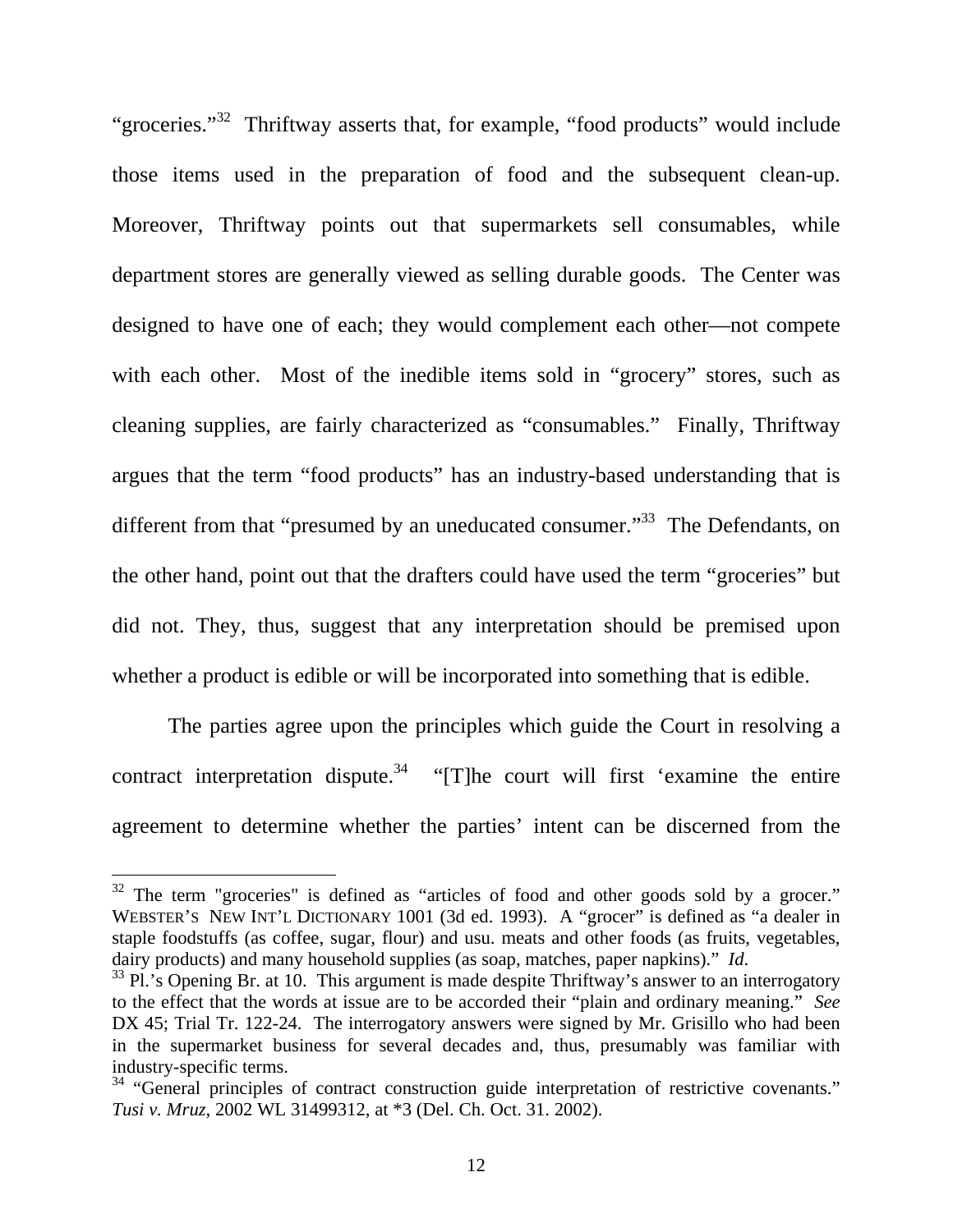express words used, or alternatively, whether its terms are ambiguous.<sup>"35</sup> When the contract is "clear on [its] face," the words will be given "the meaning that 'would be ascribed to them by a reasonable third party.'"<sup>36</sup> "[A] contract [will be deemed] ambiguous if the provisions are "reasonably susceptible to two or more meanings."<sup>37</sup>

 The term "food or food product intended for off-premises consumption" is not ambiguous. The parties do not question the meaning of "food." Thus, the inquiry turns to the meaning of "food product." The plain meaning of that term is a product not eaten directly or by itself but, instead, one that goes into the making of a food that is ingested.<sup>38</sup> Bleach, matches, detergents, paper towels, and the like (although constituents of a grocery inventory) are not "food or food products" as those words are understood in regular usage. The interaction of the words "food or food products" with the words "intended for off-premises consumption" confirms this analysis. If "food and food products" included those items not to be

<sup>35</sup> *Interactive Corp. v. Vivendi Universal, S.A.*, 2004 WL 1572932, at \*9 (Del. Ch. July 6, 2004) (quoting *Comrie v. Enterasys Networks, Inc*., 837 A.2d 1, 13 (Del. Ch. 2003)).

<sup>36</sup> *BAE Sys. N. Am. Inc. v. Lockheed Martin Corp.*, 2004 WL 1739522, at \*4 (Del Ch. Aug. 3, 2004) (quoting *True N. Commc'ns, Inc. v. Publicis S.A.*, 711 A.2d 34, 38 (Del. Ch. 1997), *aff'd*, 705 A.2d 244 (Del. 1997)). This standard is, of course, necessary in this instance because neither of the current parties to the Thriftway Lease was involved in its drafting.

<sup>37</sup> *Amtower v. Hercules Inc.*, 1999 WL 167740, at \*11 (Del. Super. Feb. 26, 1999). *See also Harrah's Entm't, Inc. v. JCC Holding Co.*, 802 A.2d 294, 309 (Del. Ch. 2002) ("To demonstrate ambiguity, a party must show that the instruments in question can be reasonably read to have two or more meanings.").

<sup>&</sup>lt;sup>38</sup> An example would be shortening, which (at least one hopes) is not ingested directly.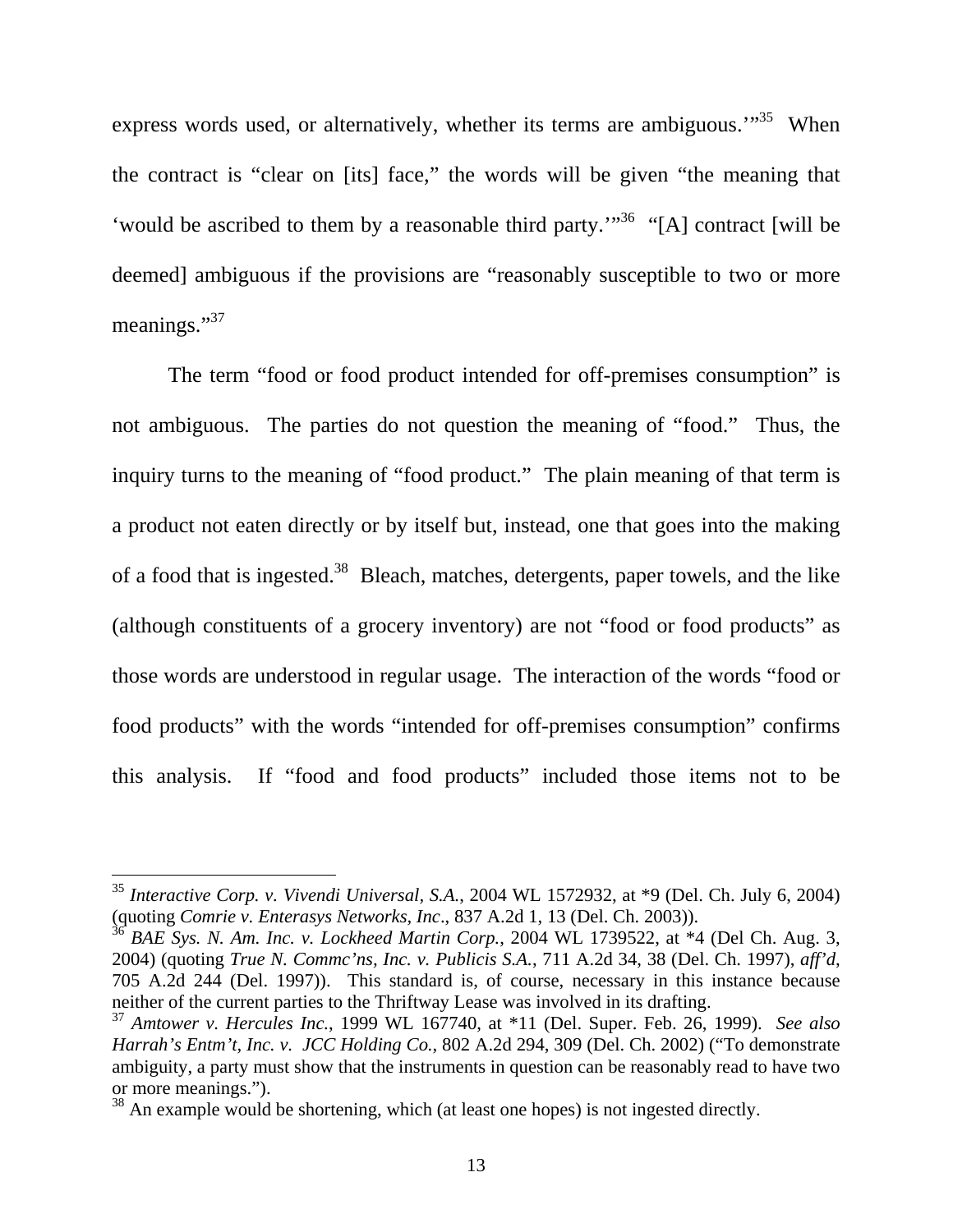ingested—for example, paper towels or bleach—the off-premises qualification would not be necessary because a customer would not consume (i.e., use) them at the Center. The words "off-premises" were, one can reasonably conclude, intended to allow for restaurants at the Center, but they also modify more than just food. The off-premises provision would be surplusage if it modified items which would not be consumed on premises. It is these items to which Thriftway seeks to extend the covenant. In sum, the Court need not, and should not, look to extrinsic evidence to ascertain the meaning of the phrase "food and food products intended for off-premises consumption."<sup>39</sup> Accordingly, Thriftway has failed in its efforts to extend the protective covenant to the myriad products sold in a supermarket which are not intended for human consumption. Thus, NWL, as with every other tenant at the Center, is free to sell, at least as far as Thriftway's protective covenant is concerned, bleach, detergent, greeting cards, sponges, and the like.

 $39$  That the concept embodied in the phrase "food or food products" could have been captured more precisely does not make the phrase ambiguous. Even if the phrase were ambiguous, the extrinsic evidence relied upon by Thriftway would not carry the day. If those words are given their "plain and ordinary meaning," as suggested by Mr. Grisillo in Thriftway's interrogatory answers, it is difficult to escape the notion of "edible." That leaves Thriftway with the burden of establishing an industry usage that would supersede the plain meaning. That task, given the passage of forty years, is not an easy one, but more importantly, the various industry experts were not able to agree upon a common meaning and, as between the two, the Court concludes that the Defendants' expert offered the more plausible explanation. In his judgment, within the industry, the phrase "food and food products" would be understood to include only those items which could be ingested. *See* Trial Tr. 708-09 (testimony of Conrad Stephanites, Defendants' industry expert). In short, this takes the analysis back to the Defendants' principal point: if the drafters had intended to encompass groceries, they easily could have accomplished that goal.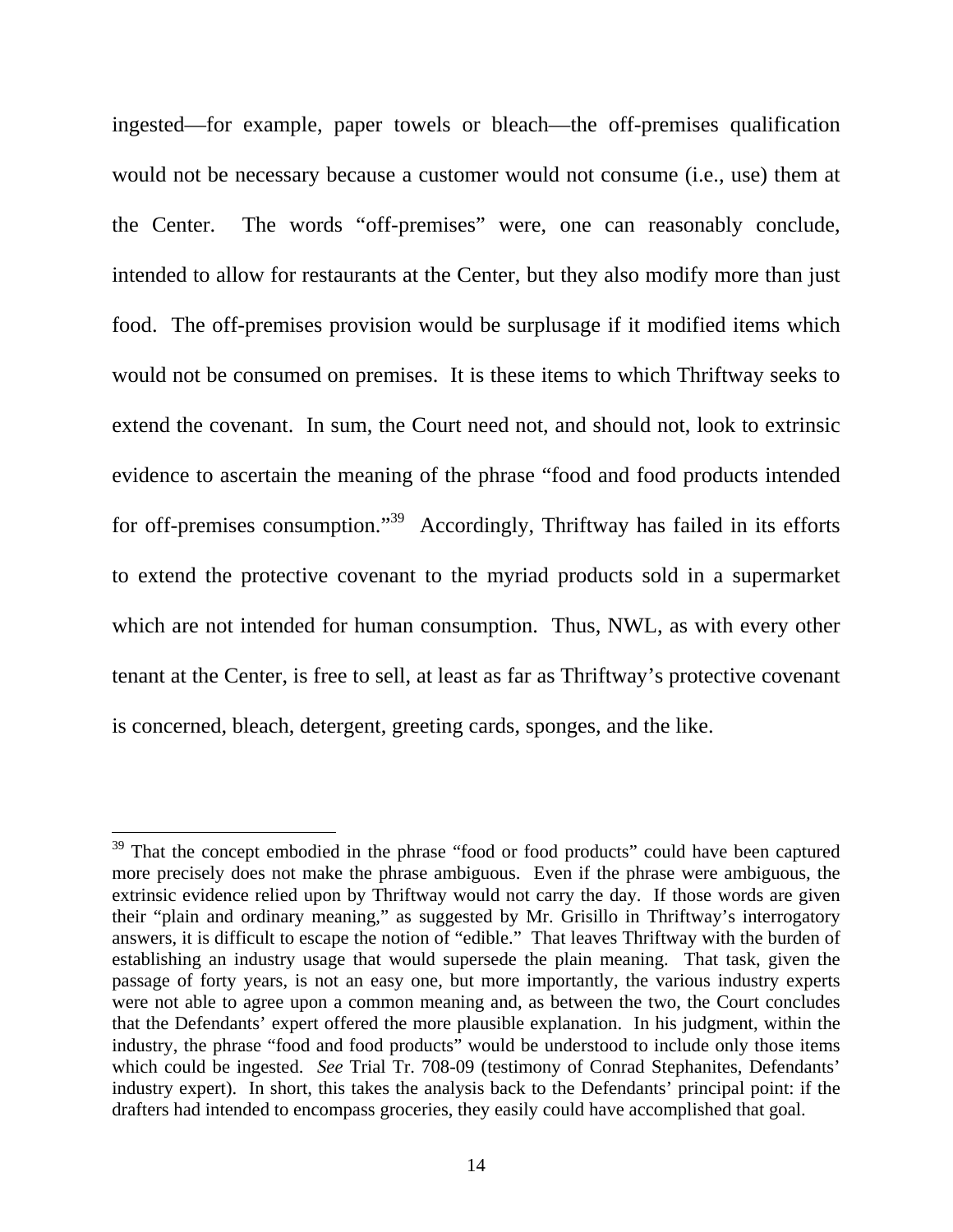## 2. Waiver of the Covenant

 $\overline{a}$ 

 With the scope of the protective covenant limited, for purposes of this action, to edible items, the Court now turns to the Defendants' contention that Thriftway has abandoned or waived its protective covenant by permitting sales of food at the Center by other tenants.<sup>40</sup> Although sometimes interchanged, "waiver" and "abandonment" are two distinct concepts:

Abandonment . . . occurs when all beneficiaries have relinquished their rights to enforce a particular covenant or a general plan of covenants. Waiver usually involves a failure to object to other violations of the same or similar servitudes such that it would be unfair to allow the claimant to enforce the servitude against the current violation  $41$ 

 There is ample evidence that a baseline of food sales occurred regularly at the Center both before (for a period measured in decades) and after NWL's arrival. Thriftway, other than in response to food sales by Dollar Tree and NWL, did not object. Allowing minor violations of a protective covenant, of course, does not necessarily amount to waiver or abandonment.<sup>42</sup> "A property owner is not precluded from enforcing a deed restriction which materially affects her merely because she previously failed to complain of a violation which did not materially

 $40$  Because it is an affirmative defense, the Defendants bear the burdens of proof and persuasion on the issue of waiver. *Warwick Park Owners Ass'n, Inc. v. Sahutsky*, 2005 WL 2335485, at \*4 (Del. Ch. Sept. 20, 2005).

<sup>&</sup>lt;sup>41</sup> *Tusi*, 2002 WL 31499312, at \*3 (internal quotations and citations omitted). The only beneficiary of the protective covenant at issue is, of course, Thriftway.

<sup>42</sup> *See Brookside Cmty., Inc. v. Williams*, 290 A.2d 678, 682 (Del. Ch. 1972), *aff'd*, 306 A.2d 711 (Del. 1973).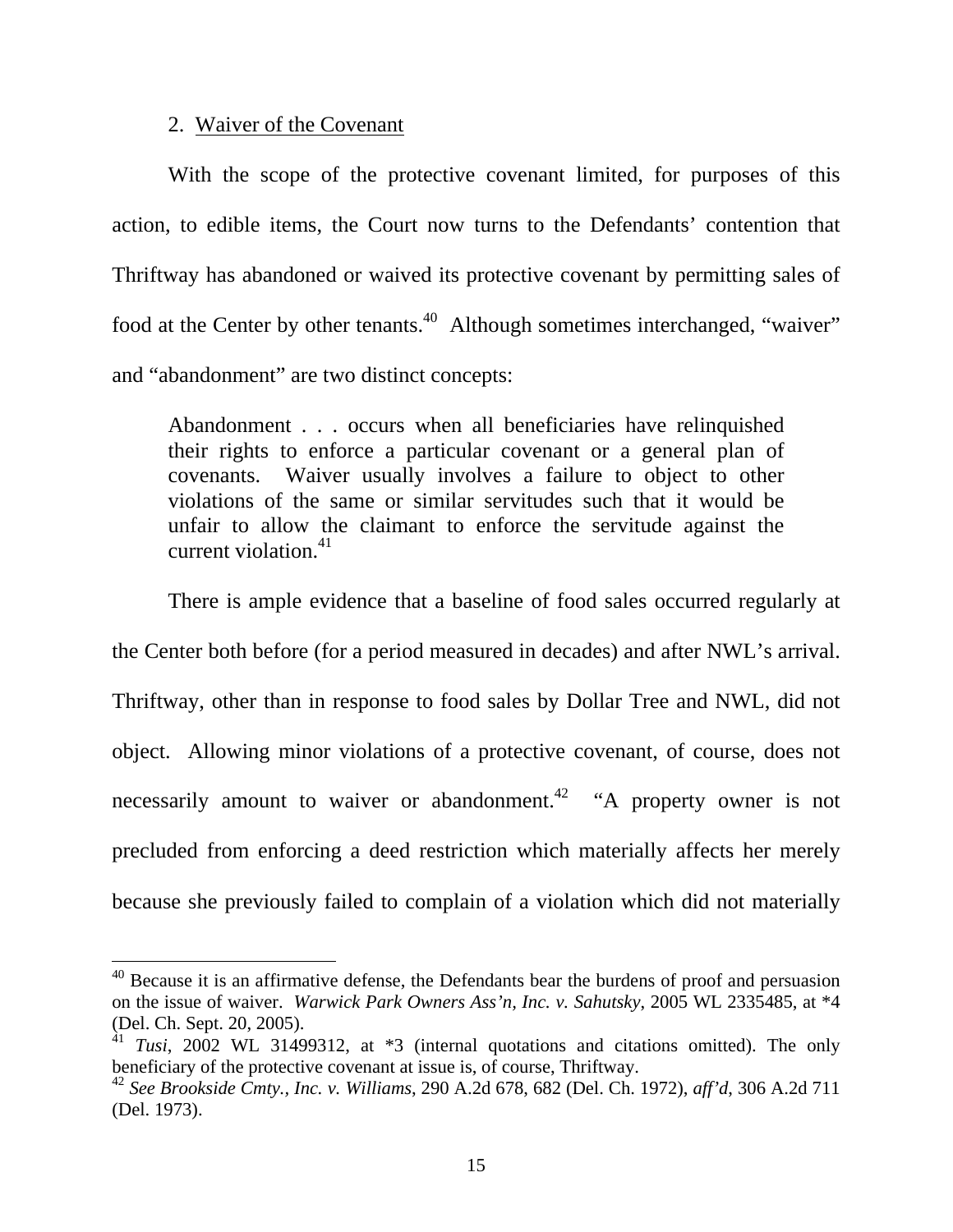affect her in the enjoyment of her property." $43$  The continued viability of a protective covenant despite multiple violations, thus, depends upon the materiality of those violations to the covenant holder. For example, in the context of enforcement of a restrictive covenant in a residential community, the proximity of the violation to a particularly homeowner is of significance because, as pointed out in *Henderson v. Chantry*, a violation of a fence-height restriction is of little moment to a homeowner several blocks away.

 Two significant factors distinguish *Henderson*: First, in *Henderson*, all of the homeowners had the individual right to enforce the restriction; here, only Thriftway is the beneficiary of the covenant and no other tenant has an interest in its enforcement. Second, especially with NWL's business location at the opposite end of the Center, Thriftway has not attributed any significance to proximity. Nonetheless, the teaching of *Henderson* is unequivocal: immaterial, individual violations of a restrictive covenant do not jeopardize the covenant holder's rights to prevent subsequent material violations.<sup>44</sup> On the other hand, an aggregation of individually insubstantial violations may collectively satisfy a materiality standard. Measuring materiality in this context is not easy. A quantitative approach,

<sup>43</sup> *Henderson v. Chantry*, 2003 WL 139765, at \*4 (Del. Ch. Jan. 10, 2003) (quoting *Cox v. Melson-Fulsom*, 956 S.W.2d 791, 794 (Tex. App. 1997)).

 $44$  In the residential context, a separate consideration sometimes arises. There are instances where differential enforcement especially when the enforcement process is controlled by a homeowners' association, may jeopardize the continued effect of the covenant.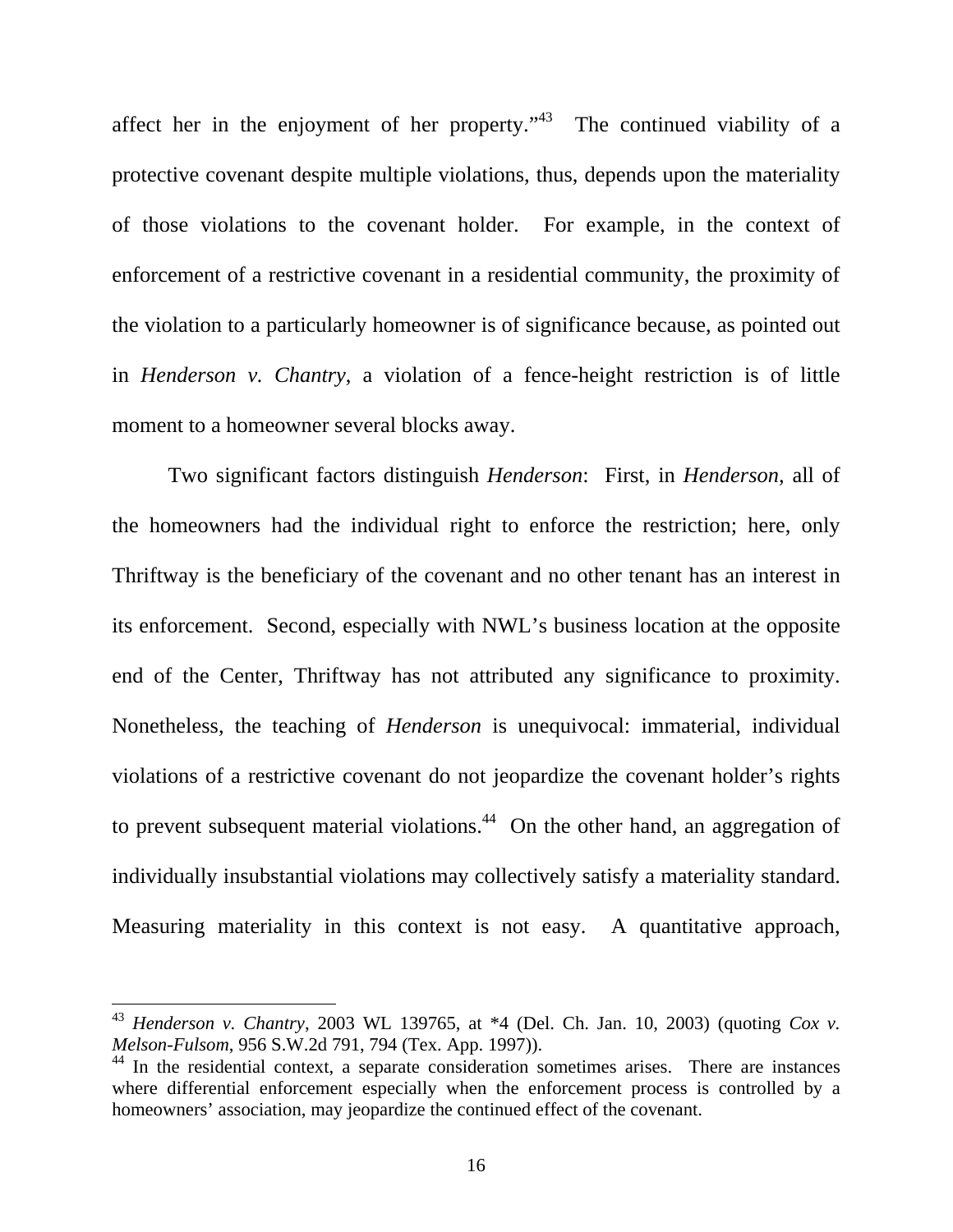however desirable theoretically, is often not practicable because of the difficulty in obtaining (and applying) data. A qualitative effort, focused upon what an objective and reasonable third-party observer would conclude, is the best framework for the task. Inquiry into whether the covenant holder subjectively believes that a particular merchant's (or a group of merchants') conduct to be material is just that: it is too subjective to be a reasonable basis for determining commercial rights and obligations.

 The question, thus, necessarily becomes one of whether the business culture at the Center has changed to the extent that, because of significant sales at the Center over the years of certain types of food and food products, it is no longer equitable or reasonable to enforce the protective covenant, in whole or in part. Against this backdrop, the Court turns to the fact-intensive inquiry of whether Thriftway has waived its rights, in whole or in part, under the protective covenant.

 The sale of food and food products by others at the Center has largely been restricted to nonperishables. Fresh meat and seafood, frozen foods (except for certain ice cream products), produce, fresh baked goods, dairy products, <sup>45</sup> and deli products were not sold.

<sup>&</sup>lt;sup>45</sup> Orange juice was sold although it is not clear if it was refrigerated or not; otherwise, there was no sale of milk, eggs, cheese, yogurt, and the like until NWL began to sell, perhaps on a somewhat intermittent basis, a limited selection of milk (possibly restricted to 1% and 2% in gallon and half-gallon containers), and eggs, as well as refrigerated orange juice.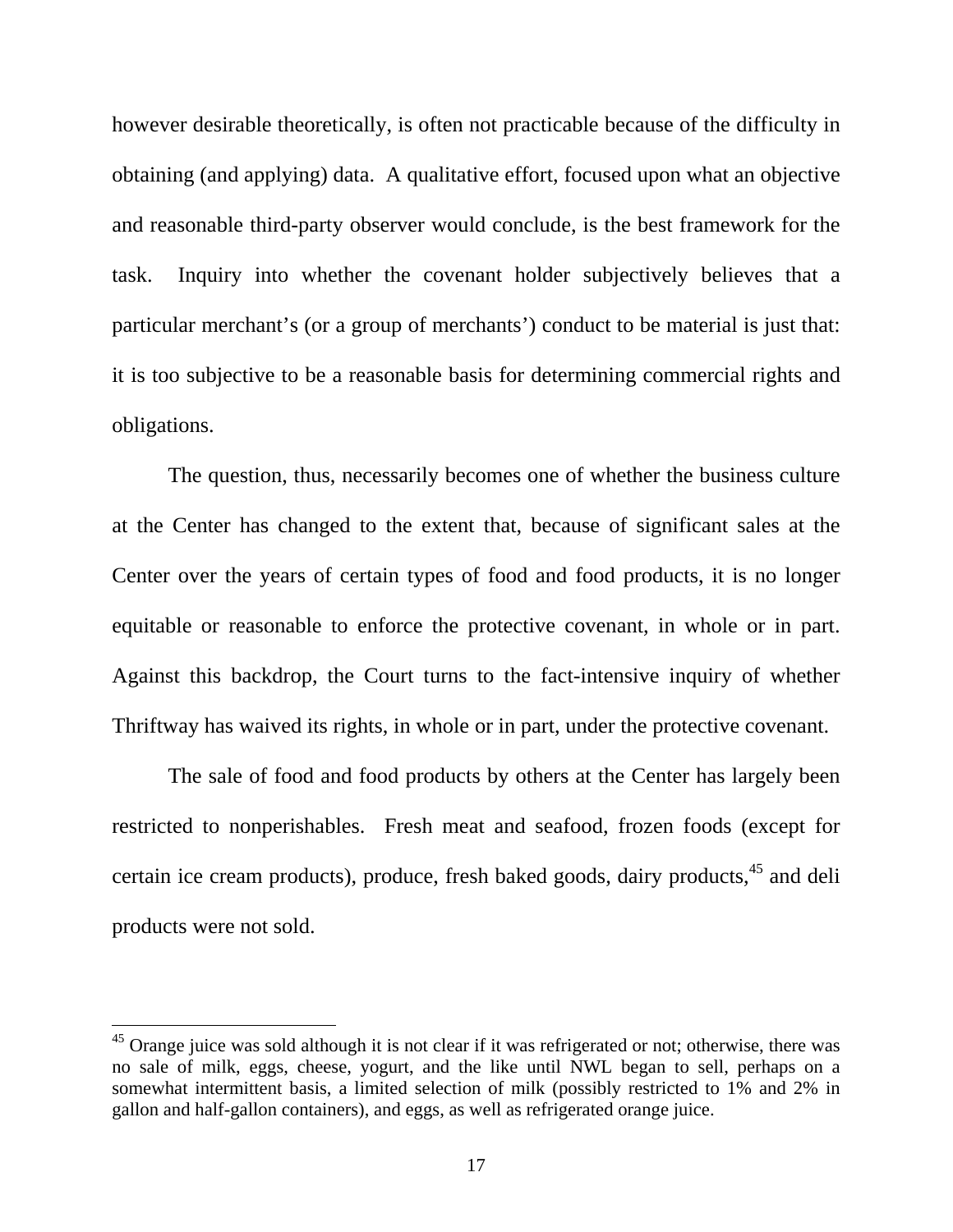The list of foods sold by others at the Center, and sold without objection by Thriftway, is extensive.<sup>46</sup> For example, dry pasta and pasta sauces (not refrigerated) were sold without complaint. These products were routinely available from multiple merchants. NWL also sells—but Thriftway has objected to its sale of—pasta and pasta sauce by other tenants at the Center. By having failed to object to the sales of pasta and pasta sauce, Thriftway has lost its right to deny that opportunity to others now.<sup>47</sup> If a restrictive covenant is to be given effect, there must be a discernible line to mark the boundary between acceptable and unacceptable conduct. The prudent person, such as the Landlord or a prospective tenant, who confronts the business conditions at the Center, would reasonably conclude that the sale of pasta and pasta sauce is not burdened by a restrictive covenant.

 The competitive challenge brought by NWL to Thriftway with respect to pasta and pasta sauce is not merely that it sells spaghetti and one or two types of pasta sauce. Instead, NWL, on a reasonably regular basis, sells a number of pasta products and several different pasta sauces.<sup>48</sup> The Court's inquiry, at least when it

<sup>&</sup>lt;sup>46</sup> Not only did Thriftway not object, but also it confirmed in 2002 in a Tenant Estoppel Certificate that its leasehold rights generally were not being violated. DX 2.

 $47$  Without jeopardizing its rights, it can reach an accommodation, as it did with Dollar Tree, that allows certain conduct which otherwise would be inconsistent with its rights. Thriftway, however, is necessarily charged with knowledge of the products sold at other stores in the Center. Those other sales are readily accessible and a merchant armed with a competition covenant has some responsibility to monitor the public activities of those burdened by it.

<sup>48</sup> In addition to spaghetti, one can find ziti, rigatoni, penne, lasagna, and rotini at NWL.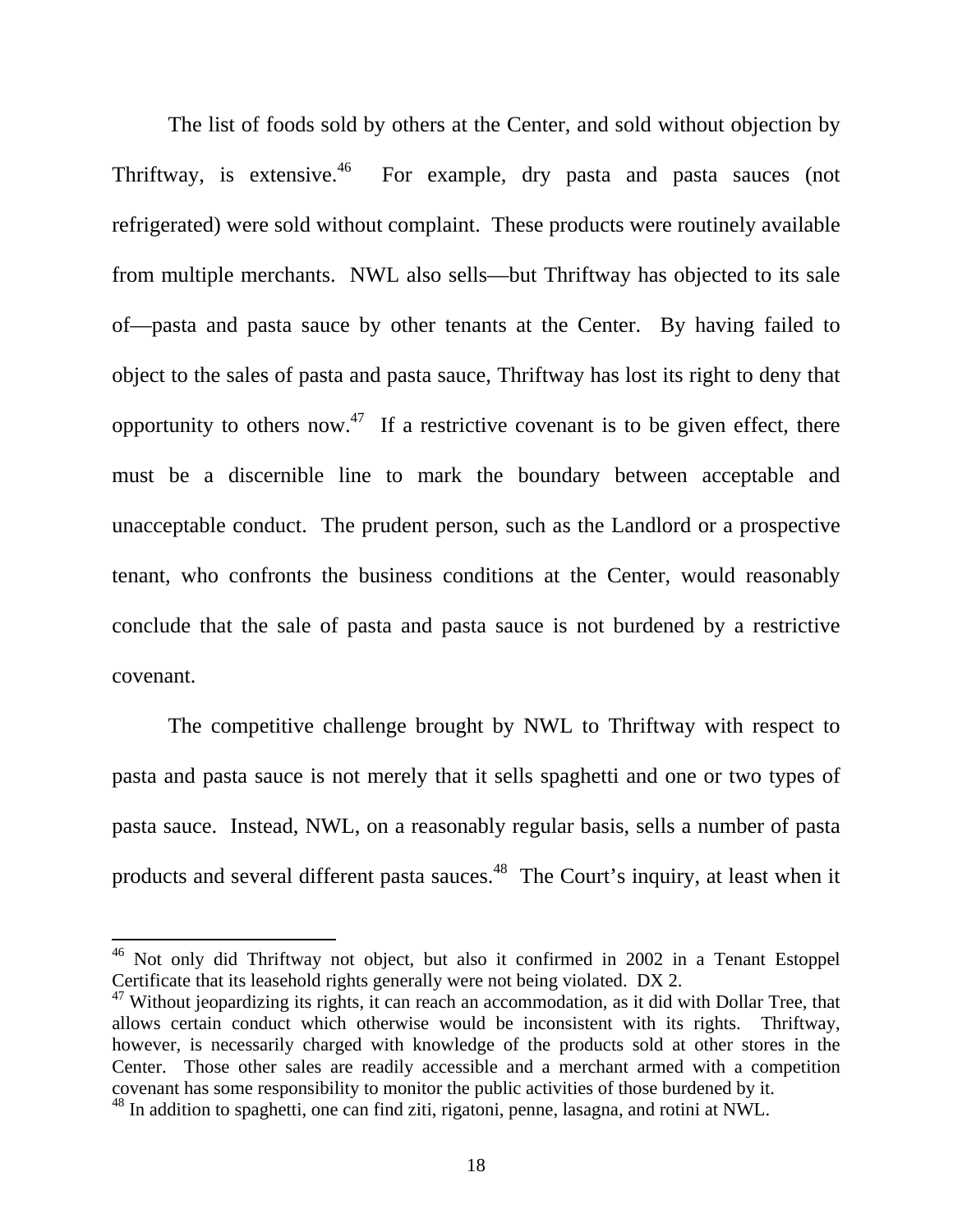is focused upon a specific food group such as pasta and pasta sauces, becomes: does a waiver by Thriftway of its right to object to some sales of dry pasta and pasta sauce constitute a waiver to all sales of dry pasta and pasta sauce? Or, by acquiescing in competition in the form of sales from a somewhat limited selection of items in a food category (for purposes of this example, pasta and pasta sauce) did Thriftway waive its right to object to a larger and broader inventory of dry pasta and pasta sauces at a competing store?

 Similar questions arise with respect to other categories of nonperishable food and food products sold at the Center. Canned vegetables, for instance, were sold by others at the Center. NWL may offer a wider selection, but shoppers at the Center had reasonable options, beyond Thriftway for their purchase of canned vegetables. Canned tuna has regularly been sold at the Center; NWL carries a wide range of canned seafood, including canned tuna.<sup>49</sup> Although NWL has an inventory of baking goods that goes beyond any previous merchant's sales efforts, baking supplies, such as cake mixes and cooking oils, were carried by others.

 In short, a broad range of nonperishable food and food products has regularly been sold at the Center. Indeed, no significant category of nonperishable food and food products for which there have been no previous sales has been

<sup>&</sup>lt;sup>49</sup> Indeed, NWL may carry a broader selection than does Thriftway, especially its inventory of canned sardines. *See* Trial Tr. at 270.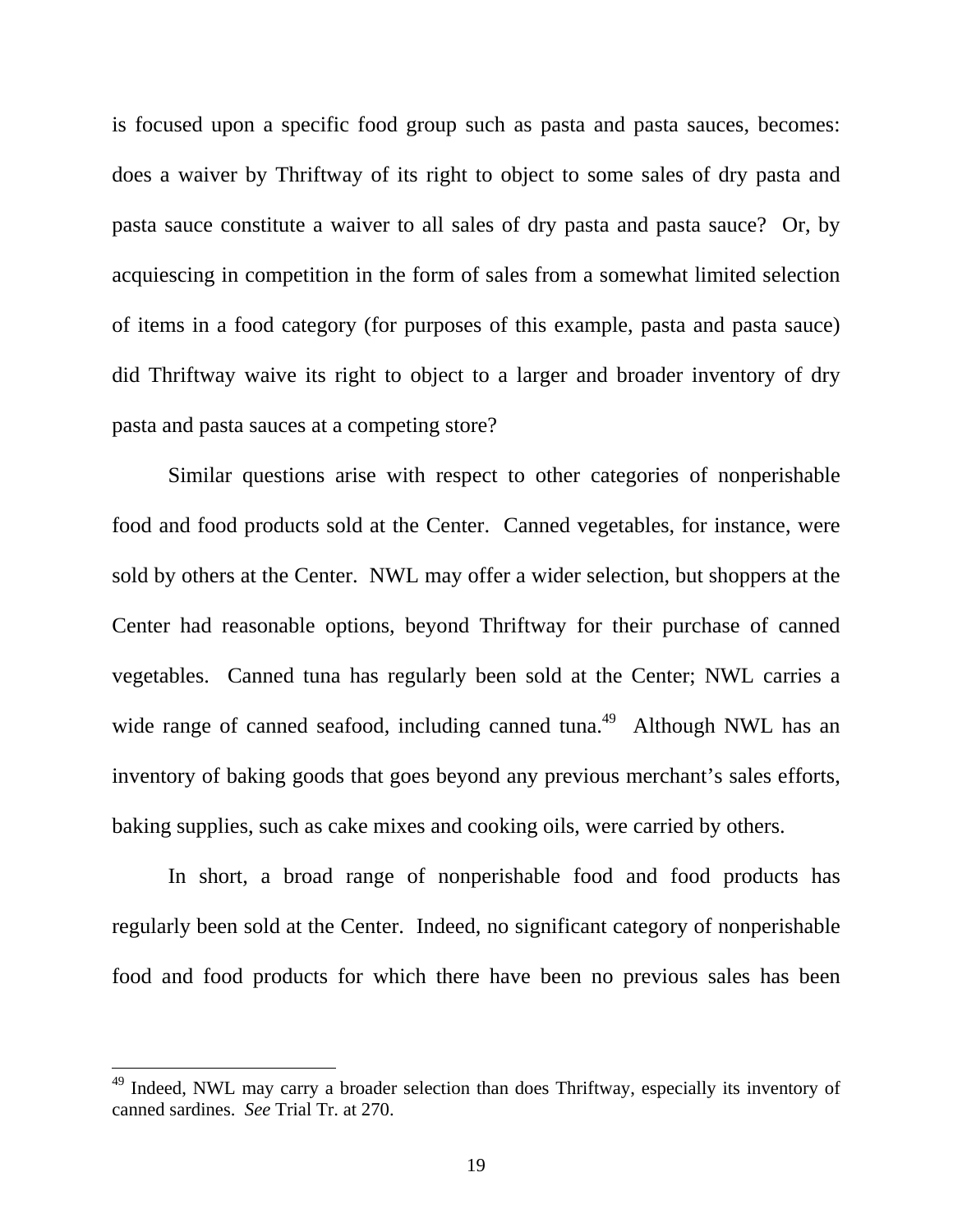identified. The sales were material, regular, pervasive, and accepted. Even without the sales by Dollar Tree, the reasonable observer of commercial activity at the Center would conclude that nonperishable food and food products could be sold there without objection. Accordingly, the Court finds that the Defendants have demonstrated by a preponderance of the evidence that Thriftway has waived its protective covenant as to the sale of nonperishable food and food products.<sup>50</sup>

 $\overline{a}$ 

 The Landlord also argues that fundamental changes in the nature of the commercial activity at the Center over almost four decades have made it unreasonable to expect that the goals of the protective covenant can be achieved and have made efforts to enforce the protective covenant to any extent unreasonable. *See, e.g.*, *El Di, Inc. v. Town of Bethany Beach*, 477 A.2d 1066 (Del. 1984). As to the sale of nonperishables, the Landlord is correct. However, although many changes have occurred at the Center, there is no other supermarket and no other seller of fresh foods. Protection of Thriftway from competition from a supermarket and from the sale of fresh foods remains an achievable goal. Thus, the Landlord cannot meet the change in community standards test advanced in *El Di* in order to defeat the protective covenant in its entirety.

 $50$  Thriftway has never satisfactorily addressed the inescapable fact that substantial sales of food and food products have occurred over the years at the Center. At a minimum, NWL is certainly entitled to sell food and food products in a manner consistent with the historical baseline. Unfortunately, as a pragmatic matter, it is impossible to enforce fairly a restrictive covenant unless a workable line can be perceived. Although NWL's food sales quantitatively and qualitatively have exceeded the historical experience, no one has proposed a plausible basis for defining that limit of its protective covenant that would accommodate the history of food sales at the Center. From this record, there is no principled basis for limiting the volume (whether in terms of dollar value, number of products, or allocated floor space) of NWL's sale of nonperishable foods and food products. Defining the scope of the waiver in terms of perishable and nonperishable at least is consistent with the actual sales activities at the Center; moreover, it also establishes a reasonably clear line of demarcation, one that could be discerned on reasonable inquiry or inspection. Over the years, Thriftway (and its predecessors) were faced with choices regarding the sale of food by others. Insisting upon an absolute and rigid enforcement of a restrictive covenant against food sales, without allowing some flexibility on the part of the covenant holder, would, one can conclude, interfere with the formation of those desirable symbiotic relationship among tenants at a shopping center and would ignore what the parties to the covenant most likely intended: that the supermarket, *i.e.*, Thriftway, would not have a significant competitor with respect to its basic business. Yet, Thriftway failed to assert its rights over such a long period of significant food sales by others that it would be inequitable now to enforce the protective covenant as to the sales of nonperishable foods.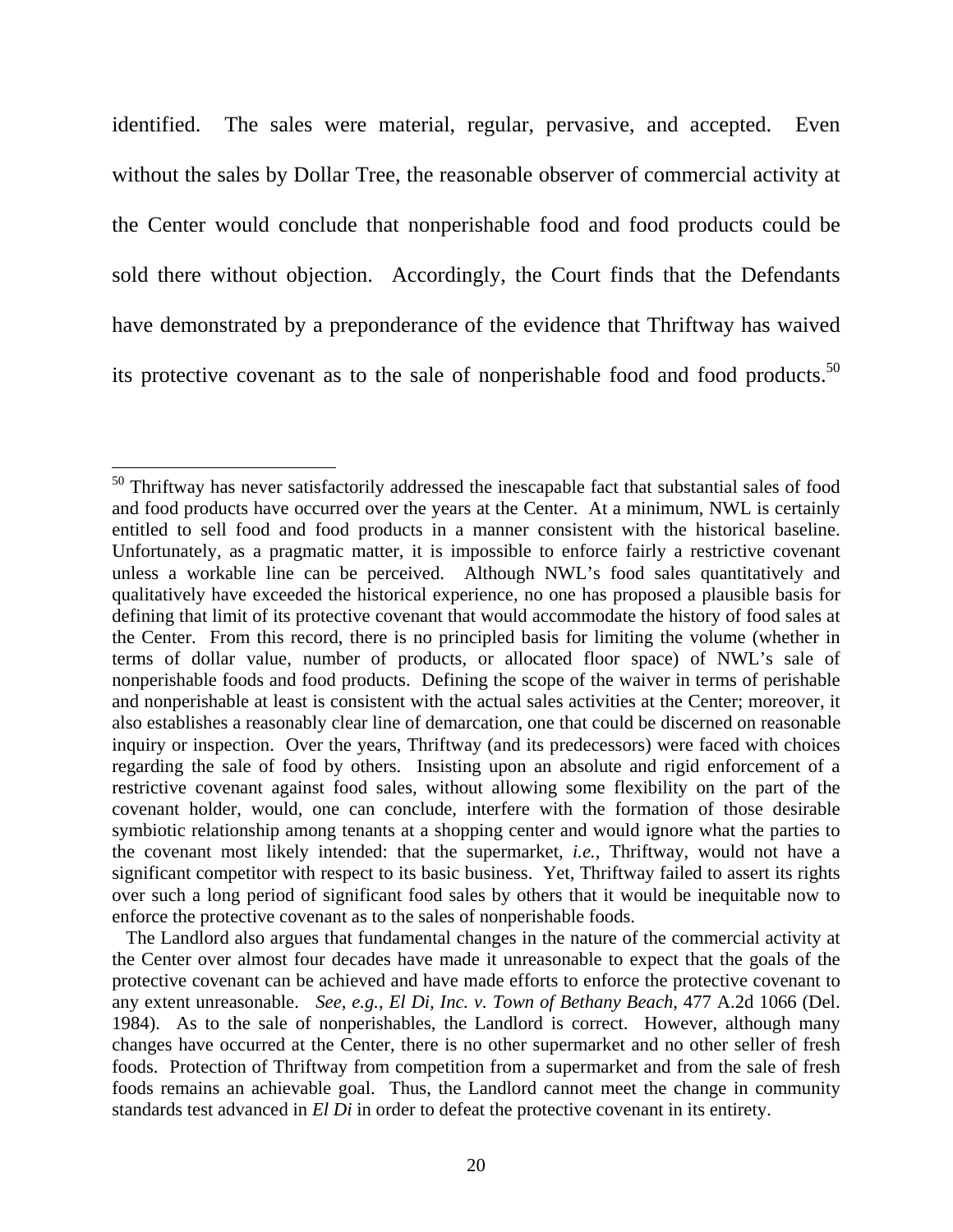Conversely, Thriftway has not waived its protective covenant as to the sale of perishables. $51$ 

## B. *Liability of NWL*

### 1. Notice of Thriftway's Protective Covenant

Thriftway is pursuing injunctive relief for violation by NWL, a third party, of its *own* lease. It is *not* pursuing injunctive relief against NWL or the Landlord under NWL's lease (the "Ames Lease").<sup>52</sup> Under *Reeve v. Hawke*,<sup>53</sup> a subsequent lessee who knowingly acts in violation of a covenant benefiting another can be enjoined from engaging in such conduct regardless of whether the subsequent lessee's lease prohibits the conduct.<sup>54</sup> The notice to the subsequent tenant required in *Reeve* may "be constructive rather than actual."<sup>55</sup> Thus, if NWL (the subsequent lessee) had knowledge, actual or constructive, of restrictions on Ames' operations

 $51$  There is one exception to this conclusion. Thriftway has waived the covenant with respect to the sale of ice cream snack products. Although the conclusion that Thriftway has waived its protective covenant with respect to the sale of nonperishables precludes most of Thriftway's claim against NWL (because NWL's inventory of food and food products consists primarily of nonperishables), it does not resolve the matter fully because of NWL's limited sales of perishables—milk, eggs, and orange juice, items which readily fall within the scope of "food and food products."

 $52$  This claim, presented in Count II of Thriftway's Amended Complaint, was previously dismissed by way of summary judgment.

<sup>53 136</sup> A.2d 196 (Del. Ch. 1957).

<sup>&</sup>lt;sup>54</sup> *Id.* at 201 ("The theory behind the granting of relief against a subsequent lessee who is not a party to the covenant sued upon is that when such a defendant has knowledge of the terms of the first lease he may not be permitted to benefit from his later lease covering the same or similar business.").

<sup>55</sup> *Id*. *See also*, *Mendenhall Vill. Single Homes Ass'n v. Harrington*, 1993 WL 257377, at \*2 (Del. Ch. June 16, 1993).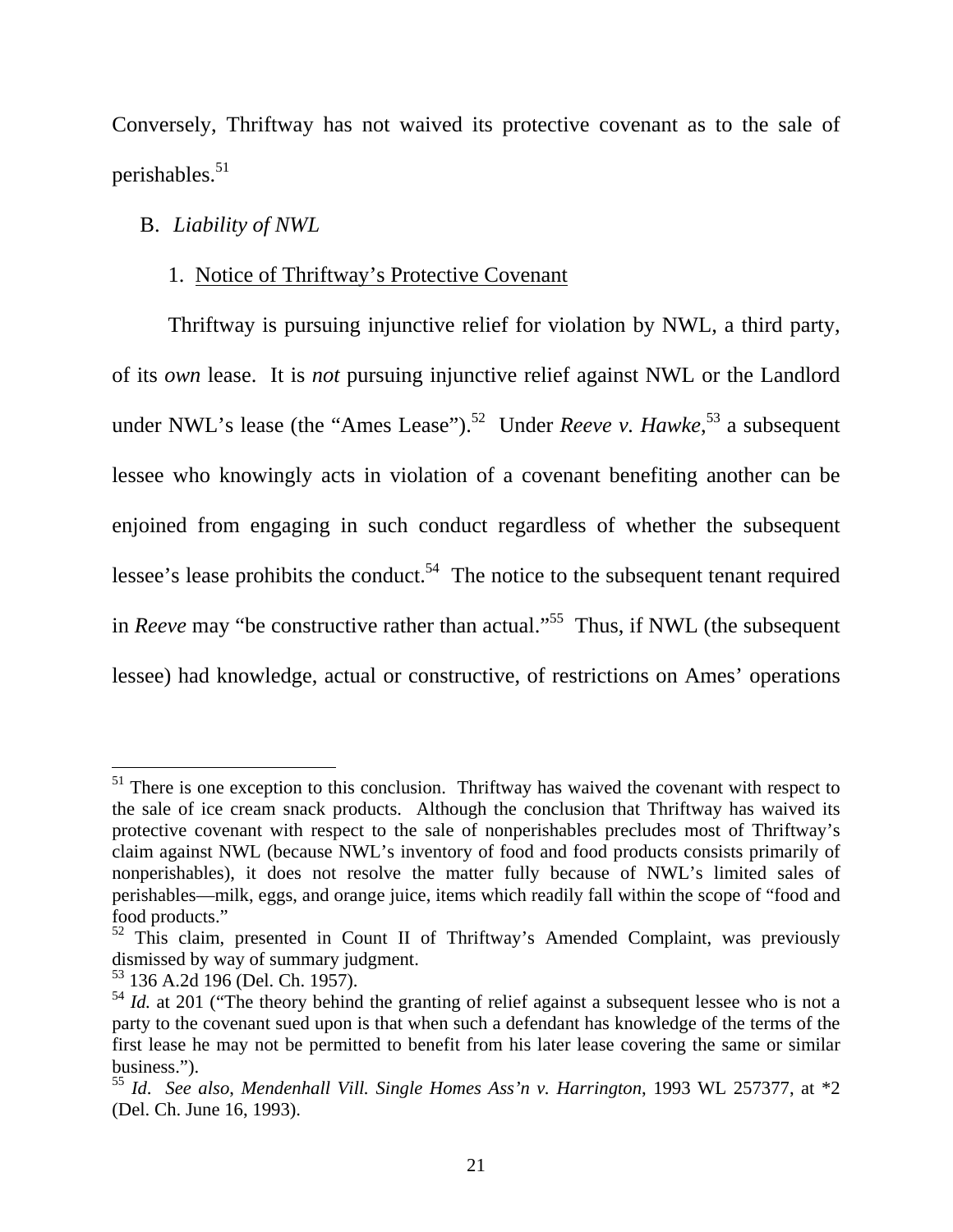arising out of the Thriftway Lease then, even though those restrictions were not expressly set forth in the Ames Lease, NWL may be bound under *Reeve* by those restrictions.

 NWL did not have actual notice of Thriftway's protective covenant. "Actual notice is an awareness of the alleged restriction by the purchaser at the time of purchase."56 The Pre-trial Stipulation recites that the Landlord did not inform NWL of Thriftway's protective covenant before it assumed the Ames Lease<sup>57</sup> and there is no evidence that NWL knew of it from any source other than the Landlord.<sup>58</sup>

 NWL, however, did have constructive notice of the protective covenant. "Constructive notice is normally established by properly recording the instrument that contains the alleged restriction."59 A party is charged with the knowledge to

<sup>56</sup> *Greylag 4 Maint. Corp. v. Lynch-James*, 2004 WL 2694905, at \*5 (Del. Ch. Oct. 6, 2004).

 $57$  PT Stip.  $\P$  16.

<sup>&</sup>lt;sup>58</sup> NWL did review the Ames Lease which contained a prohibition against a supermarket at the Center and the use of the premises in a manner inconsistent with any exclusive use granted to other tenants. Despite a general request of the Landlord by NWL for the Ames Lease, the Landlord did not provide a copy. It is general industry practice for the landlord of a shopping center to inform prospective tenants of lease-based restrictions on their projective use. Trial Tr. at 656 (testimony of R. Kwiatkowski). As the NWL representative testified:

Q: Generally . . . the Landlord makes you aware of restriction?

A: Yes. What we do is we put down our use and what we want it to be. They do their research. They also come back—because we want a warranty that we can operate how we wanted to operate. We want a warranty from the landlord. They make us aware of it....

*Id.* at 682-83. That the Landlord may have warranted, explicitly or implicitly, to NWL that its intended uses would not be inconsistent with the rights of other tenants, of course, does not protect NWL from viable claims asserted by Thriftway.

<sup>59</sup> *Greylag 4 Maint. Corp.*, 2004 WL 2694905, at \*5 (internal quotations omitted).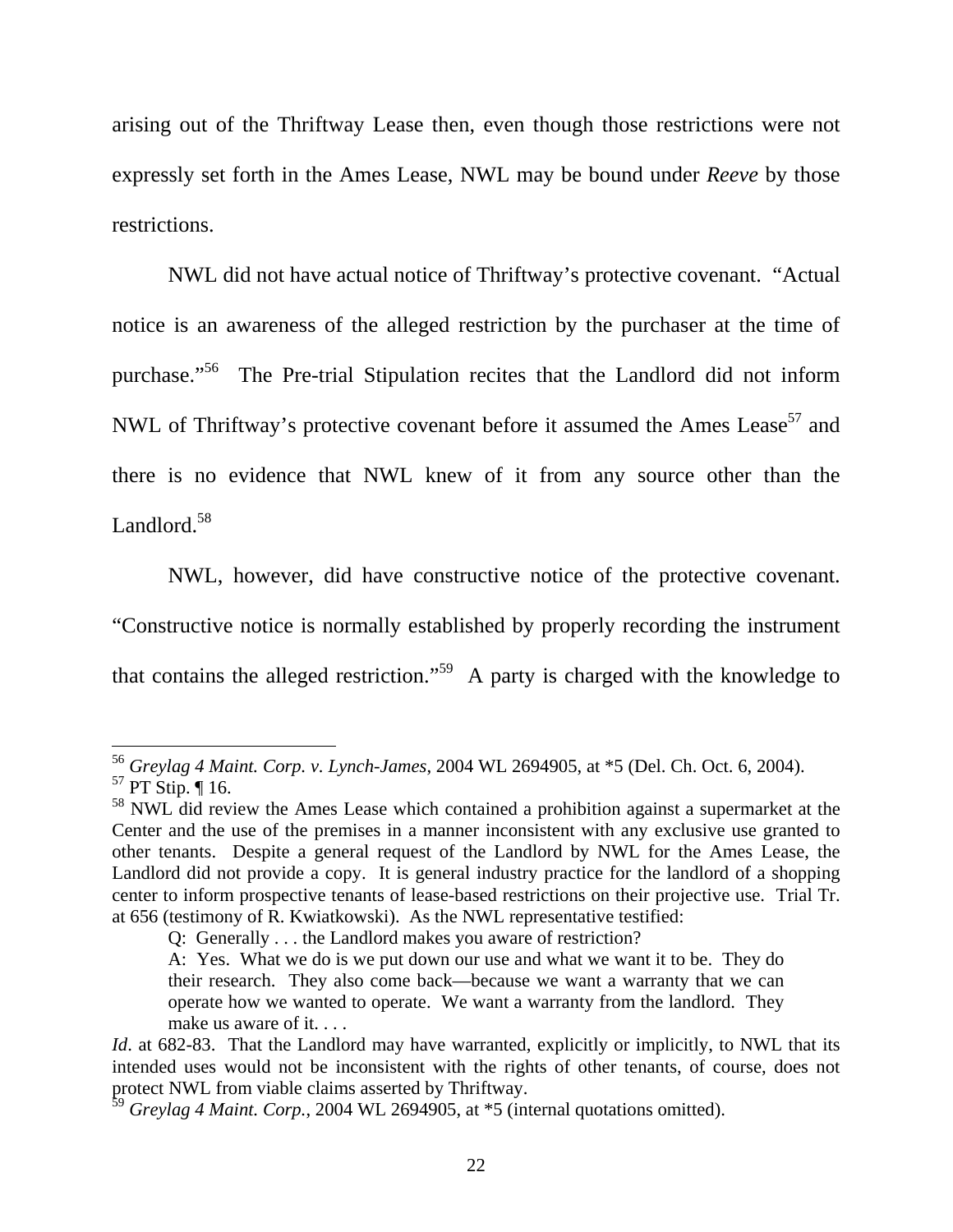be gained from reviewing the properly recorded documents whether or not any search of the records is, in fact, performed. Because the notice of the Thriftway Lease was properly and publicly recorded,  $60$  NWL's investigation of those records would have informed it of Thriftway's protective covenant.<sup>61</sup>

 NWL, however, argues that actual knowledge of the Notice of Lease would not have informed NWL that it would be operating in violation of Thriftway's covenant. NWL's argument has three components. First, the recorded notice of the Thriftway Lease has never been updated to reflect developments at the Center over almost four decades. If NWL had read the notice of lease, it would have learned that the same paragraph that prohibits selling food also prohibits the operation of a discount department store in the Center.<sup>62</sup> It is undisputed that this part of the covenant was waived by Thriftway's predecessor; yet the recorded lease was not updated. Thus, if someone had read the recorded notice of lease after learning of the Ames store at the Center, it would have been reasonable to doubt that covenant was still binding. Second, although the recorded notice of lease contains a prohibition against the sale of "food or food products for off-premises consumption," many stores at the Center were selling food. Perhaps it would be

<sup>60</sup> *See* PX 1.

 $<sup>61</sup>$  NWL was aware that shopping center leases (or memoranda of those leases) are sometimes</sup> recorded. *See* Trial Tr. at 681 (testimony of R. Kwiatkowski). Tenants record memoranda of lease to inform the world of their rights.

 $62$  PX 1 ¶ 10.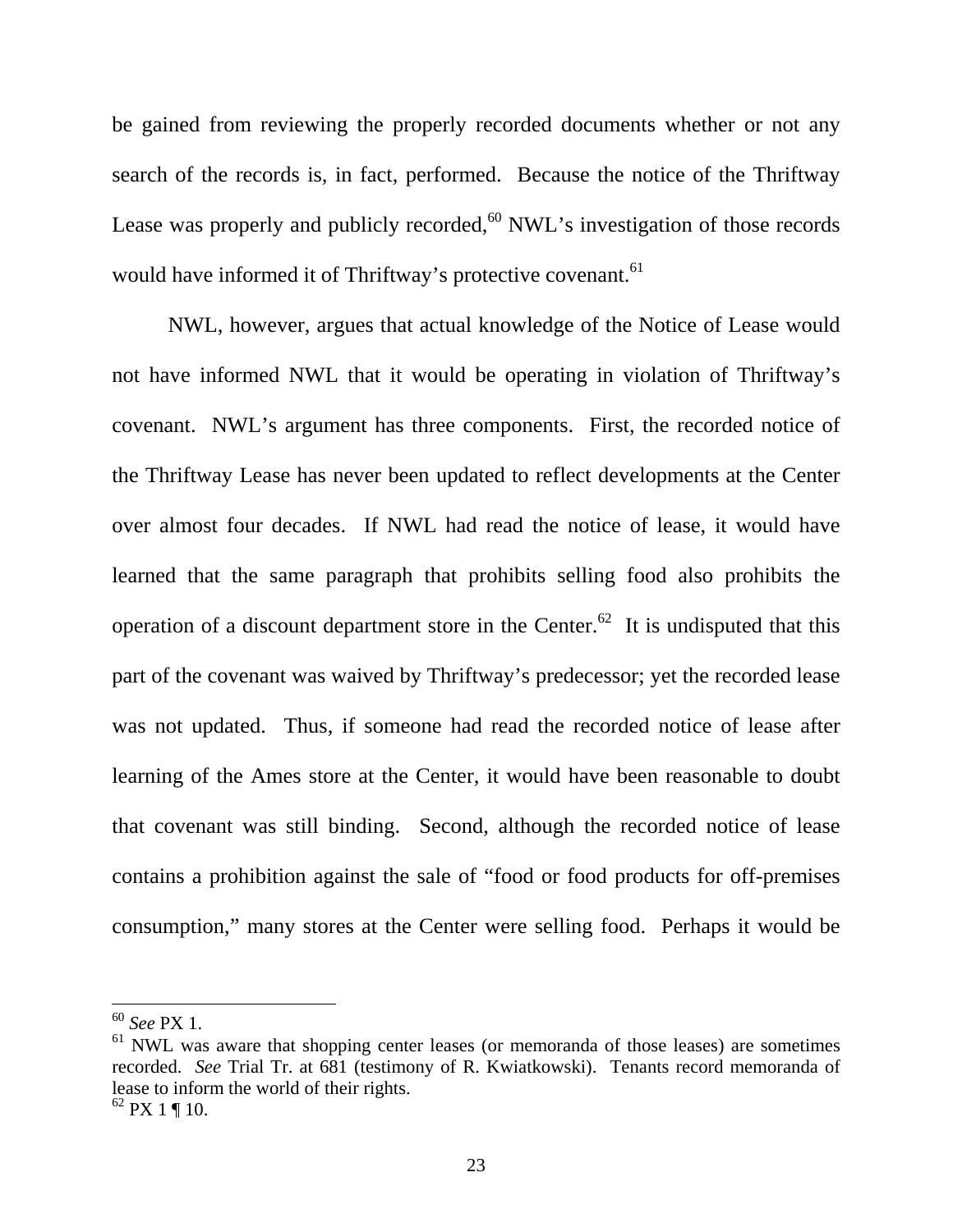unreasonable to expect Thriftway to re-record the notice of lease every time, for example, Blockbuster decided to sell a new brand of candy; it would, however, according to NWL, also be unreasonable to charge someone who has read the notice of lease and investigated the sales practices of the stores at the Center with knowledge of an enforceable covenant. Finally, Dollar Tree's food selection at the Center was relatively expansive,  $63$  but its specific waiver was not recorded. Thus, a prospective tenant who searched the New Castle County records would not have known that Dollar Tree had received a waiver and it would not have been unreasonable to assume that the sale of a wide range of food was permitted. However, NWL's argument as to notice, one that has practical appeal, fails because it could not have prudently assumed that the covenant had been abandoned (or waived in its entirety). $64$  NWL, of course, never made the conscious decision

<sup>63</sup> *See supra* text accompanying note 13.

<sup>&</sup>lt;sup>64</sup> Careful review of the notice of lease might have provided NWL with an additional basis for concluding that its operations would not impinge upon Thriftway's rights. The notice of lease set forth a term of the lease and its renewal options. The lease, although executed in 1965, did not commence until possession of the unit was obtained. Although not clear from the record, that most likely (as would be expected) was in 1967, allowing two years for construction. The initial term would end on the next April 30 to occur after fifteen years following the initial date of possession. Four options periods of five years each were granted to the tenant, thereby allowing for twenty years of renewal. Accordingly, the total period of occupancy within the terms of the notice of lease would have been slightly more than thirty-seven years, assuming two years of construction and thirty-five years as the product of complete exercise of all renewal rights. Thus, the protective covenant described in the notice of lease most likely would have expired by its own terms in the spring of 2002 or 2003. NWL took possession in the spring of 2003. Accordingly, under its most likely reading, the obligations described in the notice of lease would have expired before NWL began retail sales at the Center. This argument, however, was not advanced by the Defendants and, thus, the Court does not rely upon it.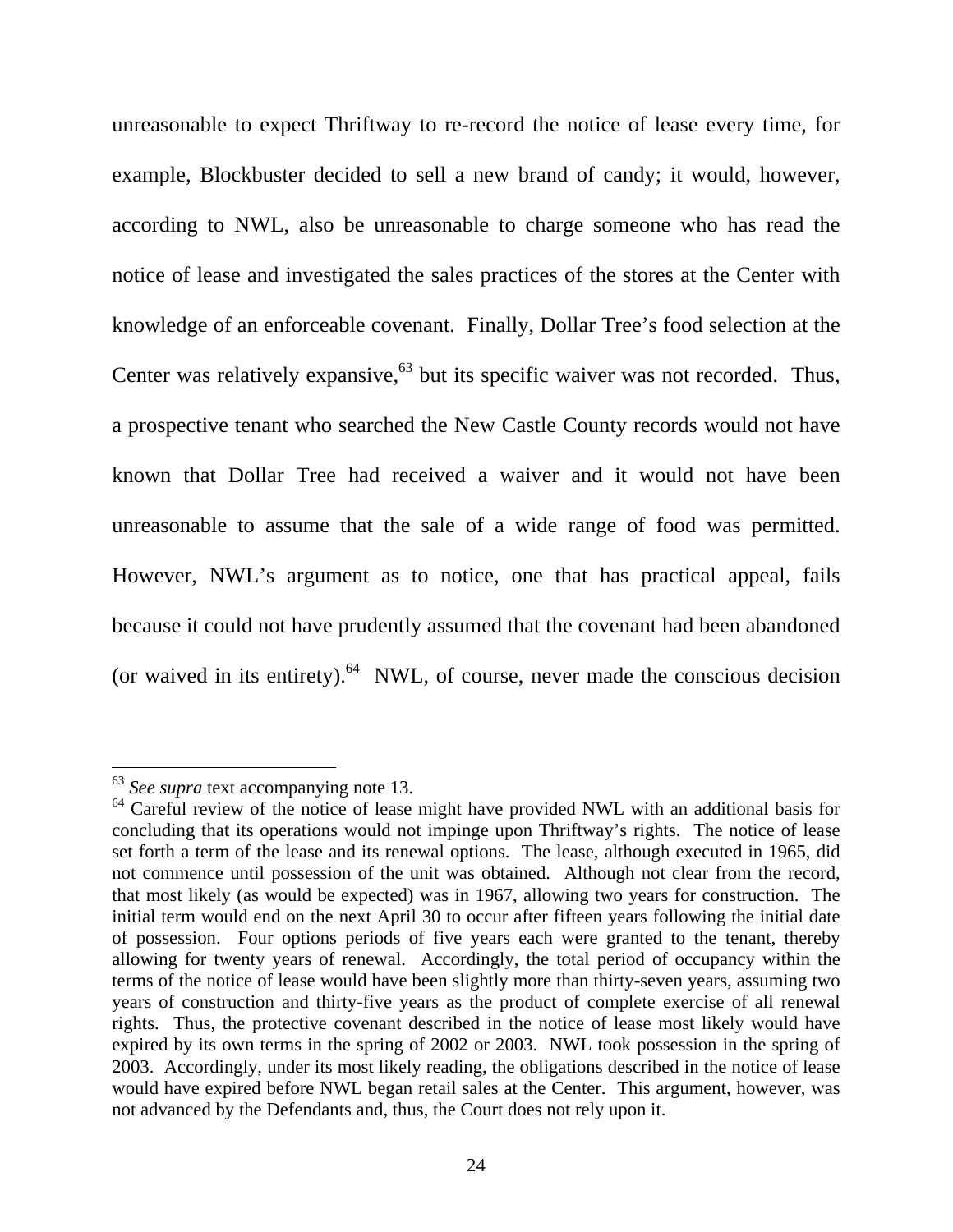that the covenant had been waived (because it did not know of the covenant) but, even if it had, it would have proceeded at its own risk. Its activities violate the clear language of the covenant. The question of the protective covenant's continued viability required careful analysis. Indeed, NWL's argument that conditions at the Center superseded any notice available in New Castle County's land records is essentially a reprise of its argument that Thriftway waived its rights under the protective covenant.

 In sum, NWL is charged with constructive notice of Thriftway's protective covenant and is bound by its terms, unless, for other reasons, the covenant cannot be enforced.<sup>65</sup>

### 2. The Bankruptcy Court's Order

 $\overline{a}$ 

 NWL, as well as the Landlord, relies upon the Order authorizing NWL's assumption of the Ames Lease. The Order provided: "Not withstanding any provision of the [Ames Lease] to the contrary . . . NWL may operate the premises as a typical NWL department store . . . and none of the foregoing shall be deemed a breach or default of any provision of the [Ames] Lease."<sup>66</sup> The Defendants

<sup>&</sup>lt;sup>65</sup> Although the protective covenant only expressly addressed the Landlord's conduct, NWL, understandably, has not argued that Thriftway cannot seek enforcement against NWL simply because there is no prohibition expressly binding the tenant.

<sup>&</sup>lt;sup>66</sup> As the Court observed in its consideration of summary judgment motions: "A Bankruptcy Court order that adversely impacts the rights of nonparties to the bankruptcy proceedings may seem harsh; however, it is clear that private contract rights may 'take a back seat' to a Bankruptcy Court's decision." *Penn Mart Supermarkets, Inc. v. New Castle Shopping LLC*, 2004 WL 2633302, at \*3 n.18 (Del. Ch. Nov. 10, 2004).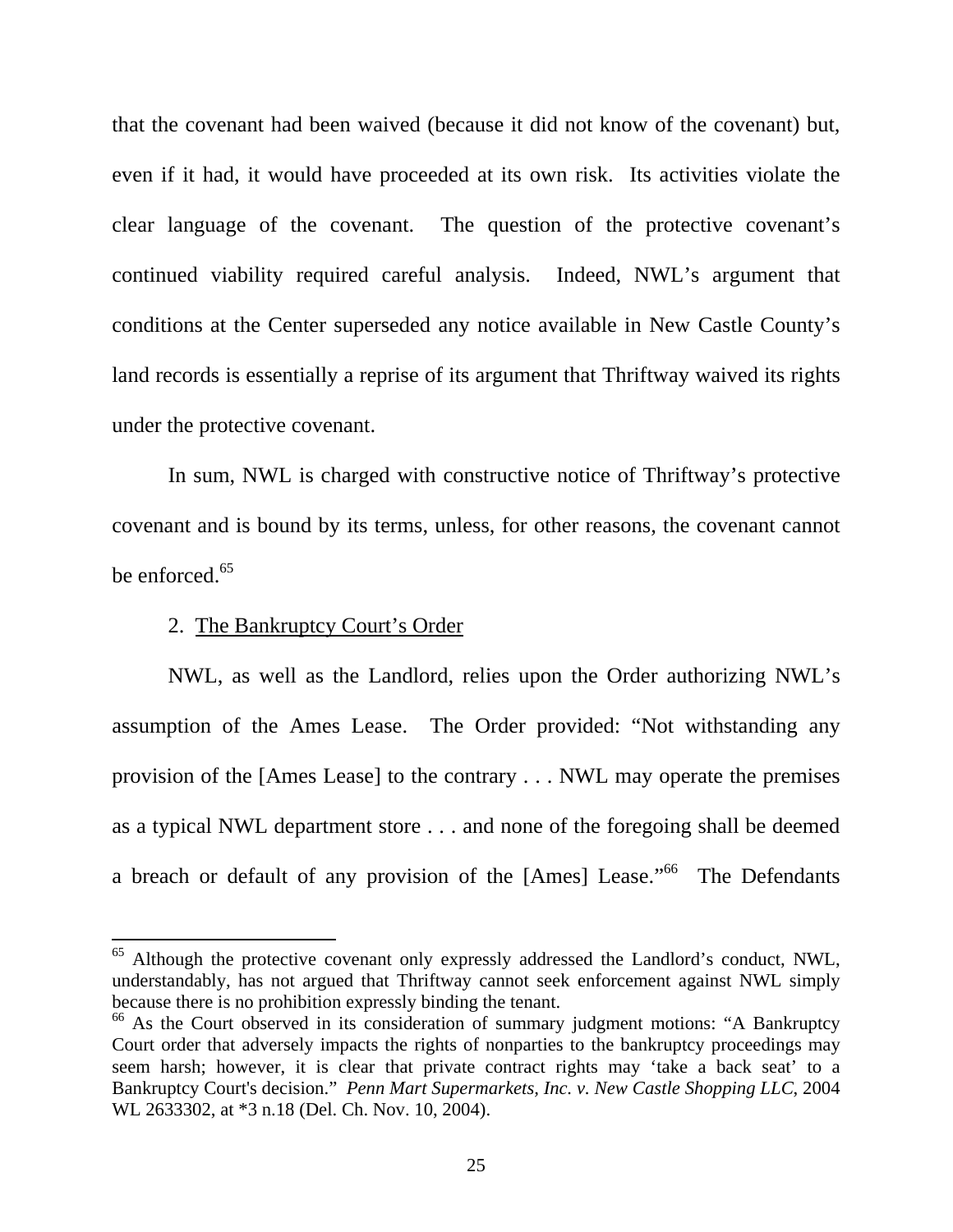contend that the Order precludes this Court from enforcing Thriftway's protective covenant because NWL is operating as "a typical NWL department store" and, thus, enforcement by this Court would be inconsistent, both as a matter of judicial authority and as a matter of comity, with the rights conferred upon NWL by the Order.

 A careful reading of the Order, especially as amplified by the Bankruptcy Court during the hearing in which Thriftway sought relief from the scope of the Order, requires rejection of the Defendants' argument. First, the Order, by its express terms, only purports to modify the duties and rights prescribed by the Ames Lease—not the Thriftway Lease. Second, when the Thriftway Lease was brought to the attention of the Bankruptcy Court, its response was enlightening:

I am making it clear, that [the Order] was not intended in any way, shape or form to affect [Thriftway's] rights under its own lease, that is, [Thriftway's] lease. Whatever rights [Thriftway] has in that regard are unaffected by [the Order]. I also am making it clear that the Assignment Approval Order was permissive, not mandatory, except to the extent that it prohibited the landlord from complaining that [NWL] would be violating the Former Ames lease by conducting operations in the manner that [NWL] ultimately has done. $67$ 

That gloss can more fairly be read as disclaiming any intent to modify Thriftway's rights under the Thriftway Lease.

 In theory, the protective covenant of Thriftway's Lease is implicated in two ways: First, under the Ames Lease which incorporated restrictions contained in

 $67$  JX 5 at 86.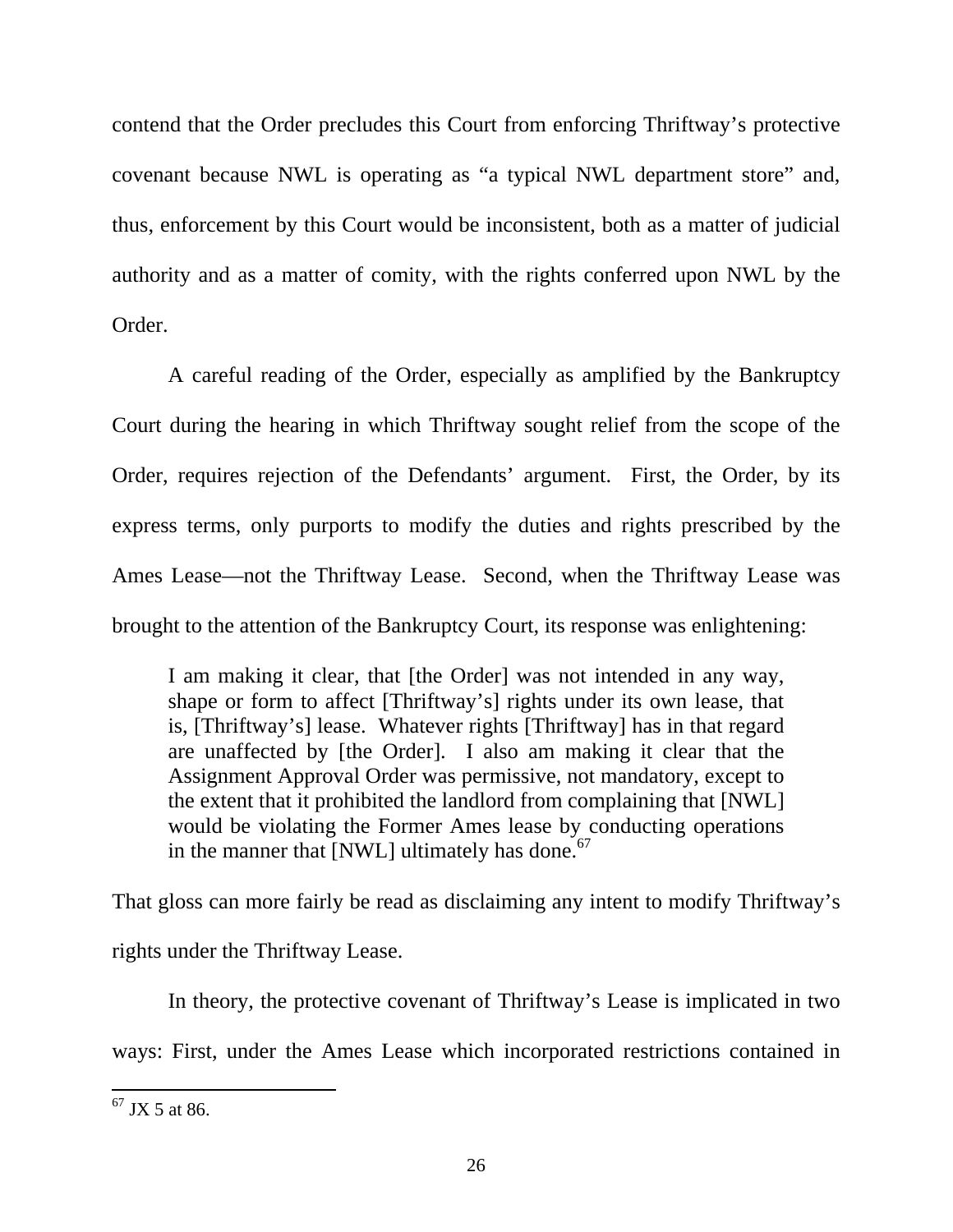leases of other tenants; and, second, under its express terms which were set forth in a properly and publicly recorded document. The Order clearly modified the terms of the Ames Lease and, thus, Thriftway can find no support from that lease or the intent of the drafters to impose the restrictions of the Thriftway Lease through the Ames Lease. The Order, however, does not expressly impinge upon the Thriftway Lease and, more importantly, the Bankruptcy Court has confirmed that, in approving the Order, it did not intend to do so.

 Thus, the protective covenant of Thriftway's Lease of which NWL had constructive notice and of which the Landlord, of course, had actual notice, was not eviscerated by the Order.

## C. *Thriftway's Effort to Prove Damages*

#### 1. Legal Impracticability—The Landlord's Avoidance Efforts

As an initial matter, the Landlord argues that its conduct with respect to Thriftway's protective covenant is excused by the doctrine of legal impracticability. The Landlord relies upon the Order and argues that it precludes compliance with the terms of the Thriftway Lease. That argument has already been addressed. However, even if the Landlord could not satisfy the terms of the Thriftway Lease without running afoul of the Order, it does not follow that it would not be liable for the harm that its actions (or its inaction) caused. A party who contributed to the impracticability of performance is not entitled to use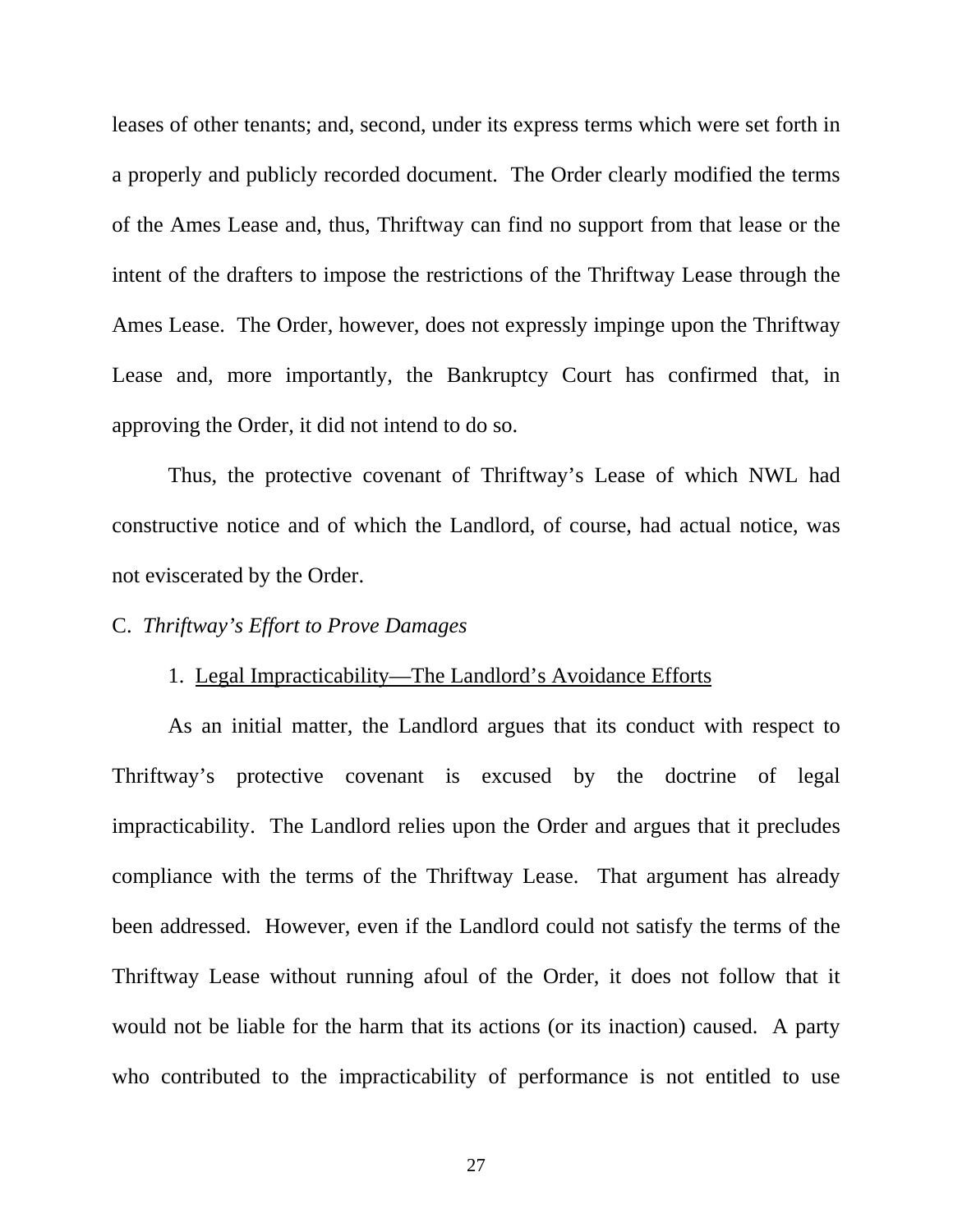impracticability as a defense.<sup>68</sup> In particular, a party who consents to a court order cannot later claim legal impracticability due to that order.<sup>69</sup> In this instance, the Landlord had actual knowledge (for example, from Thriftway's specific waiver to Dollar Tree) that Thriftway believed that some part of its protective covenant remained in existence and, nonetheless, consented to the Order.<sup>70</sup> Therefore, the Landlord cannot claim legal impracticability as a defense.

## 2. Proof of Damages

 $\overline{a}$ 

 Thriftway claims that it is entitled to monetary damages for the harm caused to it by the Landlord's failure to enforce its protective covenant. It seeks to recover both the profits lost during a one year period after NWL's opened in May

<sup>68</sup> *See Peckham v. Indus. Sec. Co.*, 113 A. 799, 802 (Del. Super. 1921) ("A party will not be permitted to escape liability under his contract by securing or consenting to an injunction."). *See also In re Fin. Corp*., 17 B.R. 497 (Bankr. W.D. Mo. 1981).

<sup>69</sup> *See In re Martin Paint Stores*, 199 B.R. 258, 265 (Bankr. S.D.N.Y. 1996) ("Under this doctrine, the entry of a judicial order that renders performance legally impossible excuses the party who must perform as long as he did not cause or fail to prevent the entry of the judicial order.").

<sup>&</sup>lt;sup>70</sup> The Landlord is charged with the responsibility of knowing that the "typical NWL" would infringe upon Thriftway's protective covenant in accordance with its terms. By consenting to the assignment of the Ames Lease to NWL, the Landlord addressed its problems of rent and vacancy, but those benefits were obtained, in part, at the cost of Thriftway's protective covenant. The Landlord facilitated that result and never addressed with either NWL or the Bankruptcy Court the collateral consequences. It may be that the same result would have been obtained—but that is a matter for speculation. *See, e.g.*, *Heilig-Meyers Co.*, 294 B.R. 660 (E.D. Va. 2001) (rejecting proposed assignment of shopping center lease because of threat of direct competition to another tenant with an exclusive operating right). In short, the Landlord was burdened by this surviving aspect of Thriftway's protective covenant; it would avoid its consequences through the Order allowing NWL to operate as a "typical NWL." Legal impracticablilty, as a defense that might otherwise have been available to the Landlord, is not available because the Landlord readily agreed to its terms without bringing up the incidental benefits (such as avoiding difficulties with Thriftway that were similar to those encountered with the Dollar Tree lease) that it might receive from implementation of the Order.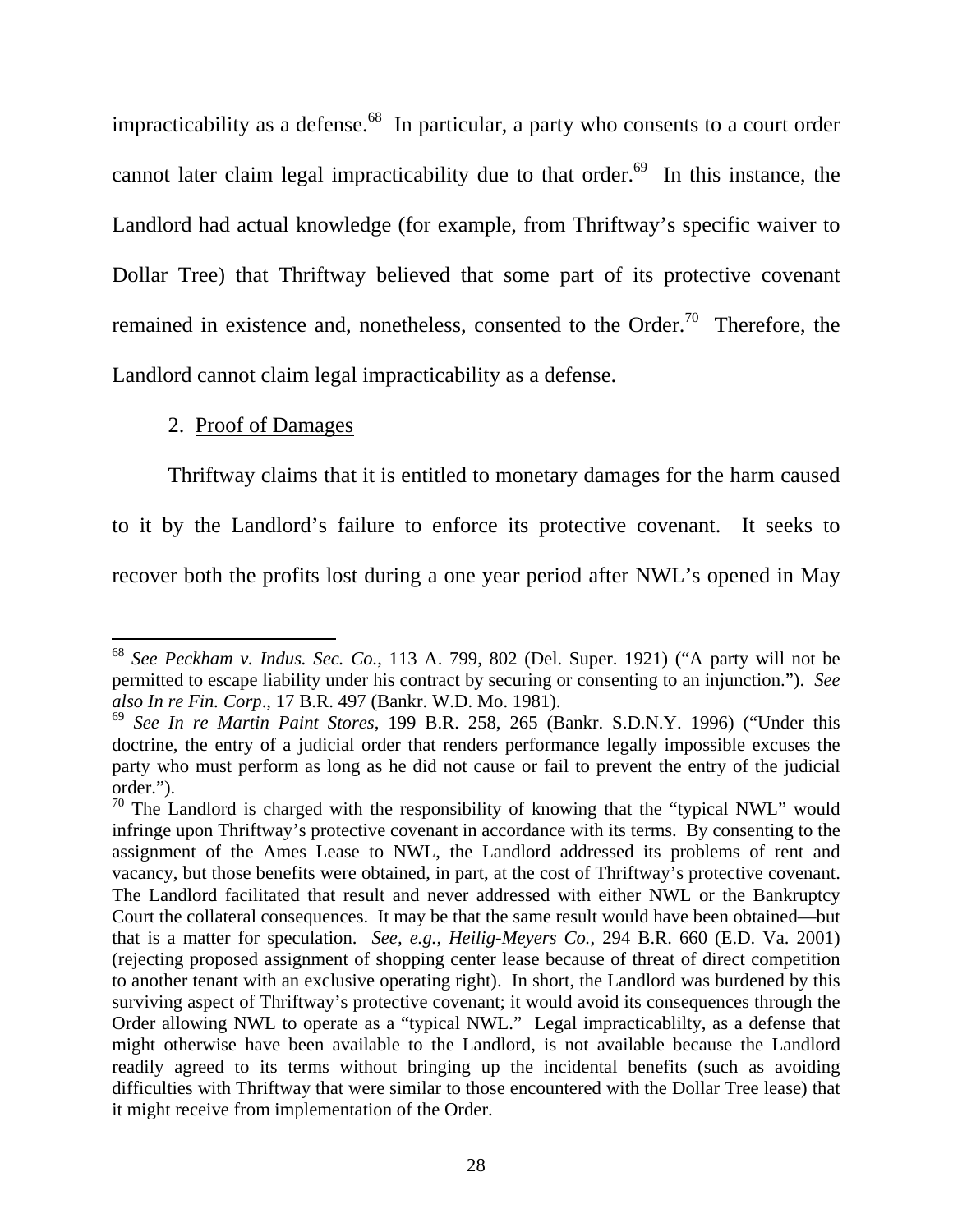$2003<sup>71</sup>$  and the costs necessary to recover its lost business. Thriftway attempted to prove damages under its view of an expansive protective covenant, i.e*.*, one that covered both perishable and nonperishable foods and food products as well as those items normally sold in supermarkets or grocery stores that are not eaten.

 In light of the Court's assessment of not only the scope of the protective covenant but also of the extent of Thriftway's waiver of the covenant, Thriftway's efforts to establish damages fails.<sup>72</sup> But, even if there had been no partial waiver of the covenant, Thriftway's attempt to prove damages was fundamentally flawed. In order to resolve on a comprehensive basis the dispute among the parties, the Court turns to Thriftway's damages claim.<sup>73</sup>

 At about the time NWL opened its store at the Center, Thriftway experienced a decline in sales, all of which it seeks to attribute to NWL's presence. Thriftway premises its calculation of lost profits on that decline in sales and employs an event analysis methodology. Event analysis may be a reasonable methodology for calculating damages attributable to a particular happening. Not only must the event and the consequences, i.e*.*, damages, be temporally and

 $71$  Proof of damages after May 2004 was precluded because of Thriftway's untimely production of its projections of future lost profits.

 $\frac{72}{12}$  For clarity and simplicity, the Court uses the data relied on by the parties who were debating the question based on a potentially broader covenant.

<sup>&</sup>lt;sup>73</sup> This effort may serve another purpose: even though NWL's operations, including its sale of items not subject to the protective covenant, may have adversely affected Thriftway's business, Thriftway has grossly overstated the extent of any harm.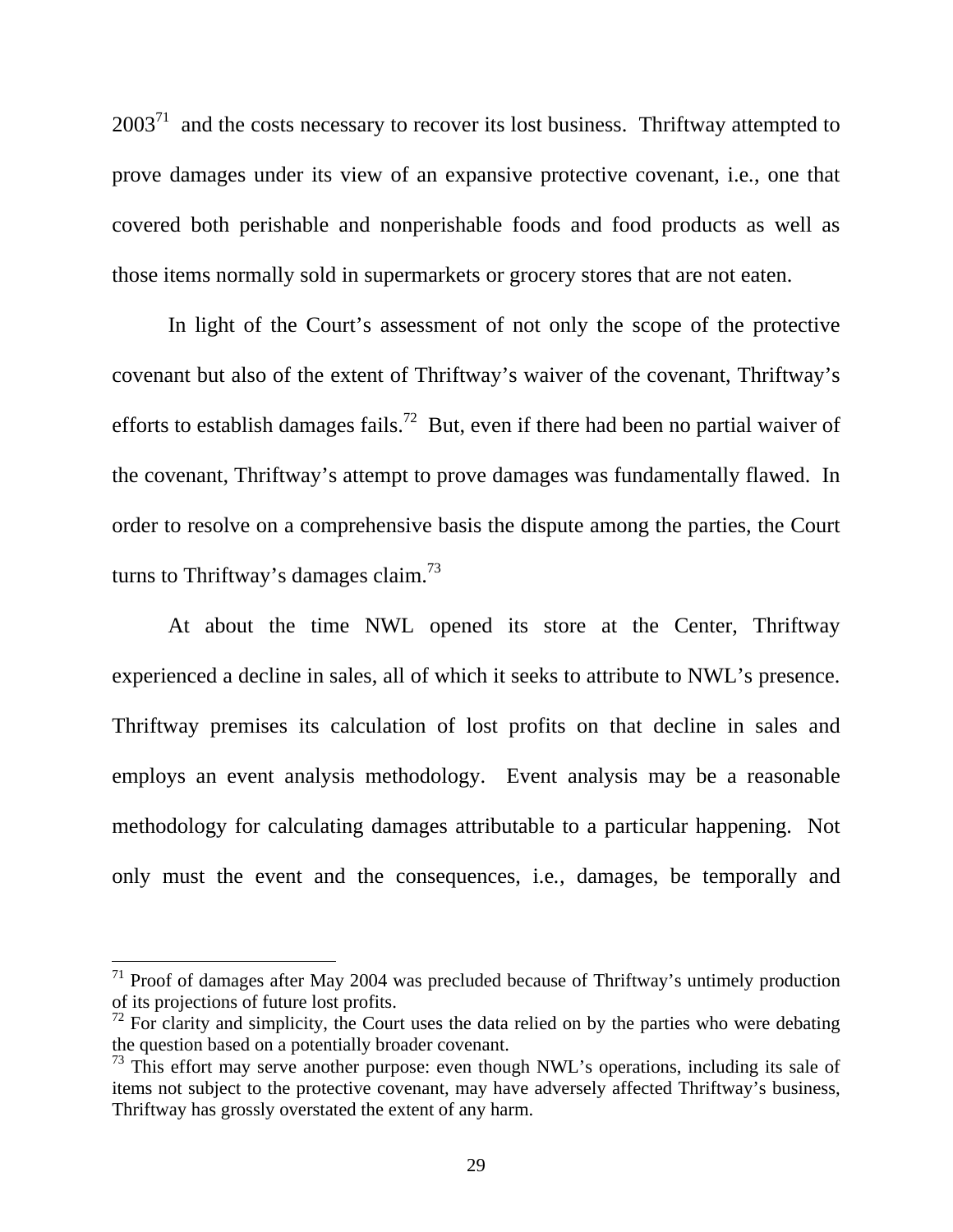logically connected, but also other potential causes of similar consequences must be excluded or otherwise factored into the analysis. Thriftway's sales during the period of May 2003 through May 2004 were \$540,218 less than its sales for the period of May 2002 through May 2003. Thriftway blames the entire decline in its sales on NWL's competition. Through reference to its average cost of goods sold, Thriftway claims that its profits on these "lost sales" would have been \$129,036. Thriftway's attempt to prove damages, however, fails for several reasons: (1) a number of other causes likely contributed to the decline in its sales and, thus, the fundamental premise upon which its event analysis rests is not supported by the facts; (2) the sales data which it used reflect many items not protected by the covenant or not sold by NWL; and (3) regardless of the scope of its waiver, it made no effort to account for the baseline of food sales in which it had acquiesced, either at the Center in general or, more specifically, by Ames.<sup>74</sup>

## a. *Thriftway Cannot Isolate NWL's Opening from Other Negative Developments*

Thriftway's efforts to prove damages based on an event analysis methodology are inadequate because Thriftway is unable to separate the effects of

 $74$  Thriftway's damage calculations depend, first, on ascertaining NWL's effect on its sales and, then, the impact of lost sales on its profits. The major shortcoming is Thriftway's failure to attribute, in a quantifiable and credible fashion, a loss of sales to NWL.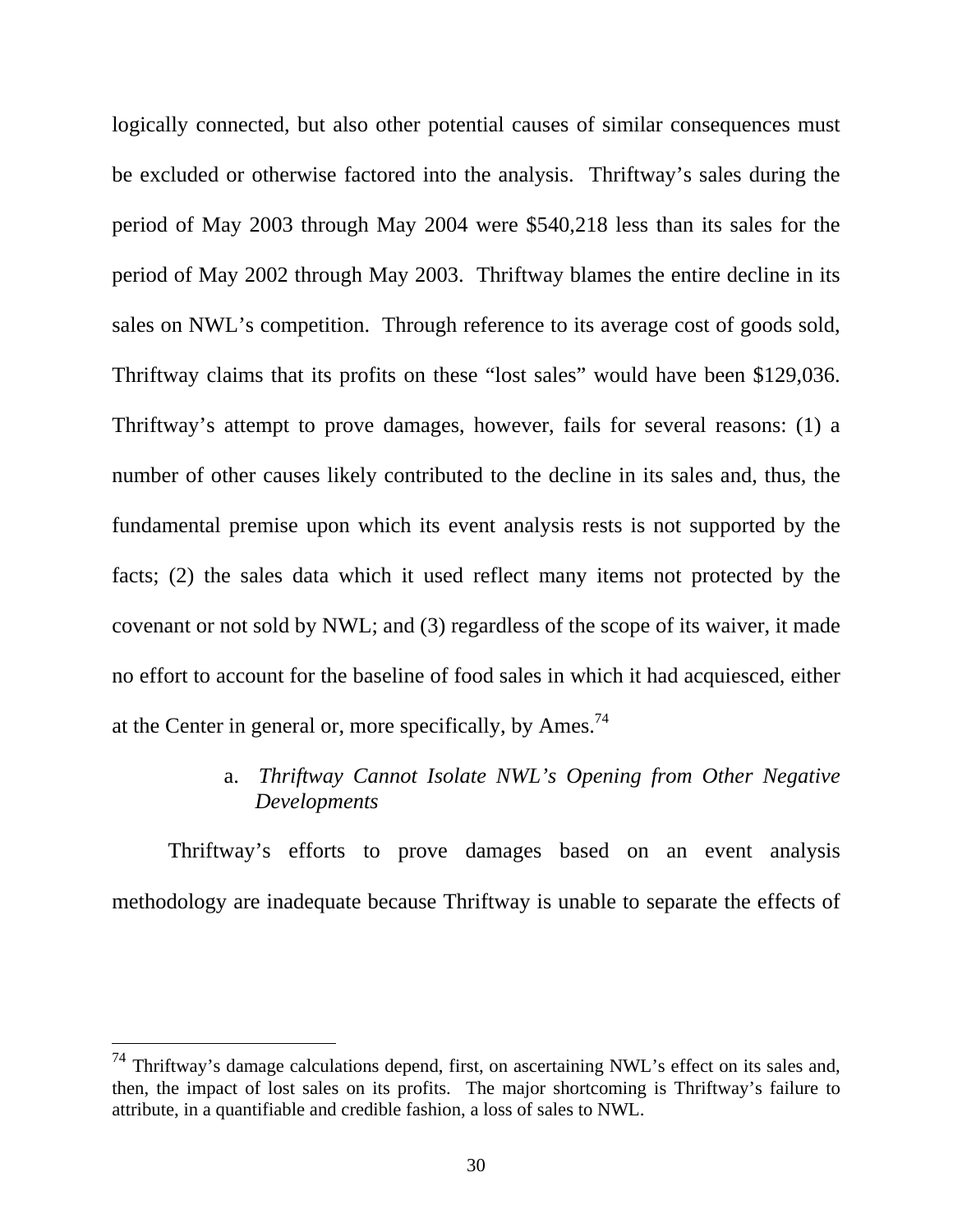different events that occurred at the same time.<sup>75</sup> As Mr. Shopa testified, "I'm at a loss with how to go about an accurate way to ascribe or apportion damages to any one of these [alternative or contributing reasons for Thriftway's losses]. There's no way that I could see to do it."<sup>76</sup> There are three separate and distinct causes that contributed to Thriftway's loss of sales and that were not accounted for in Thriftway's damages calculation: (1) increased competition in the area and within the Center; (2) the bankruptcy of Fleming; and (3) a major construction project on Basin Road (the road on which the main entrance to the Center is located). Each of these potential causes will be discussed in turn.

## (i) Other Competition and Declining Sales

 Thriftway's sales began declining even before NWL opened on May 20, 2003. For example, it experienced declining sales for four consecutive weeks and declining customer counts for six consecutive weeks before NWL began its operations.77

<sup>&</sup>lt;sup>75</sup> "The plaintiffs must show, if they can, that they have been deprived of profits by reason of the competition of the defendants. . . . The measure of damages is the loss sustained by the plaintiffs by reason of the violation by the defendants of their agreement." *Scotton v. Wright*, 121 A. 180, 185 (Del. Super. 1923).

<sup>&</sup>lt;sup>76</sup> Trial Tr. at 523 (testimony of T. J. Shopa, Defendants' damages expert witness).

 $^{77}$  DX 10, DX 11, PX 14, PX 15. In addition, of the 20 weeks leading up to NWL's opening, sales were down for 11 of those weeks and customer counts were down for 12 weeks. Comparing weekly sales numbers from year to year is not as helpful as when the sales are compared over a longer term. Bad weather or holidays may have an impact on the sales in any given week. Although projecting continued declines based on these data cannot be done with great confidence, they do demonstrate clearly that other factors were adversely affecting Thriftway's sales around the time of NWL's arrival at the Center. Moreover, one must be careful in reviewing weekly sales and weekly customer data because there usually will be data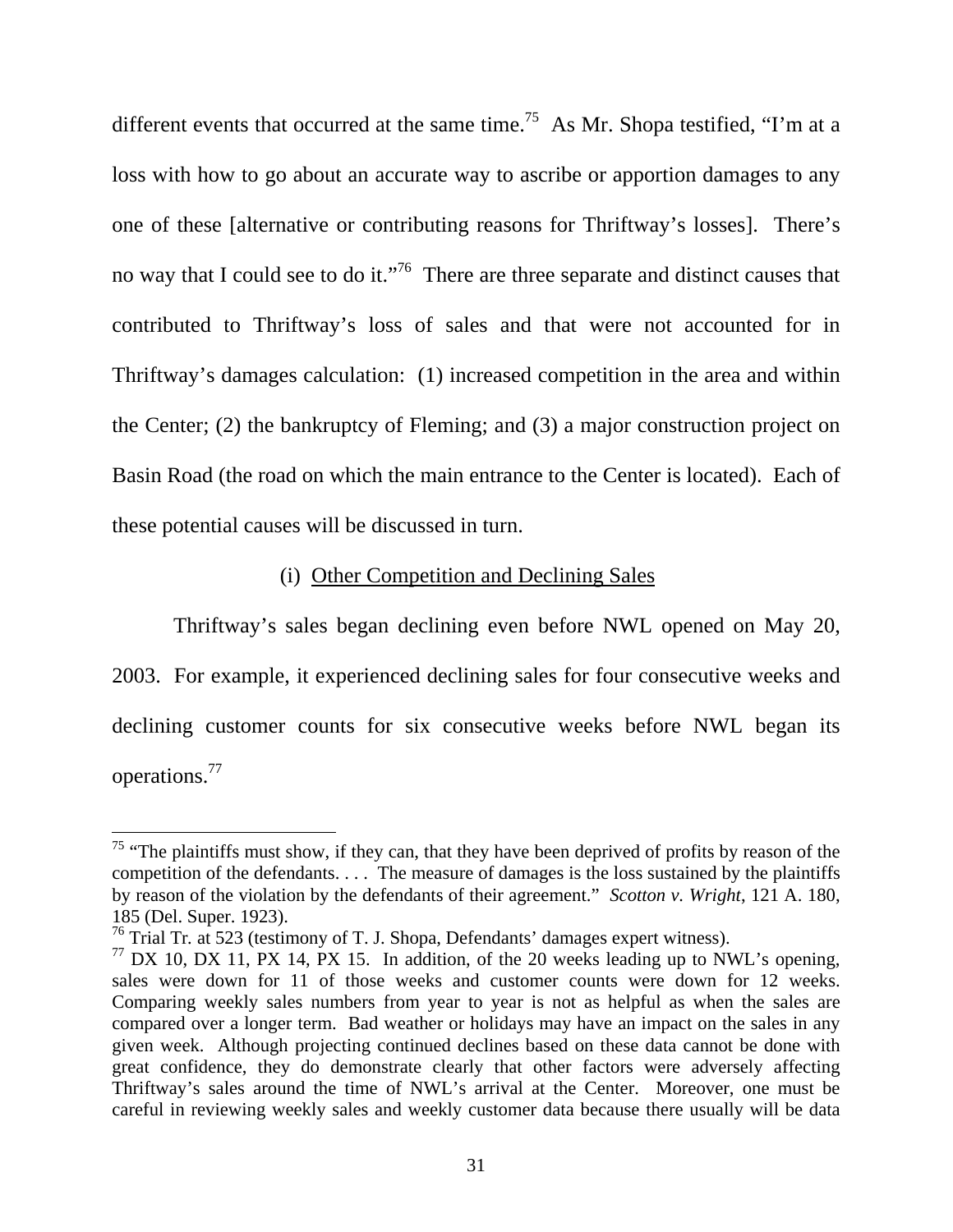Thriftway's customers had several options for their grocery items.<sup>78</sup> Most of these competitors had been operating before NWL opened, and there was no massive exodus of customers from Thriftway to competitors; instead, there were small decreases.<sup>79</sup> When disruptions such as road construction or the bankruptcy of Thriftway's supplier occurred, the customers in Thriftway's area had other, more easily-accessible options if they grew dissatisfied with Thriftway.

In terms of internal competition at the Center, Dollar Tree's presence—and close proximity to Thriftway—is alleged to have been a cause of Thriftway's lost sales. In the agreement between Dollar Tree and Thriftway, Dollar Tree was limited to 800 square feet of retail area for food sales; was prohibited from selling fresh produce, meat, bakery, dairy, or frozen items; and agreed not to carry certain private brand labels.<sup>80</sup> Dollar Tree has generally operated within this agreement.<sup>81</sup> Although Dollar Tree's business does not offer the consistency of products of a supermarket and often carries "distressed" items, Dollar Tree has an expansive

points, if taken out of context which can be employed to support almost any conclusion. Nevertheless, NWL convincingly points out that Thriftway's customer count for the week of April 26, 2003, only a month before NWL's opening, was its lowest customer count since the week of January 6, 2001. DX 12; PX 15.

<sup>&</sup>lt;sup>78</sup> Trial Tr. at 346 (testimony of Burt Flickinger, Thriftway's food industry expert witness). The choices included Pathmark, Save-A-Lot, Acme, Superfresh, and BJ's. *Id*. at 346-47.

<sup>79</sup> *See* PX 15.

 $80$  JX 3.

 $81$  Trial Tr. 558 (testimony of Edmund Mitchell, store manager, Dollar Tree).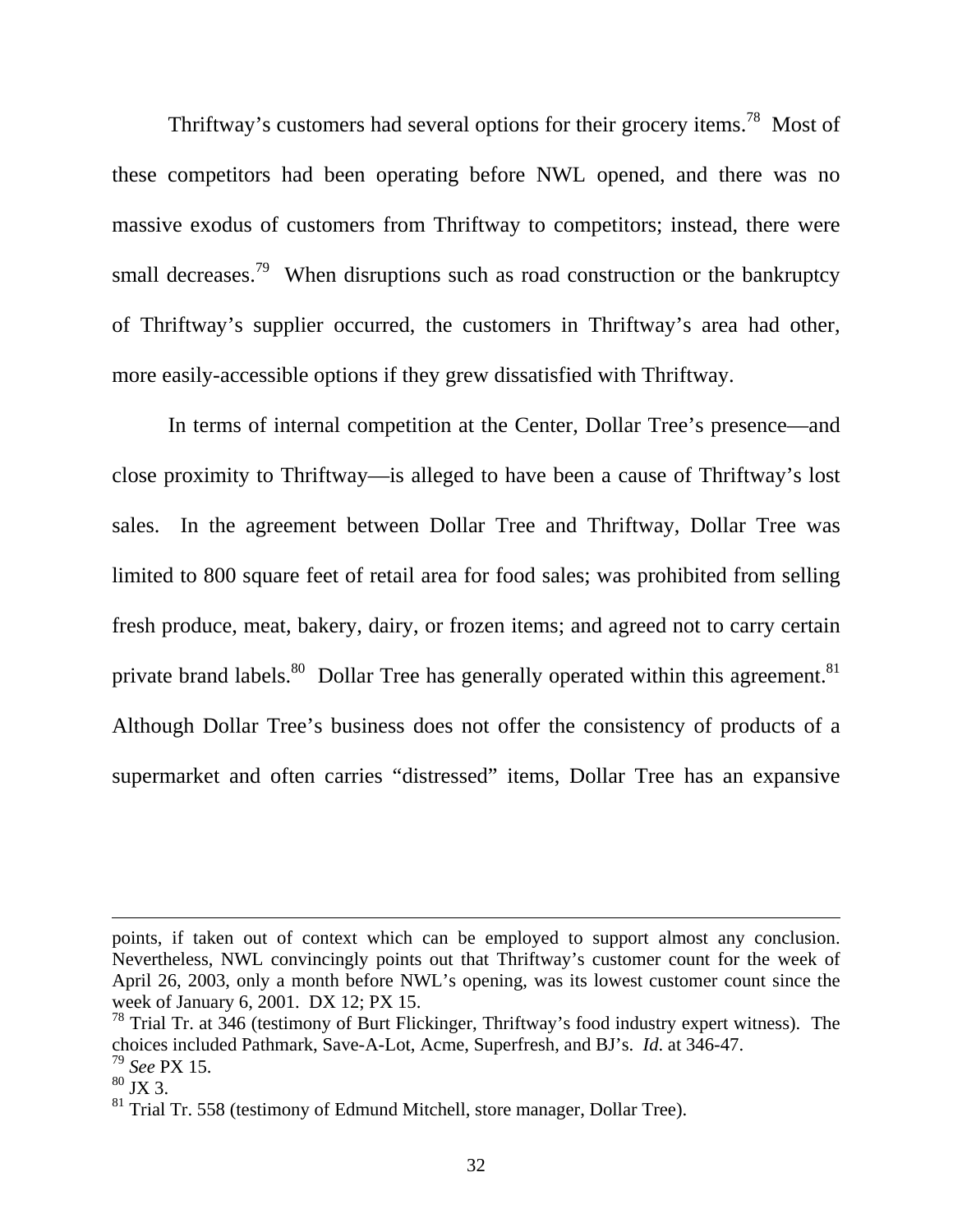selection of food that includes many items sold by Thriftway.<sup>82</sup> Thus, Dollar Tree's presence at the Center had *some* negative impact on Thriftway's sales.

## (ii) Fleming's Bankruptcy

A second cause of Thriftway's decrease in sales was the bankruptcy of Fleming in April 2003. Fleming was Thriftway's primary supplier and, as with the loss of any major supplier, its bankruptcy came with consequences.<sup>83</sup> As Conrad Stephanites, the Landlord's expert, opined: "Good wholesalers and good supermarket operators have a very unique relationship. They usually stay together for years. . . . [L]eaving a supplier, leaving a wholesaler—I have been on both ends of it—is like a divorce. It's ugly. You change everything about the way you run the store."<sup>84</sup>

 $82$  On December 3, 2004, the Court visited the Center at the request of the parties. Some observations that the Court made put evidence from the trial into context and other observations constituted substantive evidence. Both the contextual assistance and factual background gained from the site visit were helpful to the Court and may be considered in the resolution of this dispute. *See Jackson v. Copeland*, 1996 WL 74712, at \*1 (Del. Ch. Jan. 11, 1996), *aff'd*, 683 A.2d 58 (Del. 1996) (TABLE) ("The viewing requested, and consented to, by the parties constituted an additional fact finding opportunity by the Court albeit uncomplicated by crossexamination of the Court's ability to see what there was to be seen and to draw logical and reasonable inference from both those sights and the extraordinary experience of riding in the Plaintiffs' counsel's vehicle over the subject matter of this neighborhood dispute. Much like a jury (sitting as a trier of fact), observations were necessarily made and conclusions drawn from the experience that constitute 'evidence.' Those evidentiary observations and conclusions upon which I relied in resolving this matter on November 29, 1995 are clearly set forth in writing, are a part of the record and constitute evidence in this case. If the parties did not contemplate they would be, why have a viewing of the premises by the trier of fact in the first place? While the Defendants' wish to quarrel with the observations made as well as the conclusions drawn from them, their contentions are wholly without merit.").

 $83$  Fleming's problems in reliably supplying Thriftway had begun as early as 2001.

<sup>&</sup>lt;sup>84</sup> Trial Tr. at 735 (testimony of C. Stephanites).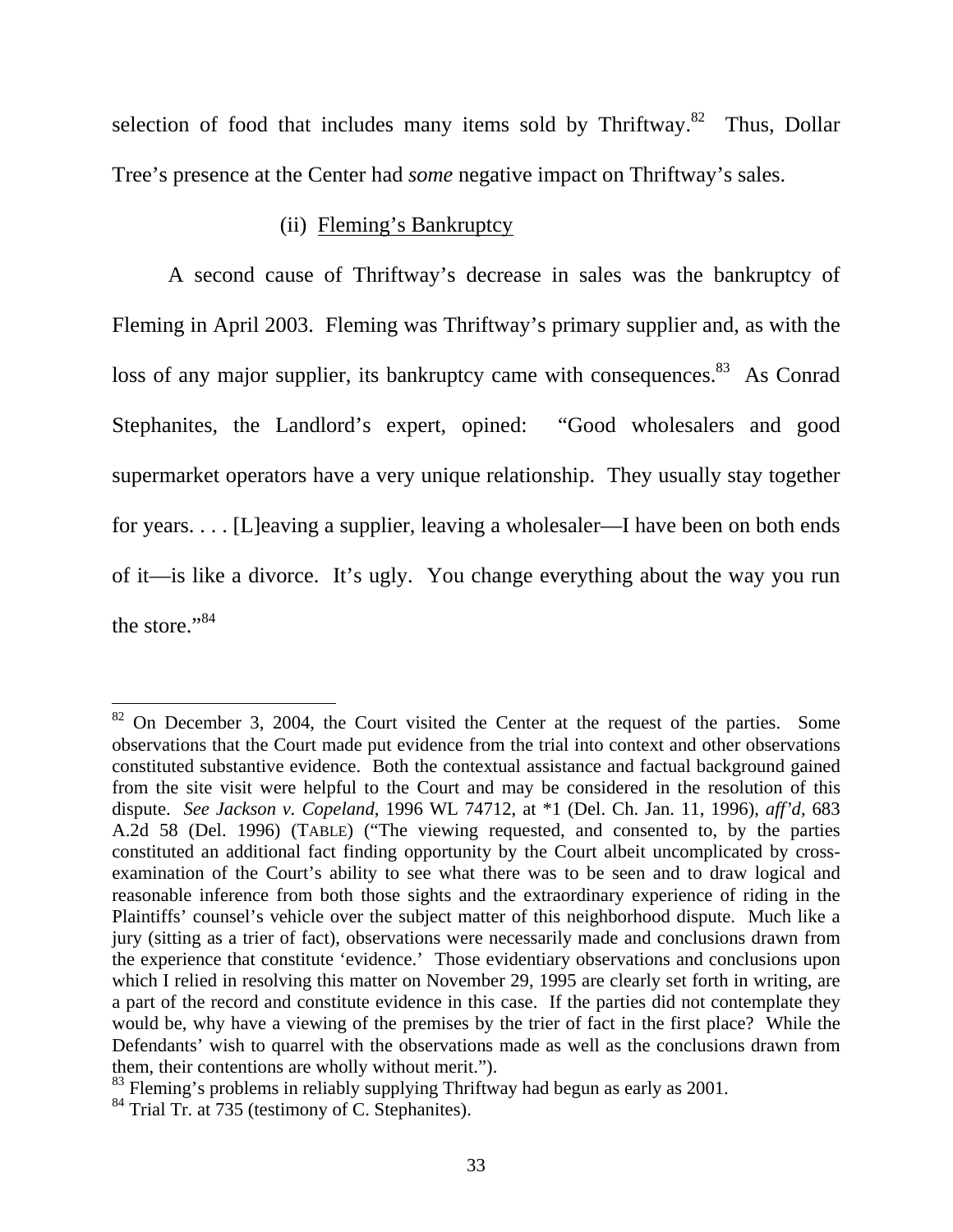Problems that usually result from a store having to change its supplier are labor issues,  $85$  label issues,  $86$  and consistency of selection.  $87$  Mr. Grisillo testified that the Fleming bankruptcy cost Thriftway minimal damages only,<sup>88</sup> and he never told his expert witnesses that the Fleming bankruptcy had any impact on Thriftway's sales; this, in turn effected his experts' testimony regarding the impact (both quantitatively and qualitatively) that Fleming's bankruptcy had on Thriftway's sales and profits.<sup>89</sup>

 Mr. Grisillo's testimony and, thus, Thriftway's claim for damages were discredited by an Objection to Cure signed by him and filed on Thriftway's behalf in the Fleming bankruptcy proceeding. After Mr. Grisillo testified that he "[n]ever told anybody" that "Fleming had an impact on [Thriftway's] losses[,] sales or

<sup>&</sup>lt;sup>85</sup> *Id.* at 735 (testimony of C. Stephanites).

<sup>&</sup>lt;sup>86</sup> *Id.* at 737-38 (testimony of C. Stephanites). These "label issues" consist of UPC codes having "internal numbers" for the supplier. The "internal numbers" are different for each supplier and switching suppliers would result in supermarkets having to "physically go and take those tags off, because you use an electronic machine to order the product. The machine will not work. . . . You have to go through an entire store, and you have to reallocate. You have to place the new items. You have to take the Fleming private label and discard it." *Id.* at 737.

<sup>87</sup> *Id.* at 738 (testimony of C. Stephanites).

<sup>88</sup> *See, e.g.*, *id.* at 159 (testimony of A. Grisillo) (denying that Fleming had any material impact). Mr. Grisillo's testimony was unambiguous: "Q. [By Mr. Mondros] Did you ever tell anybody that Fleming was causing you lost profits or lost sales or lost customers? A. No, because it really wasn't anything out of the ordinary operation of a business." Trial Tr. at 107.

<sup>89</sup> *See, e.g.*, *id.* at 159-60 (testimony of A. Grisillo). Mr. Grisillo stated that Fleming's bankruptcy had only a minimal effect on his business because he "double tagged" all the items in Thriftway and located a supplemental supplier. *Id.* at 84-85 (testimony of A. Grisillo). The supplemental supplier was White Rose, to which Thriftway eventually transitioned in June 2003. *Id.* at 419 (testimony of J. Zumba).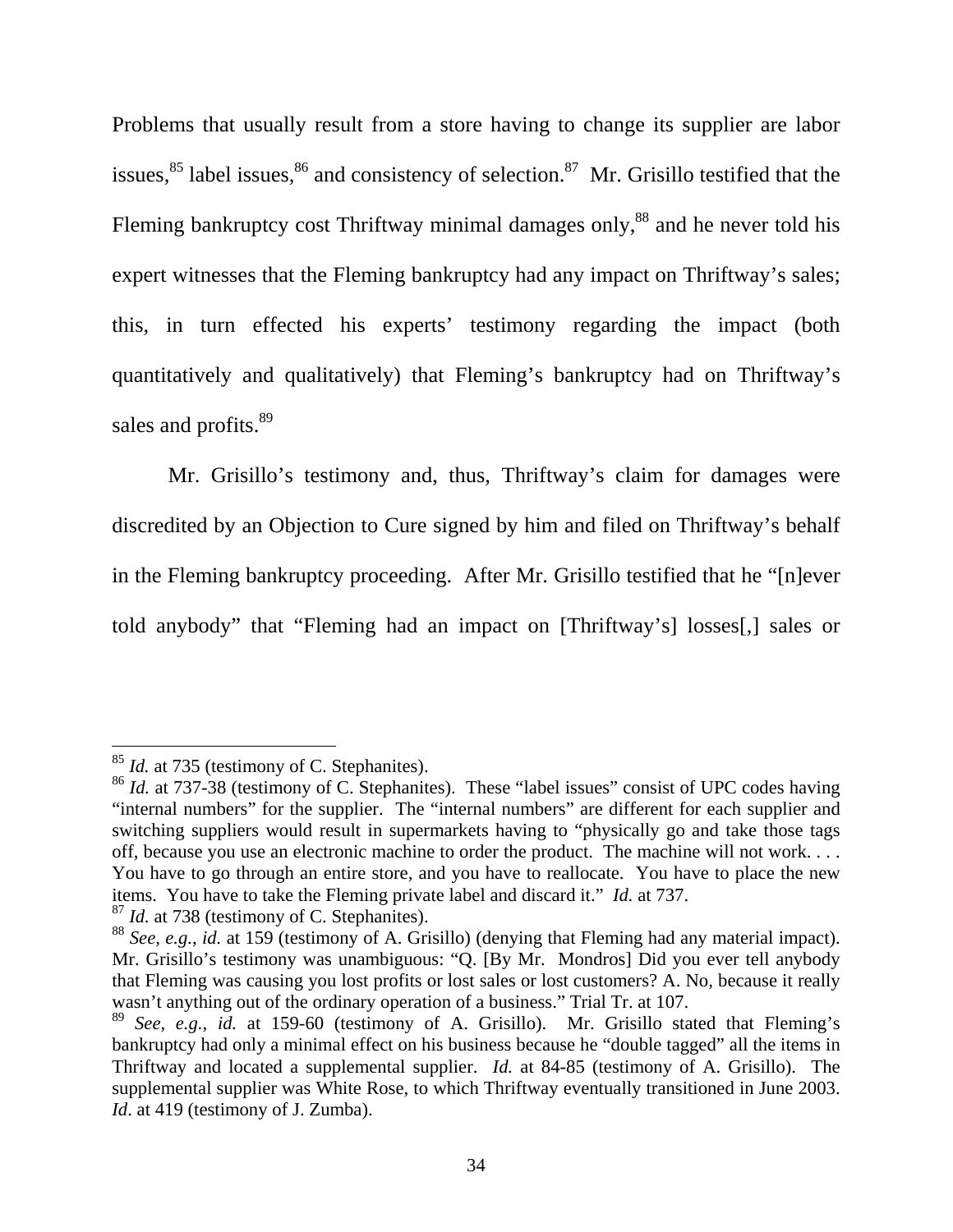damages,"90 the Landlord brought forth the Objection to Cure on July 24, 2003, which Thriftway had previously submitted to the Bankruptcy Court and which set forth "estimates that its post-petition damages for the period from April 1, 2003 through July 15, 2003 (because of problems with Fleming) total an additional \$69,800."<sup>91</sup> The document further states: "[Fleming's] service level[] deficiencies resulted in lost sales, customer dissatisfaction and the loss of customers, excessive labor costs and additional significant other damages.<sup> $\frac{92}{2}$ </sup> Interestingly, if one prorates the damages that Thriftway reported to the Bankruptcy Court over the time period covered, the daily amount of harm which Thriftway represented to the Bankruptcy Court was caused by Fleming's Bankruptcy is nearly double that which it now claims was caused by NWL. On a daily basis, Fleming's bankruptcy, as alleged in the Bankruptcy Court filings, cost Thriftway \$658 each day in damages, while the daily damage caused by NWL, using Thriftway's expert's numbers, is \$353 per day.<sup>93</sup> The timeframe covered by the Objection

 $90$  Trial Tr. at 160 (testimony of A. Grisillo).

<sup>&</sup>lt;sup>91</sup> DX 46 (Combined Objection to Cure Amount and to Assignment of Executory Agreements (the "Objection"), *In re Fleming Companies, Inc.*, Case No. 03-10945 (Bankr. D. Del. July 24, 2003)) ¶ 6. Thriftway's total claim against Fleming was in excess of \$325,000. Fleming and Thriftway resolved their dispute through the forgiveness of a \$330,000 debt owed by Thriftway to Fleming. Trial Tr. at 165-67.

 $92$  DX 46  $\bar{$  5.

 $93$  The daily damages attributed to Fleming from April 1, 2003 to July 15, 2003 was \$658.00 (\$69,800 over 106 days). The average daily claim of Thriftway as set forth in this action is \$353.00 (\$129,036 over 366 days).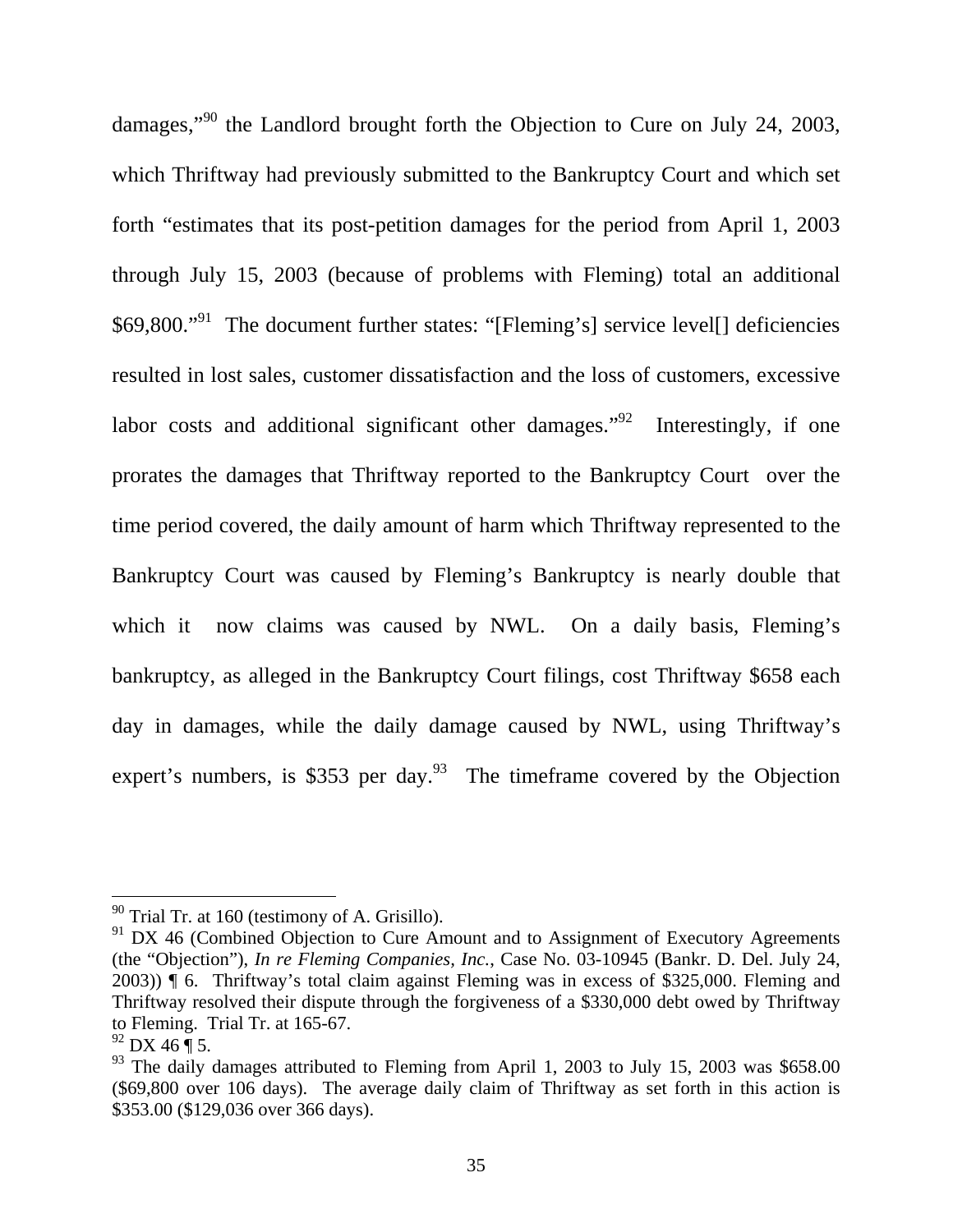(April through July of 2003) coincided with the period when NWL entered the Center.

 Thriftway argues that the Objection is not reliable because it is unclear whether it relates to sales. Thriftway, however, ignores that it squarely represents that Fleming's problems resulted in "lost sales, customer dissatisfaction and the loss of customers, excessive labor costs and additional significant other damages."<sup>94</sup> These all necessarily factor into Thriftway's declining sales and profits. The Objection clearly and unambiguously demonstrates the substantial harm that Flemings' problems and its ultimate bankruptcy had for Thriftway. That Fleming discontinued its supply of product to Thriftway shortly after NWL's opening is substantial proof that Thriftway's problems at that time cannot fairly be attributed exclusively (or materially) to  $NWL<sup>95</sup>$ 

 $94$  DX 46 ¶ 5.

<sup>&</sup>lt;sup>95</sup> The Landlord seeks dismissal of this action under the unclean hands doctrine. "Reprehensible conduct on the part of a party litigant which violates the

fundamental concepts of equity jurisprudence will not be tolerated. A Court of Equity is a Court of Conscience. Righteous conduct and fair dealing by the litigants is the very backbone of the maxim. Litigants seeking the aid of the Court must not only due so with clean hands, but must keep them clean after entry and until the final determination of the cause."

*Bodley v. Jones*, 59 A.2d 463, 470 (Del. 1947). *See also Morente v. Morente*, 2000 WL 264329, at \*1 (Del. Ch. Feb. 29, 2000). The Landlord contends that the testimony of Mr. Grisillo that Fleming's bankruptcy caused no harm to Thriftway is so at odds with his representations to the Bankruptcy Court that the Fleming bankruptcy caused damages measured in the hundreds of thousands of dollars to Thriftway that this Court should sanction that conduct by dismissing this action. The Court is unable to reconcile Mr. Grisillo's testimony and Thriftway's claim for damages in this Court with the verified pleadings signed by Mr. Grisillo and filed by Thriftway in Fleming's bankruptcy. It is, however, a sufficient consequence of Mr. Grisillo's conduct that the underpinning for Thriftway's damages claim has been substantially eroded. Mr. Grisillo's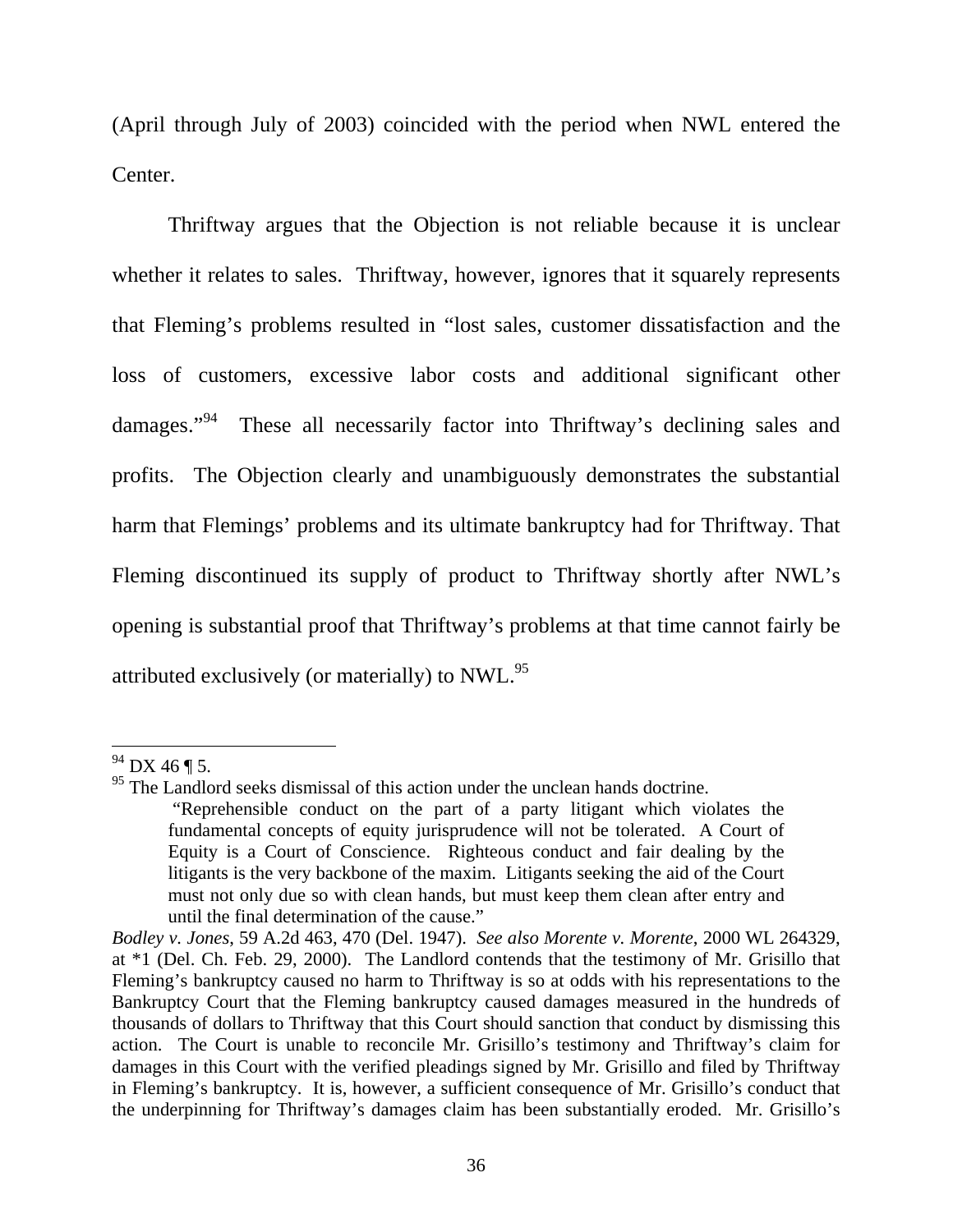Additionally, Thriftway points to two other potential problems with the Objection: (1) that it was not produced during discovery; and (2) that it was introduced for impeachment purposes only. The argument that this document is inadmissible because it was not produced during discovery fails because it was Thriftway's document (signed by Mr. Grisillo himself) and Thriftway has not pointed this Court to any discovery request seeking a document of this nature from the Landlord. Second, the Objection was admitted for impeachment purposes only and it is only considered as such. However, it bears reiterating that this document completely undermines Thriftway's damage calculation and the credibility of Mr. Grisillo's testimony that Fleming's bankruptcy (as well as the balance of the adverse factors considered here) had little or no impact on Thriftway's business.

### (iii) Road Construction

 $\overline{a}$ 

 Thriftway, in its damage calculations, did not account for the adverse consequences resulting from a major construction project involving Basin Road which provides the main entrance to the Center.<sup>96</sup> The construction project had a

conduct not only compromised Thriftway's efforts to prove damages, but it also raises substantial doubt about much of the expert testimony sponsored by Thriftway. For example, Mr. Grisillo told both Mr. Claybrook and Mr. Flickinger that the Fleming bankruptcy caused Thriftway no harm. (Trial Tr. at 159-60). Those experts were entitled to rely upon what Mr. Grisillo told them. However, because what Mr. Grisillo told them is materially inconsistent with his representations to the Bankruptcy Court, their opinions, through no fault of the experts, become entitled to substantially less weight.

<sup>&</sup>lt;sup>96</sup> See DX 27 (a Delaware Department of Transportation ("DelDOT") Construction Project Brochure).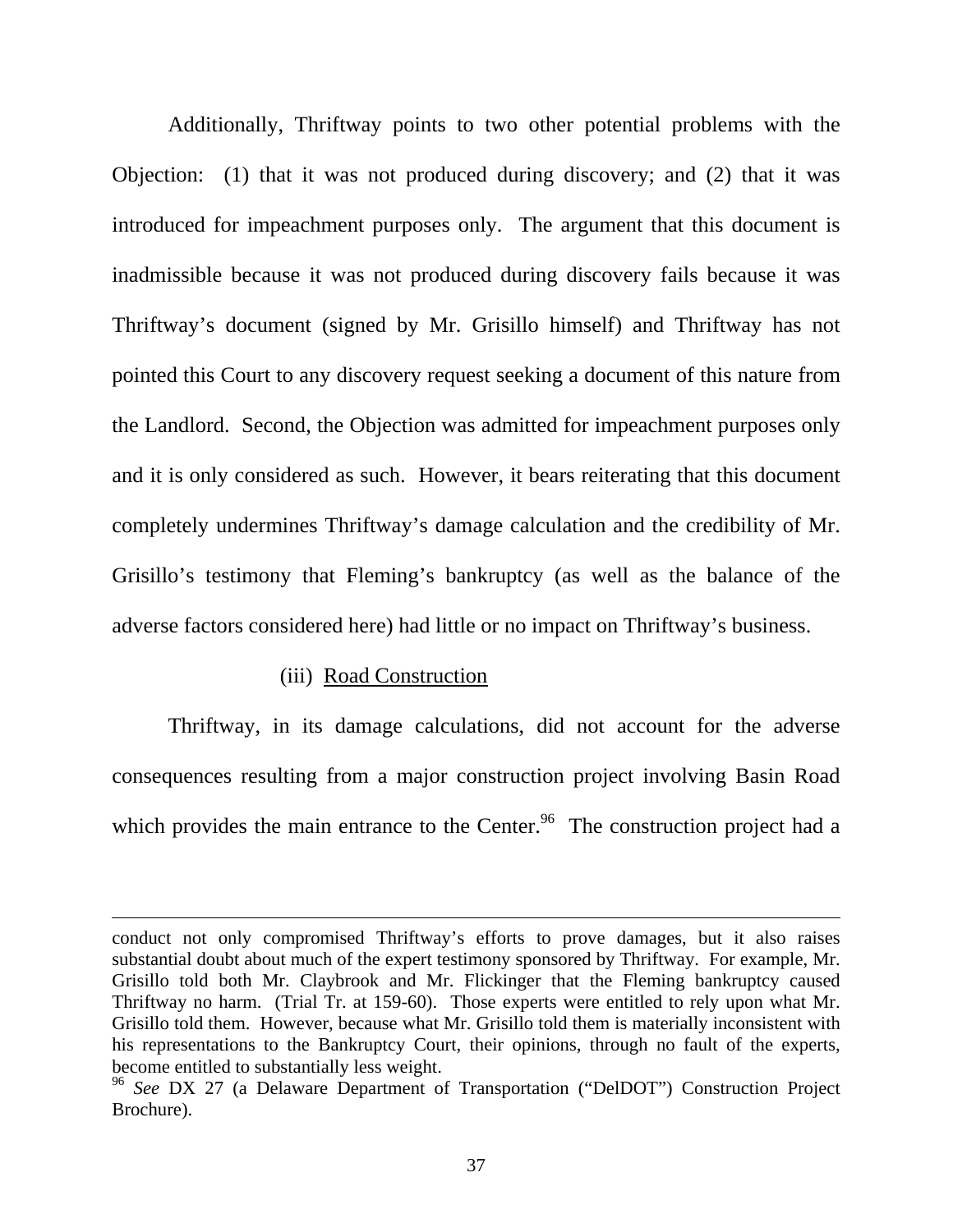negative effect on the Center during the period for which Thriftway seeks damages<sup>97</sup> because, as the Basin Road entrance grew more congested, the Center became less accessible.<sup>98</sup> Although Thriftway contends that it did not suffer a significant harm from the road construction surrounding the Center, the Court concludes that the Basin Road construction had some adverse effect on Thriftway's sales and customer count. To begin, the road construction affected the other stores at the Center. Thriftway argues that the construction actually helped its customer count because drivers would cut through the Center to avoid traffic and because it was the only "destination store" at the Center.<sup>99</sup> An example may clarify Thriftway's argument: although consumers might not fight road construction to

<sup>97</sup> *See, e.g.*, Trial Tr. at 618-19 (testimony of A. Pilevsky). The Defendants contend that the project began at the end of March 2003 and was completed in September 2004 (thus spanning Thriftway's damages period), but the record does not establish the duration of the project with sufficient specificity. According to DX 27, the DelDOT brochure, construction was to start in March 2003 and conclude in eight months.

<sup>&</sup>lt;sup>98</sup> See also, *id.* at 540 (testimony of E. Mitchell) ("There was lane restrictions at different points. There was no access one way left or right into the shopping center. They took four lanes to two lanes. As the paving project expanded, they had traffic stopped at different times, which would bottleneck people from getting up and down Basin Road. . . . [Customers told me they] were unhappy with the fact that the project was going on, and they did not want to sit in traffic that was out there just to come to shop at the Dollar Tree.") In addition, other tenants called the Landlord and complained. Trial Tr. at 619 (testimony of A. Pilevsky).

<sup>&</sup>lt;sup>99</sup> *Id.* at 82-83 (testimony of A. Grisillo). Thriftway denies that the Basin Road construction had more than a "negligible" impact on its sales, *id.* at 191 (testimony of A. Grisillo), as it contends that a "destination" store, such as a supermarket, is less impacted by construction. *Id.* A "destination store" is a store where consumers must shop to obtain essentials (e.g*.*, milk), as opposed to a "nondestination store" where it is not essential for customers to shop (e.g*.*, rental videos at Blockbuster).

Additionally, as apparent from the Court's site visit, the parking lot at the Center is not easy to navigate, as there is not a clearly defined route to travel across it. If drivers were cutting through the parking lot to reduce the inconvenience from the roadwork, one would expect that the parking lot would become even more difficult to navigate and burdened by increased congestion.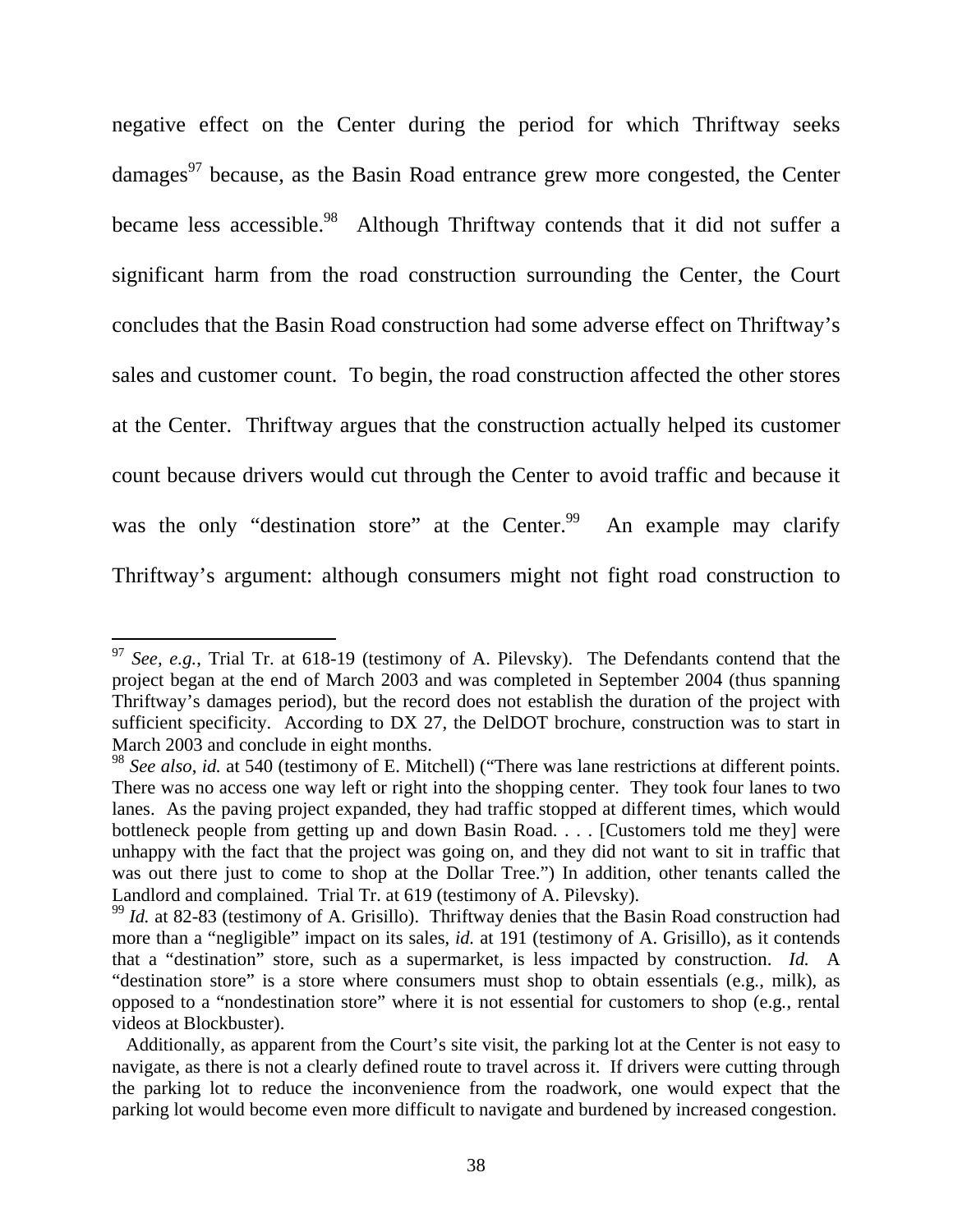rent a movie (a discretionary expenditure), a consumer still must go to the grocery store to purchase food and other essentials. However, Thriftway's argument is undercut by the number of competing grocery stores selling similar products in the vicinity but which were not affected by the road construction. Thus, Thriftway had no economic power over consumers that would require them to face road construction in order to shop for essentials at Thriftway, as contrasted with any other local store where essentials could be purchased. Finally, the Court credits the testimony of Mr. Shopa, based on his years of advising various businesses, that road construction affecting access to a commercial venture can be expected to have adverse consequences for both sales and profits.<sup>100</sup>

## b. *Thriftway's Damages Calculations Include Items Not Covered by Thriftway's Protective Covenant and Items Not Sold by NWL*

Thriftway's damages calculation compares Thriftway's total sales between May 2003 and May 2004 with its sales level from the previous year. The obvious problem with this methodology is that it includes items that are *not* protected by Thriftway's covenant and items not sold by NWL.

## (i) Items Not Covered by the Protective Covenant

 By premising its damages upon all of its sales, including an extensive list of items not covered by the covenant, Thriftway has grossly overstated its claim and

 $100$  Trial Tr. at 496-97 (testimony of T. J. Shopa).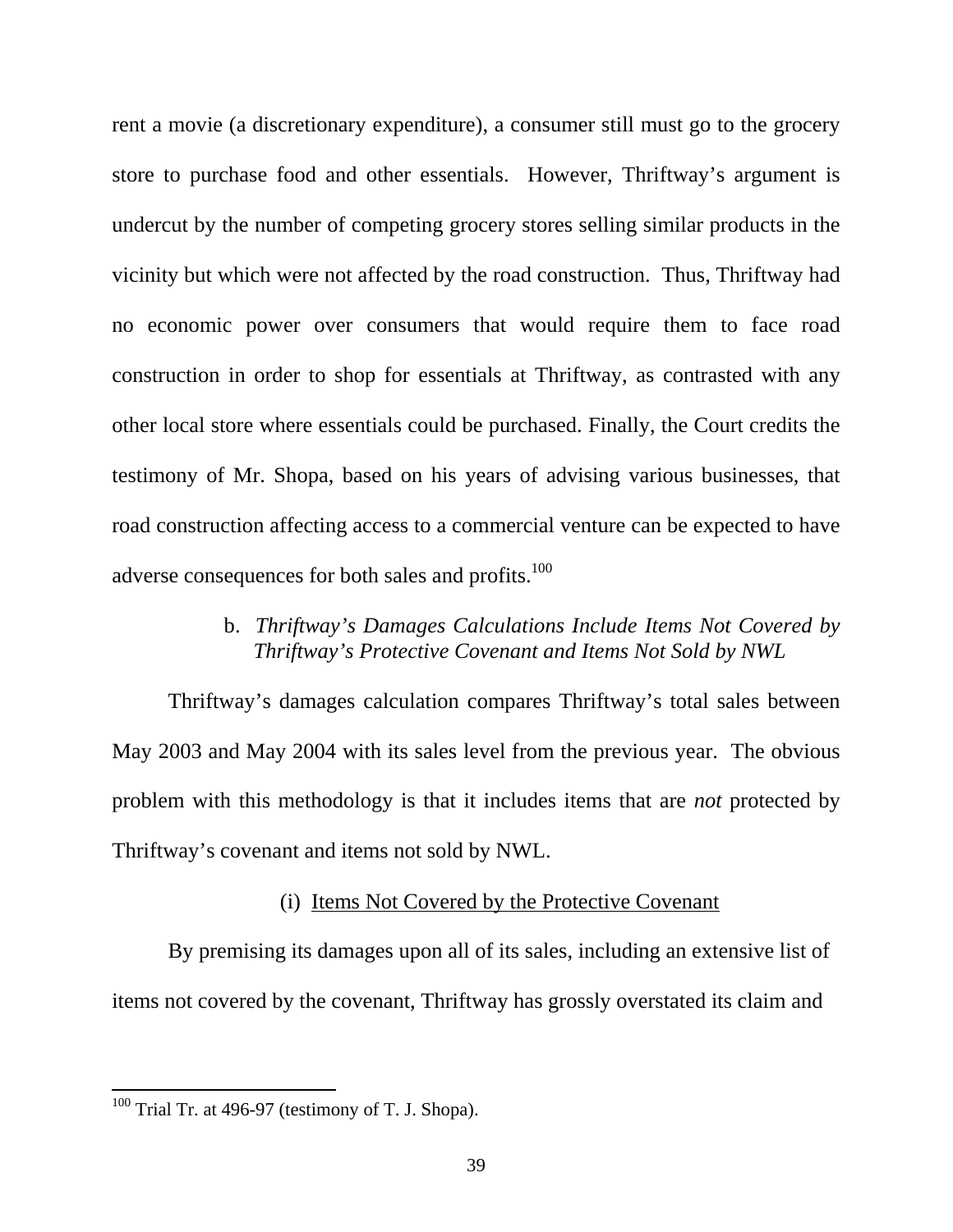has provided the Court with no practical basis for arriving at a more realistic number.

## (ii) Items Not Sold by NWL

Thriftway sells many items that NWL does not carry. First, Thriftway carries more brands than NWL. For example, Thriftway carries a wide range of cereal; NWL sells but a few. Second, and more importantly, there are many types of food carried by Thriftway that are not carried by NWL or are only offered by NWL at a minimal level. These include dairy (other than limited milk, eggs, and orange juice selections) fresh meats, fresh produce, and frozen foods. Thriftway, however, has accounted for none of these products in its damages calculation. Perhaps a customer would buy cereal at NWL even though she would have preferred a cereal available at Thriftway, but, as to those categories of food not carried by NWL, there simply is no showing that any reduction in Thriftway's sales can be blamed on NWL.<sup>101</sup>

<sup>&</sup>lt;sup>101</sup> It is somewhat surprising that Thriftway chose not to emphasize its historic sales data for specific product classifications. The Defendants suggest that this may reflect a conscious litigation strategy by Thriftway, because reduction in sales across the various product lines carried by Thriftway would suggest that NWL had relatively little impact, or had no impact, on the reduction in sales. Alternatively, the Defendants posit that any effort to focus on those products carried by NWL would lead to such a small damages figure as to eliminate any economic incentive that may have prompted Thriftway to bring this action.

The Defendants, however, did submit Thriftway's weekly sales reports, with daily breakdowns of sales on a category-by-category basis. DX 31. The Court reviewed those reports and compared them over the relevant periods. That effort did not change the Court's conclusion.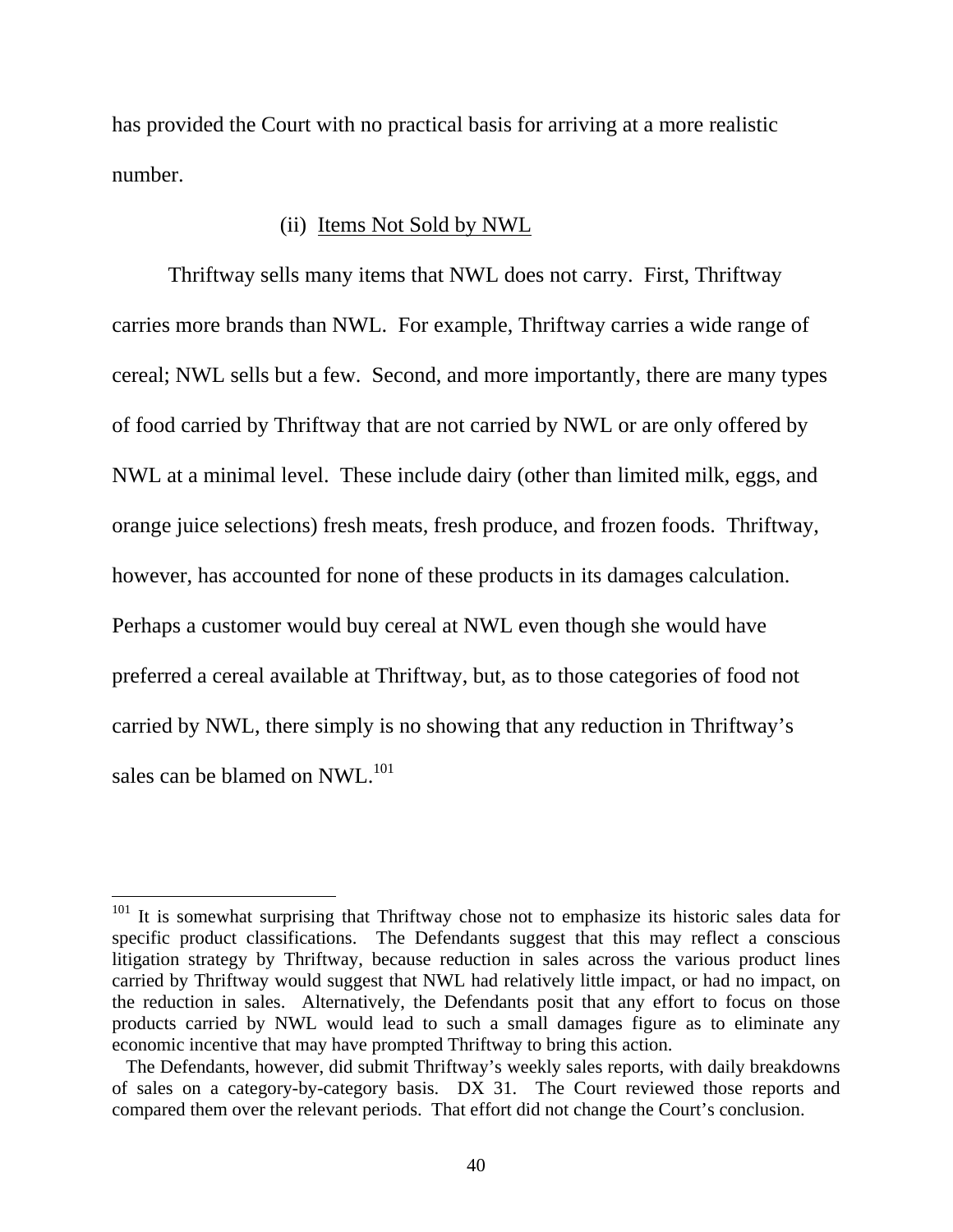#### c. *A Few Words About the Consequences of Variable Costs*

Thriftway relies upon expert testimony to convert the lost sales it attributes to NWL's competition into lost profits. Montague Claybrook, a certified public accountant, testified that Thriftway suffered a loss of profits of "approximately \$129,036 between the end of the NWL store opening and the end of May 2004."<sup>102</sup> Mr. Claybrook used an event analysis methodology: he subtracted Thriftway's preceding 52-week sales in May 2004 from its preceding 52-week sales in May 2003. He then multiplied the difference in sales by the average cost of goods sold (76.1%) to establish the costs that would have been incurred if sales had not declined. Those costs were then subtracted from the "lost sales" to establish "lost profits" of \$129,036. The Defendants' expert witness—Thomas John Shopa, also a certified public accountant—used the same methodology, but arrived at a different number for Thriftway's lost profits:  $$62,935$ <sup>103</sup> Mr. Shopa attributed this discrepancy to Mr. Claybrook's failure to account for variable costs (namely, labor and operating costs) in his analysis. Mr. Claybrook believed that they would adjust with the downturn, but Mr. Shopa adjusted the projection of costs upward because he concluded that the decline in costs would lag behind the decline in sales.

 $102$  Trial Tr. at 211 (testimony of Montague Claybrook, Thriftway's expert witness).

 $103$  Mr. Shopa, for these purposes, assumed that all of the "lost sales" could be attributed to NWL. *Id.* at 484 (testimony of T. J. Shopa).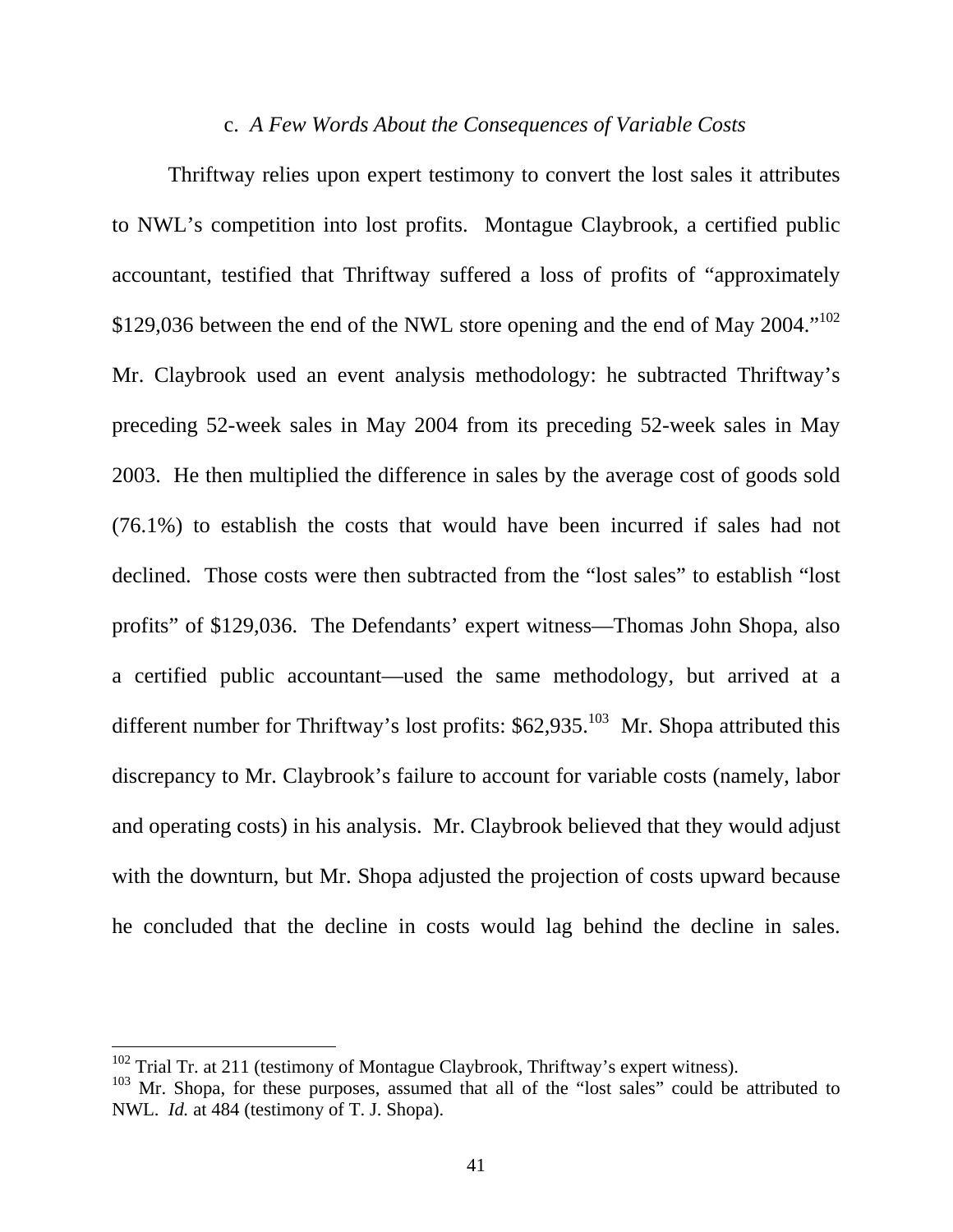Although adjustment for variable expenses may be "[a] key aspect of a lost profits analysis,"104 the Court need not resolve the debate because of Thriftway's failure to succeed during the preliminary stage of the analysis—establishing lost sales fairly attributable to NWL's activities in violation of the protective covenant.

### d. *Costs Necessary to Recover Lost Business*

Thriftway presented expert testimony that it would cost between \$850,000 and \$900,000 in advertising and pricing programs over a two-year period commencing in the spring of 2004 to reestablish its store count (i.e*.*, the number of customers lost).<sup>105</sup> For the reasons set forth above, the reduction in Thriftway's customer count has not been shown by Thriftway to be fairly attributable to the opening (or operation) of NWL.<sup>106</sup> Because Thriftway has not proven that NWL is responsible for the reduction in its customer count, it follows that no damages are warranted.<sup>107</sup>

\* \* \* \*

<sup>104</sup> *Honeywell Int'l Inc. v. Air Prods. & Chems., Inc.*, 858 A.2d 392, 425 (Del. Ch. 2004), *rev'd in part on other grounds*, 872 A.2d 944 (Del. 2005).

 $105$  Trial Tr. at 310-12 (testimony of B. Flickinger).

 $106$  Moreover, it is difficult to reconcile Thriftway's reduced customer count with the fact that NWL does not carry those core products—fresh meat, produce, refrigerated items—that most shoppers purchase on a regular basis. If the customer count had not changed appreciably but sales had declined substantially, one could reasonably infer that shoppers were buying the products sold by NWL at NWL and then completing their shopping at Thriftway. This view of the reduction in customer count suggests—although it does not clearly prove—that Thriftway was losing shoppers to other supermarkets.

 $107$  The Court needs not, and thus does not, assess the reasonableness of Thriftway's claim if, in fact, NWL had caused an appreciable decline in its customer count.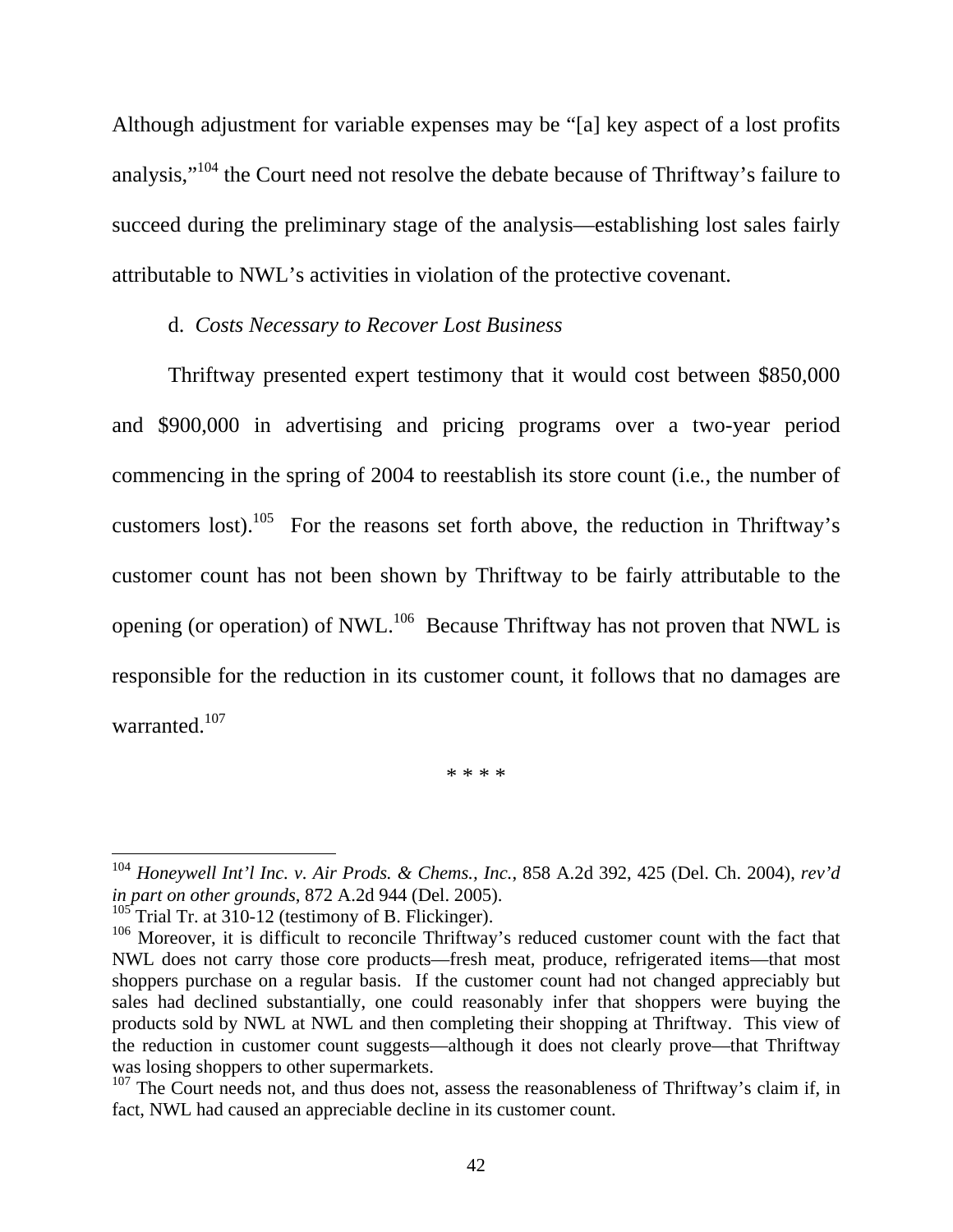In summary, Thriftway has failed to show that NWL caused it quantifiable damages, either in terms of loss of profits or the cost to regain loss of customers. The burden, of course, is on the plaintiff to show damages.<sup>108</sup> In terms of lost profits, Thriftway's damage calculation was inflated by an overly expansive<sup>109</sup> and overly simplistic $110$  methodology. In terms of loss of customers and profits, Thriftway's argument that competition from Dollar Tree, the Basin Road construction, and, most importantly, the Fleming bankruptcy, did not have any effect on its sales or customers is unpersuasive. These events had *some* meaningful impact on Thriftway's customer count and sales and, in the face of Thriftway's representation to the Bankruptcy Court regarding Fleming's bankruptcy, assertions to the contrary from Thriftway here have little credibility.<sup>111</sup> Accordingly, Thriftway has not met its burden of proving damages.

<sup>108</sup> *See, e.g.*, *Kronenberg v. Katz*, 872 A.2d 568, 609 (Del. Ch. 2004) ("Under Delaware law, plaintiffs must prove their damages with a reasonable degree of precision and cannot recover damages that are merely speculative or conjectural.") (internal quotations omitted).

<sup>&</sup>lt;sup>109</sup> By including grocery products in the term "food or food products intended for off-premises consumption," as well as nonperishable food items for which the covenant had been waived, the calculation was overexpansive.

 $110$  By simply looking at the decrease in sales of all products, and not products sold by NWL or protected by Thriftway's protective covenant, even if broadly interpreted, the calculation was also oversimplistic.

<sup>&</sup>lt;sup>111</sup> Thriftway's credibility is further undermined by its insistence that every penny of lost sales must be attributable to NWL. It is unreasonable to contend that the other factors reviewed above had no impact. If there is a rational approach for allocating the reduction in sales across the various factors, Thriftway has not proposed one. The impression—it may be too much to call it a finding of fact—that one draws from the evidence is that NWL had a relatively small (but, from the record, unquantifiable) net effect on Thriftway. A consumer could not do the "weekly shopping" at NWL because of the narrow inventory—no fresh products except for some milk and juice. The frequency with which consumers would go all the way to the other end of the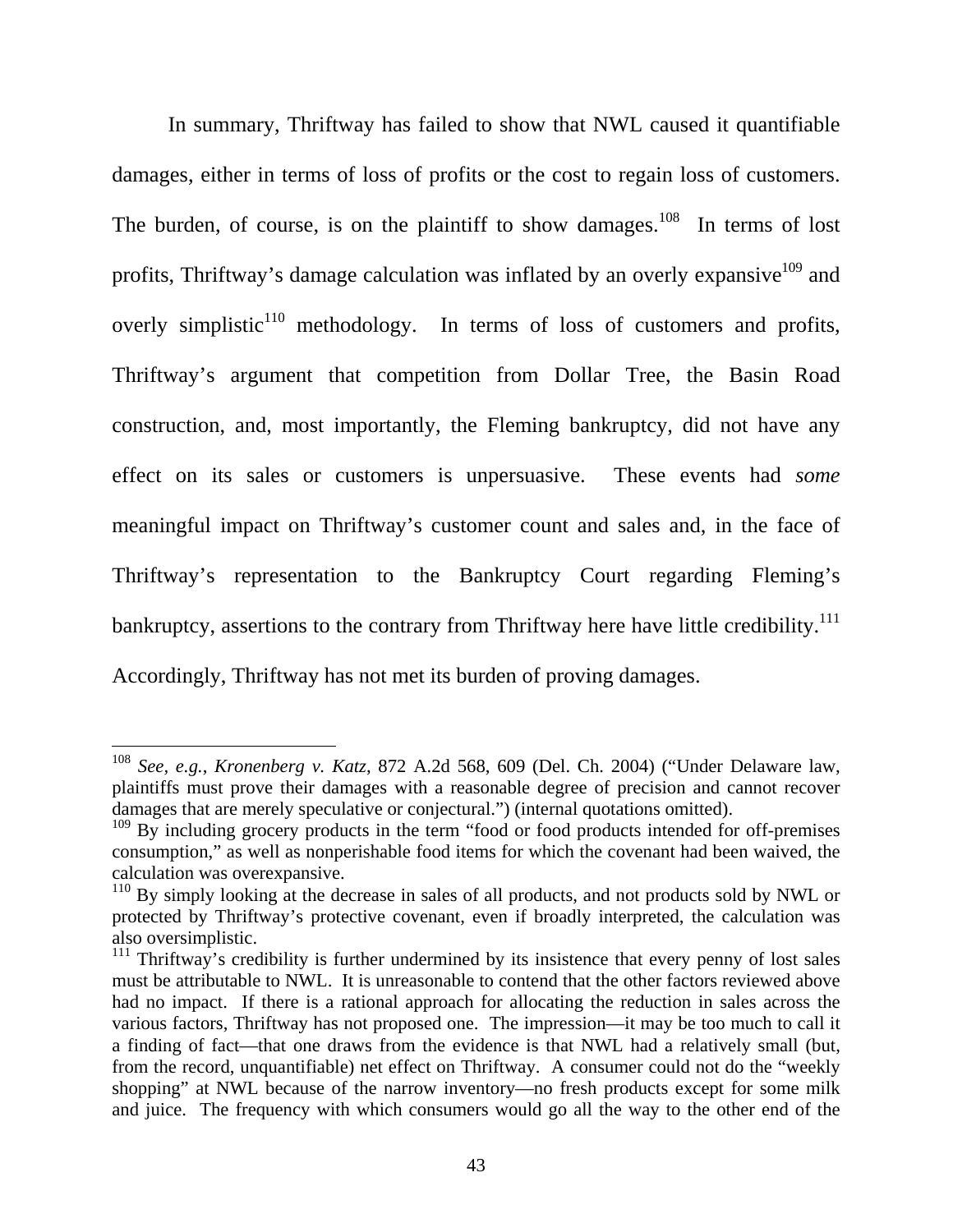#### 3. Nominal Damages

 $\overline{a}$ 

 "Even where actual damages cannot be demonstrated, the breach of a contractual obligation often warrants an allowance of nominal damages."<sup>112</sup>

'Nominal' damages are not given as an equivalent for the wrong, but rather merely in recognition of a technical injury and by way of declaring the rights of the plaintiff. Nominal damages are usually assessed in a trivial amount, selected simply for the purpose of declaring an infraction of the Plaintiff's rights and the commission of a wrong. $113$ 

Center to purchase separately some canned goods, such as tuna, is not clear. Yet it is also likely that some of the food bought at NWL was by consumers who otherwise would have made the purchase at Thriftway. NWL, however, likely had a comparable, if not greater, consequence in terms of other "household consumable products"—detergents, cleaning supplies, and the like and those items were not within the scope of the protective covenant. Moreover, a large anchor store left empty by Ames was a drain on the Center and even Thriftway likely suffered as a result of its demise. A busier shopping center—as a result of NWL's presence—may well have brought some countervailing benefit to Thriftway. In sum, quantification of the harm here is difficult. It is not a matter of demanding precision from Thriftway because it would be sufficient if Thriftway could provide a reasonable estimate or a reasonable basis for determining the losses that it may have suffered. Thriftway, however, has failed to meet this burden.

 The initial report of Mr. Claybrook (Thriftway's damages expert) pegged damages at \$340,000, but, after being advised of a mistake, Mr. Claybrook had to reduce that number by two-thirds. Trial Tr. at 207. As noted above, however, even with that adjustment, his efforts at determining damages or in providing the Court with a basis for making such a determination fail because of a number of factors, including Thriftway's failure to acknowledge the existence of other credible causes explaining the loss of sales and, thus, the unreasonable assertion that NWL was solely responsible for the reduction in sales, and, most importantly, the inconsistency between Mr. Grisillo's testimony and his representations to the Bankruptcy Court. Delaware Rule of Evidence 702 requires the Court to determine if an "expert's testimony has a reliable basis in the knowledge and experience of the relevant discipline." *MG Bancorporation, Inc. v. Le Beau*, 737 A.2d 513, 523 (Del. 1999) (internal punctuation omitted). Mr. Claybrook's opinion does not fully meet that standard here because he failed to exclude items that NWL does not sell, failed to exclude items which NWL sells but which are not within the scope of the protective covenant, and relied upon Mr. Grisillo's statement that Fleming caused no harm to Thriftway. Thus, his opinion is entitled to little or no weight and the Court, thus, is left without any sensible means of arriving at a number. The "right" number, the Court nonetheless is convinced, would be a small one.

<sup>112</sup> *Palmer v. Moffat*, 2004 WL 397051, at \*4 (Del. Super. Feb. 27, 2004).

<sup>113</sup> *USH Ventures v. Global Telesystems Group, Inc.*, 796 A.2d 7, 23 (Del. Super. 2000).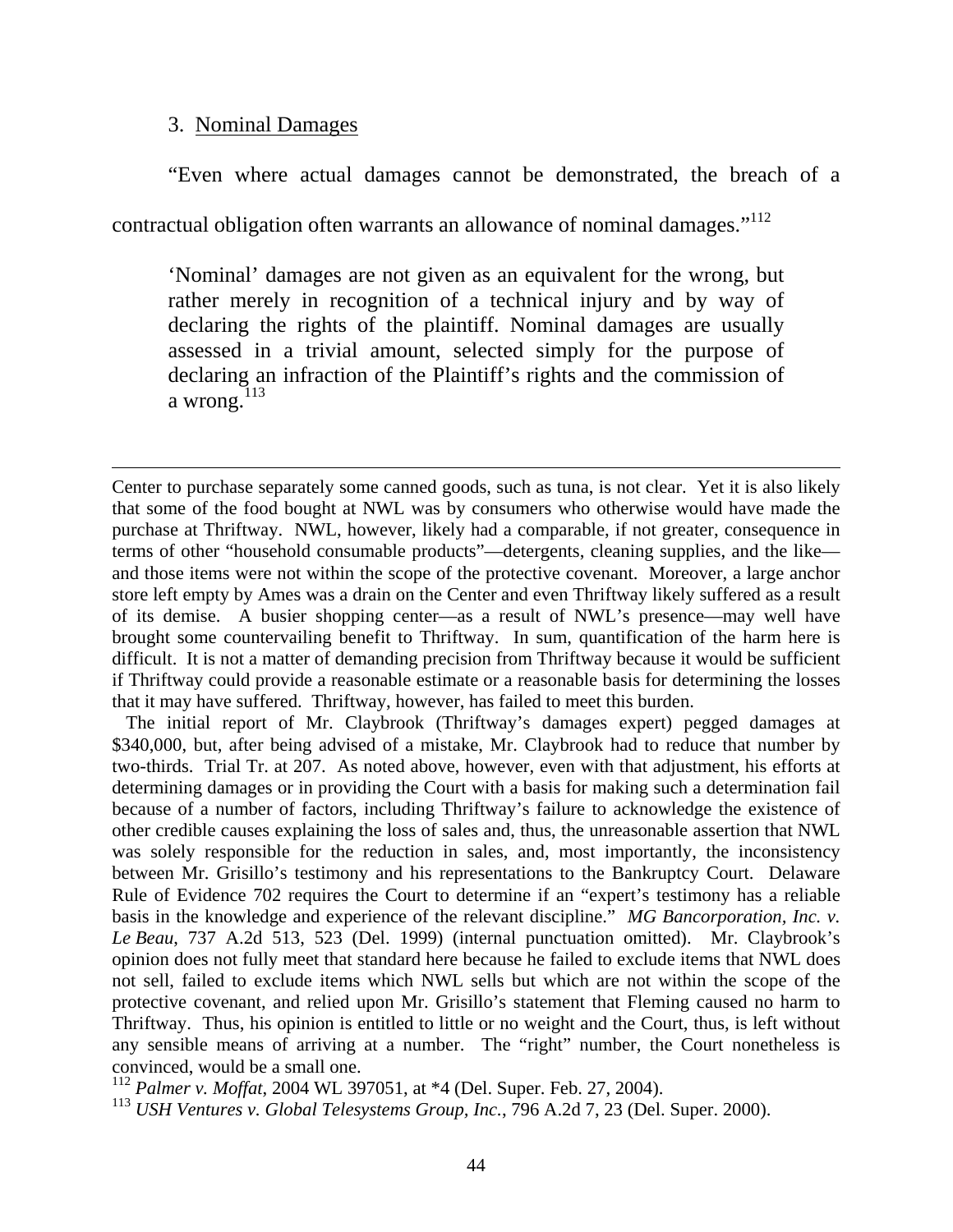The Landlord's failure to protect Thriftway's rights under its protective covenant warrants nominal damages. As discussed earlier, the Landlord was aware of Thriftway's covenant and consented to the operation of a store where food sales, both quantitatively and qualitatively, significantly exceeded the sales from other stores ever operating in the Center. However, while Thriftway has shown that the Landlord breached its covenant with Thriftway, Thriftway has fallen far short of meeting its burden to show actual damages. Accordingly, "for the purpose of declaring an infraction of the Plaintiff's rights and the commission of a wrong," the Court awards Thriftway one dollar in nominal damages.

## D. *Injunctive Relief*

 $\overline{a}$ 

In order to earn a permanent injunction, a plaintiff, in addition to achieving actual success on the merits of its claim, must also demonstrate that "it will suffer irreparable harm if injunctive relief is not granted," and that "the harm that would result if an injunction does not issue outweighs the harm that would befall the opposing party if the injunction is issued."<sup>114</sup>

<sup>114</sup> *Draper Commc'n, Inc. v Del. Valley Broadcasters LP*, 505 A.2d 1283, 1288 (Del. Ch. 1985). *But see* 1 DONALD J. WOLFE, JR. & MICHAEL A. PITTENGER, CORPORATE AND COMMERCIAL PRACTICE IN THE DELAWARE COURT OF CHANCERY §§ 12:2[d] at 12-26, 12-2[f] at 12-31 (2005) (acknowledging the permanent injunction standard set forth in *Draper* while observing that "[w]here final injunctive relief is sought and the applicant has established the right that is to be enforced and the existence of irreparable harm, the Court of Chancery's discretion to decline to award an injunction based on a balancing of the equities in favor of the defendant is substantially circumscribed.").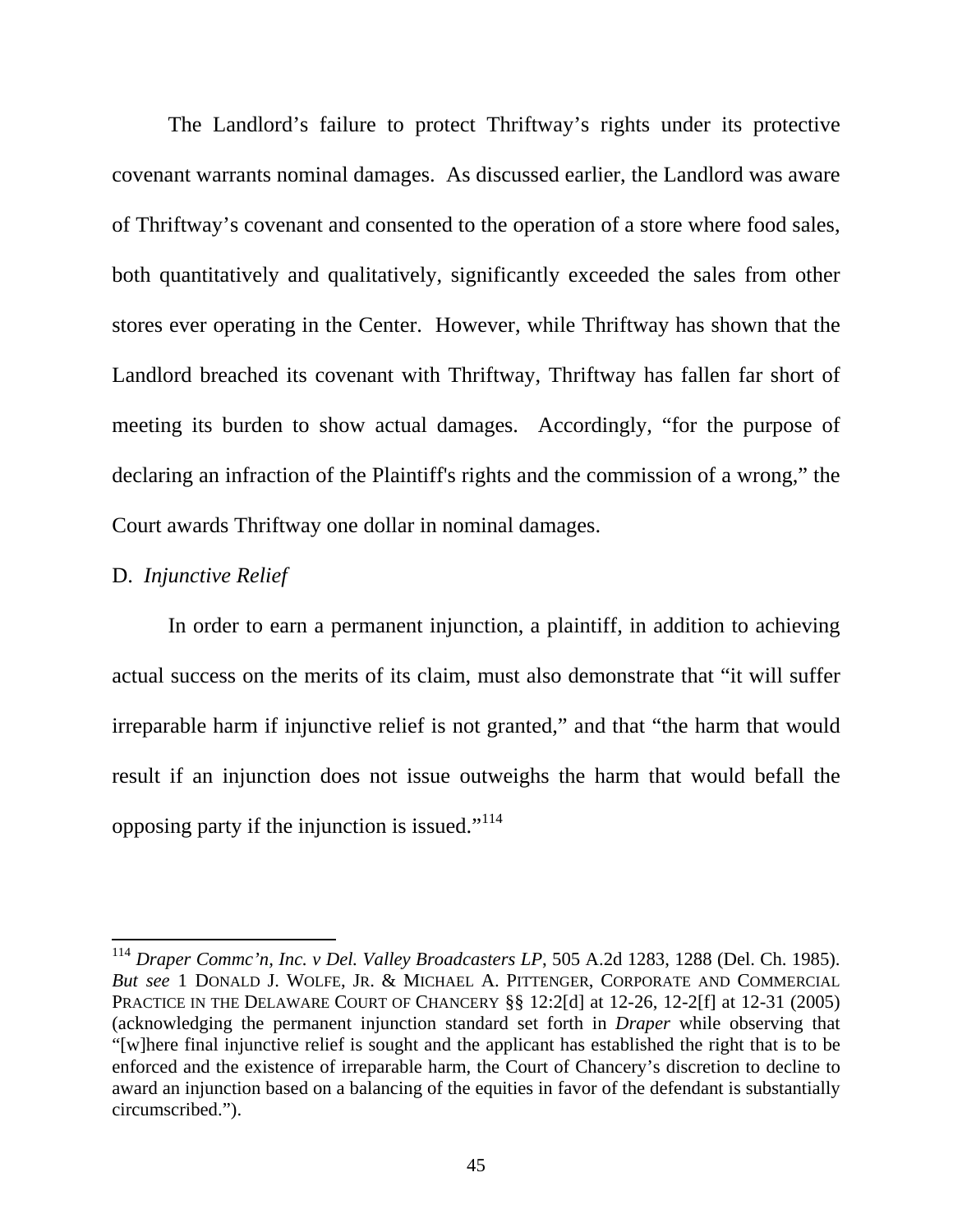Thriftway has achieved actual success on the merits of its claim to the extent that NWL has been selling milk, eggs and refrigerated orange juice (all, of course, perishable foods). Although NWL's sales of these items may be small and  $irregular$ <sup>115</sup>, Thriftway is still the beneficiary of a covenant that precludes those sales at the Center. Calculating the damages suffered by Thriftway from those sales is not an easy or reliable effort. Not only do the potential lost sales have a direct impact, but the sales of products such as milk at a deep discount, do have collateral consequences, such as loss of customers.<sup>116</sup> It is not that the irreparable harm (to the extent that that concept can be quantified) will be great; it is that Thriftway has demonstrated that the sale of such products will likely cause it harm—because of the violation of its protective covenant—that cannot fully and completely be remedied by an award of damages. In short, in the absence of permanent injunctive relief, Thriftway will suffer irreparable harm if NWL is allowed to continue selling its "high velocity" dairy products. As to a balancing of the equities, the sale by NWL of dairy products appears to be an insignificant portion of its marketing efforts. The Landlord has articulated no reason as to why

<sup>&</sup>lt;sup>115</sup> The value of the sales is not clear. Perhaps the sale of these items would be best characterized as "incidental." Indeed, when the Court made its site visit, NWL had no milk in its coolers.

<sup>116</sup> *See, e.g.*, Trial Tr. at 197 (testimony of A. Grisillo); *id*. at 383-84 (testimony of B. Flickinger). As Mr. Flickinger observed, NWL offers "the best selling items of milk, eggs, and orange juice" from a supermarket's dairy department. *Id*. at 383.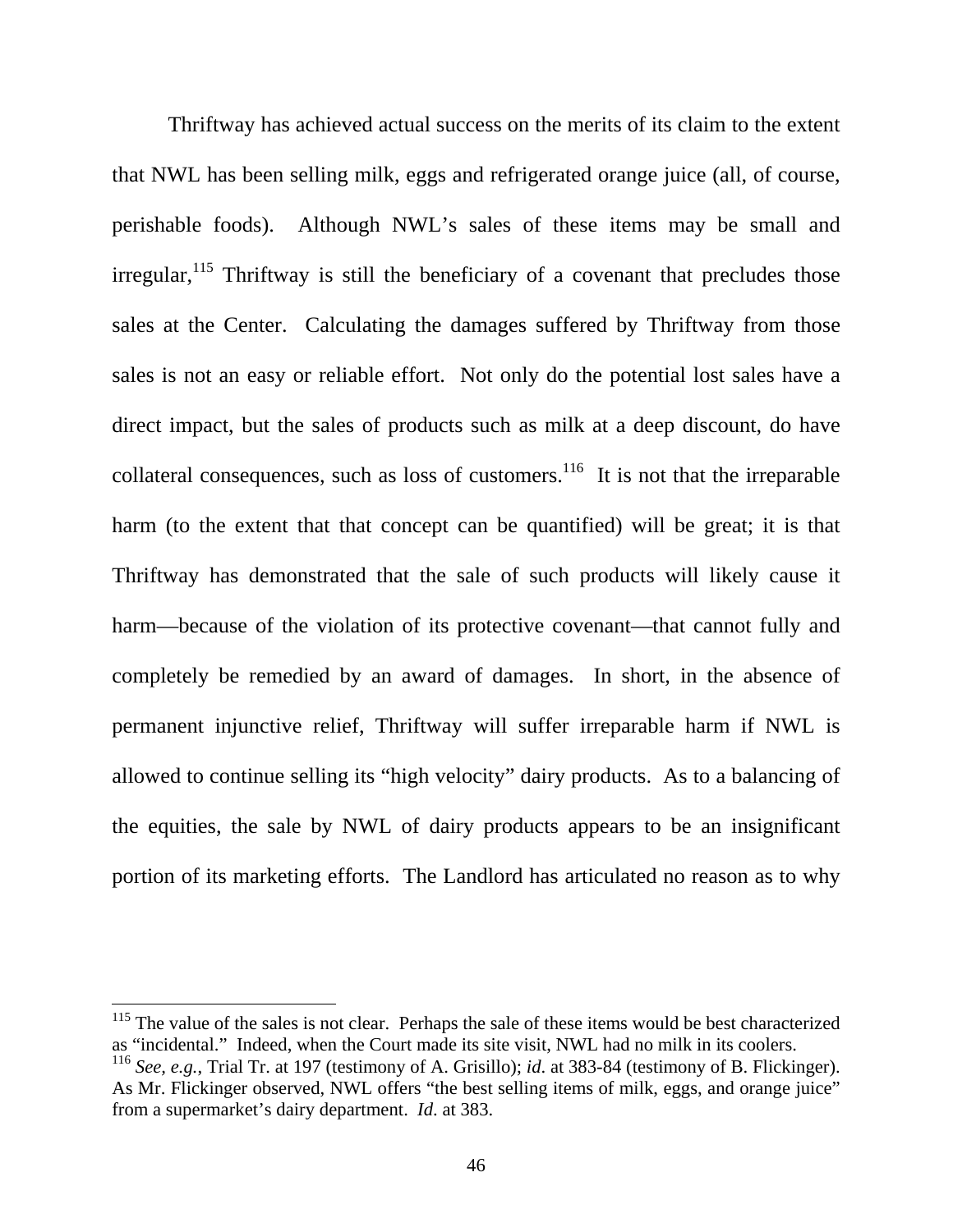prohibiting the sale of dairy products would work a hardship on it.<sup>117</sup> It must be remembered that Thriftway has contractual rights; neither the Landlord nor NWL is entitled to deprive Thriftway of those significant commercial rights, to the extent that they now exist.  $118$ 

 In sum, Thriftway has earned permanent injunctive relief preventing NWL from selling perishable dairy products<sup>119</sup> at the Center.<sup>120</sup>

### **IV. CONCLUSION**

For the reasons set forth above, Thriftway is entitled to limited permanent injunctive relief against NWL and the Landlord prohibiting the sale by NWL at the Center of refrigerated dairy products, including milk, eggs, and orange juice. Otherwise, Thriftway's application for permanent injunctive relief is denied. Additionally, although the Landlord violated Thriftway's protective covenant, Thriftway has not proved any quantifiable damages and, therefore, Thriftway is not entitled to monetary damages from the Landlord. However, in recognition of the breach of the Landlord's protective covenant, the Court awards Thriftway one

 $117$  To the extent that it may expose the Landlord to a claim for damages from NWL, that simply is the price the Landlord must pay for overlooking its contractual duties to Thriftway.

 $118$  It perhaps should be reiterated that the protective covenant not only shields Thriftway from competition from the sale by others of dairy products, but also the sale by others of items such as fresh meats, produce, fresh seafood, and deli products.

<sup>&</sup>lt;sup>119</sup> This includes refrigerated orange juice which is sold in the dairy departments of supermarkets.

<sup>&</sup>lt;sup>120</sup> The duration of the injunction cannot be determined from the current record. *See supra* note 64.